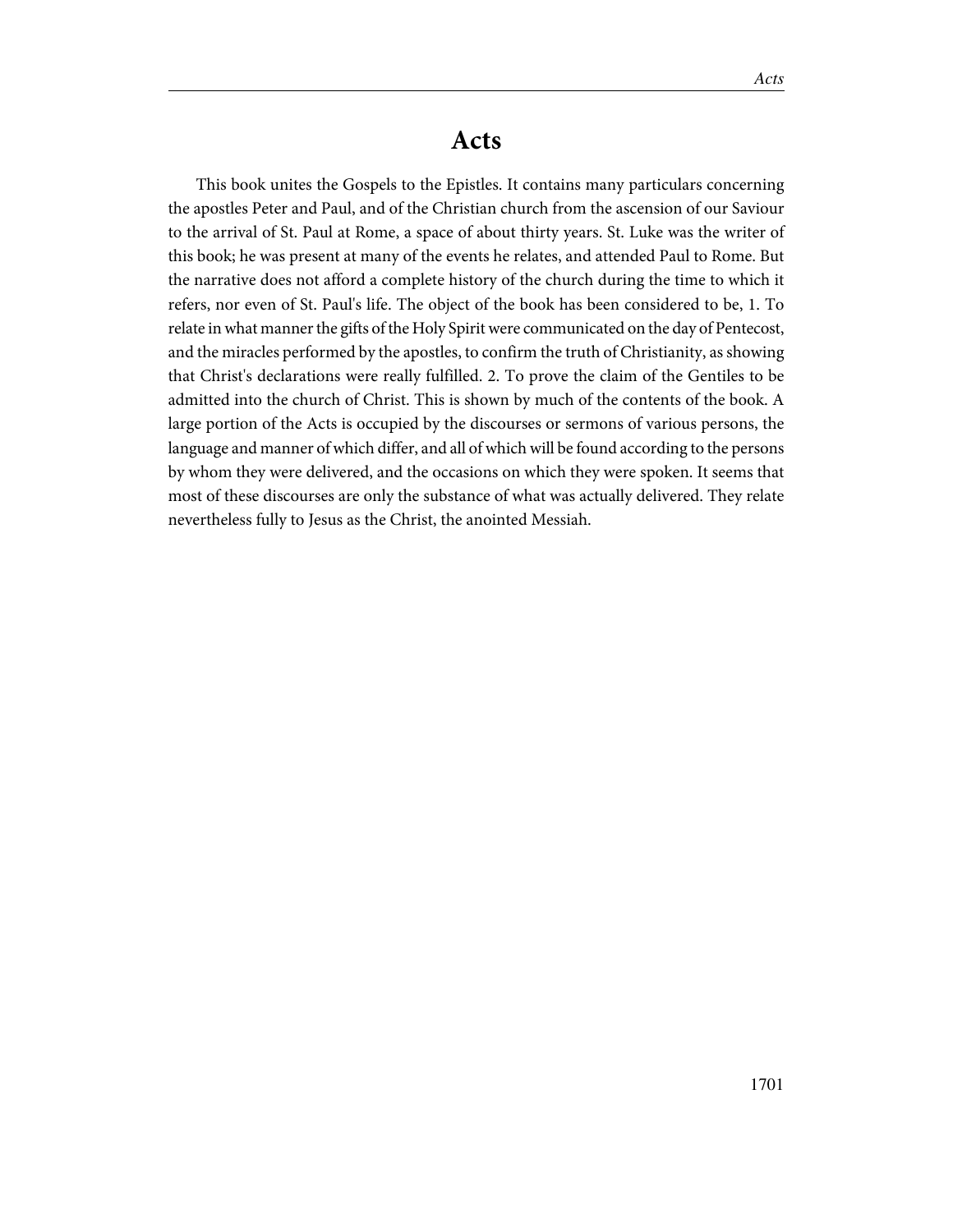### **Chapter Outline**

| Proofs of Christ's resurrection.       | $(1-5)$   |  |
|----------------------------------------|-----------|--|
| Christ's ascension.                    | $(6-11)$  |  |
| The apostles unite in prayer.          | $(12-14)$ |  |
| Matthias chosen in the place of Judas. | $(15-26)$ |  |

# **Verses [1–5](http://www.ccel.org/study/Bible:Acts.1.1-Acts.1.5)**

Our Lord told the disciples the work they were to do. The apostles met together at Jerusalem; Christ having ordered them not to depart thence, but to wait for the pouring out of the Holy Spirit. This would be a baptism by the Holy Ghost, giving them power to work miracles, and enlightening and sanctifying their souls. This confirms the Divine promise, and encourages us to depend upon it, that we have heard it from Christ; for in Him all the promises of God are yea and amen.

# **Verses [6–11](http://www.ccel.org/study/Bible:Acts.1.6-Acts.1.11)**

They were earnest in asking about that which their Master never had directed or encouraged them to seek. Our Lord knew that his ascension and the teaching of the Holy Spirit would soon end these expectations, and therefore only gave them a rebuke; but it is a caution to his church in all ages, to take heed of a desire of forbidden knowledge. He had given his disciples instructions for the discharge of their duty, both before his death and since his resurrection, and this knowledge is enough for a Christian. It is enough that He has engaged to give believers strength equal to their trials and services; that under the influence of the Holy Spirit they may, in one way or other, be witnesses for Christ on earth, while in heaven he manages their concerns with perfect wisdom, truth, and love. When we stand gazing and trifling, the thoughts of our Master's second coming should quicken and awaken us: when we stand gazing and trembling, they should comfort and encourage us. May our expectation of it be stedfast and joyful, giving diligence to be found of him blameless.

## **Verses [12–14](http://www.ccel.org/study/Bible:Acts.1.12-Acts.1.14)**

God can find hiding-places for his people. They made supplication. All God's people are praying people. It was now a time of trouble and danger with the disciples of Christ; but if any is afflicted, let him pray; that will silence cares and fears. They had now a great work to do, and before they entered upon it, they were earnest in prayer to God for his presence. They were waiting for the descent of the Spirit, and abounded in prayer. Those are in the best frame to receive spiritual blessings, who are in a praying frame. Christ had promised shortly to send the Holy Ghost; that promise was not to do away prayer, but to quicken and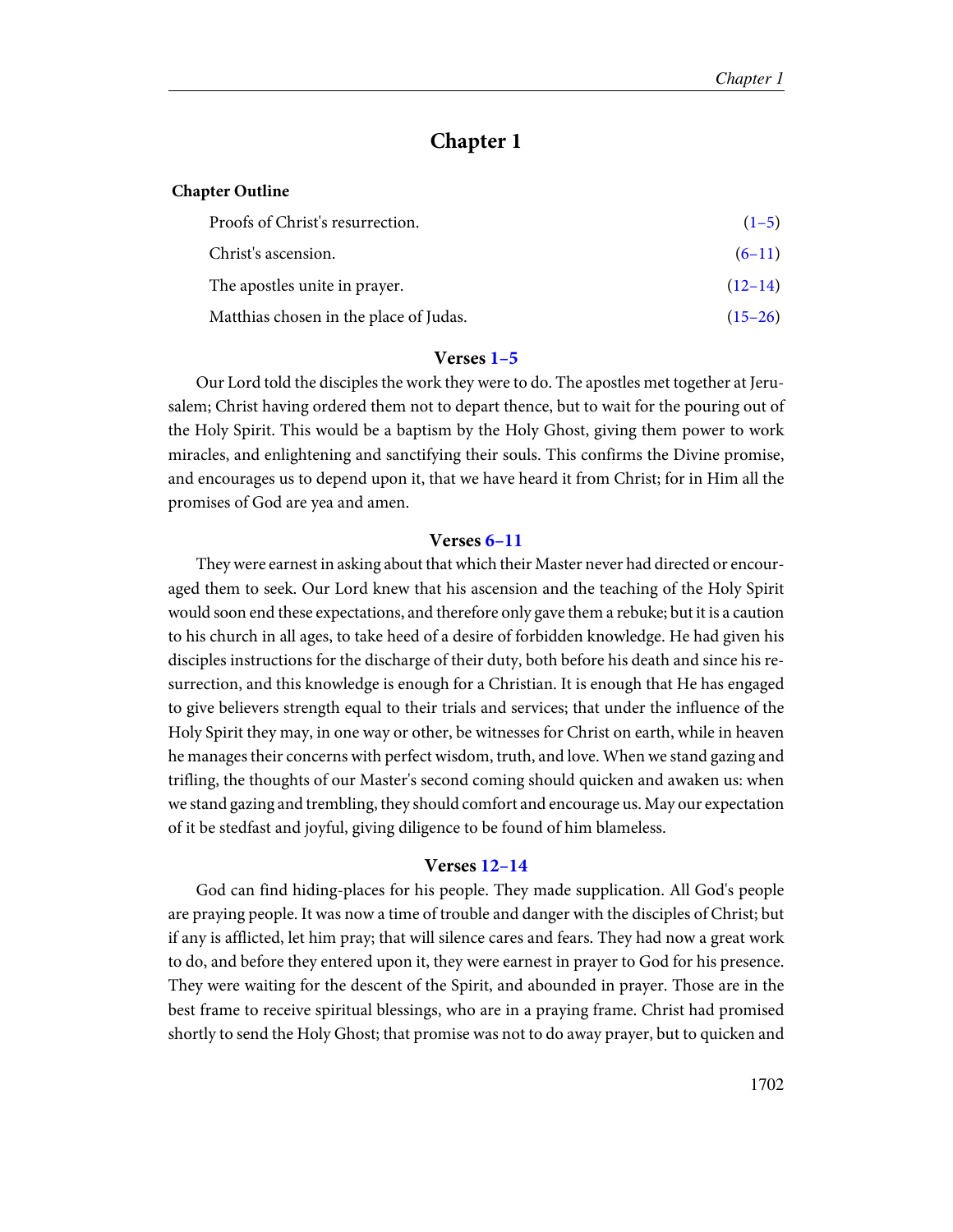encourage it. A little company united in love, exemplary in their conduct, fervent in prayer, and wisely zealous to promote the cause of Christ, are likely to increase rapidly.

# **Verses [15–26](http://www.ccel.org/study/Bible:Acts.1.15-Acts.1.26)**

The great thing the apostles were to attest to the world, was, Christ's resurrection; for that was the great proof of his being the Messiah, and the foundation of our hope in him. The apostles were ordained, not to wordly dignity and dominion, but to preach Christ, and the power of his resurrection. An appeal was made to God; "Thou, Lord, who knowest the hearts of all men," which we do not; and better than they know their own. It is fit that God should choose his own servants; and so far as he, by the disposals of his providence, or the gifts of his Spirit, shows whom he was chosen, or what he has chosen for us, we ought to fall in with his will. Let us own his hand in the determining everything which befalls us, especially in those by which any trust may be committed to us.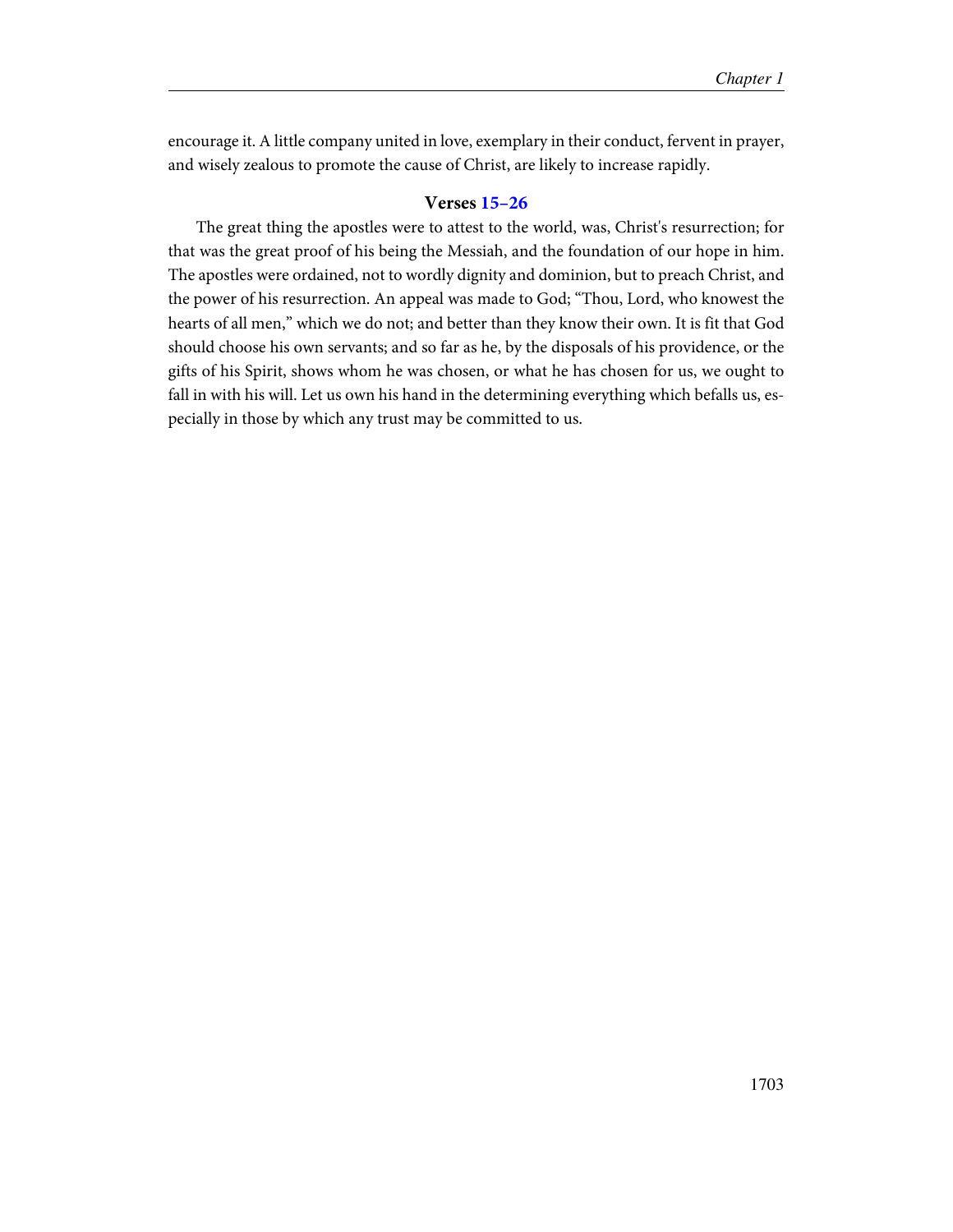### **Chapter Outline**

| The descent of the Holy Spirit at the     | $(1-4)$     |
|-------------------------------------------|-------------|
| day of Pentecost.                         |             |
| The apostles speak in divers languages.   | $(5-13)$    |
| Peter's address to the Jews.              | $(14-36)$   |
| Three thousand souls converted.           | $(37-41)$   |
| The piety and affection of the disciples. | $(42 - 47)$ |

# **Verses [1–4](http://www.ccel.org/study/Bible:Acts.2.1-Acts.2.4)**

We cannot forget how often, while their Master was with them there were strifes among the disciples which should be the greatest; but now all these strifes were at an end. They had prayed more together of late. Would we have the Spirit poured out upon us from on high, let us be all of one accord. And notwithstanding differences of sentiments and interests, as there were among those disciples, let us agree to love one another; for where brethren dwell together in unity, there the Lord commands his blessing. A rushing mighty wind came with great force. This was to signify the powerful influences and working of the Spirit of God upon the minds of men, and thereby upon the world. Thus the convictions of the Spirit make way for his comforts; and the rough blasts of that blessed wind, prepare the soul for its soft and gentle gales. There was an appearance of something like flaming fire, lighting on every one of them, according to John Baptist's saying concerning Christ; He shall baptize you with the Holy Ghost, and with fire. The Spirit, like fire, melts the heart, burns up the dross, and kindles pious and devout affections in the soul; in which, as in the fire on the altar, the spiritual sacrifices are offered up. They were all filled with the Holy Ghost, more than before. They were filled with the graces of the Spirit, and more than ever under his sanctifying influences; more weaned from this world, and better acquainted with the other. They were more filled with the comforts of the Spirit, rejoiced more than ever in the love of Christ and the hope of heaven: in it all their griefs and fears were swallowed up. They were filled with the gifts of the Holy Ghost; they had miraculous powers for the furtherance of the gospel. They spake, not from previous though or meditation, but as the Spirit gave them utterance.

## **Verses [5–13](http://www.ccel.org/study/Bible:Acts.2.5-Acts.2.13)**

The difference in languages which arose at Babel, has much hindered the spread of knowledge and religion. The instruments whom the Lord first employed in spreading the Christian religion, could have made no progress without this gift, which proved that their authority was from God.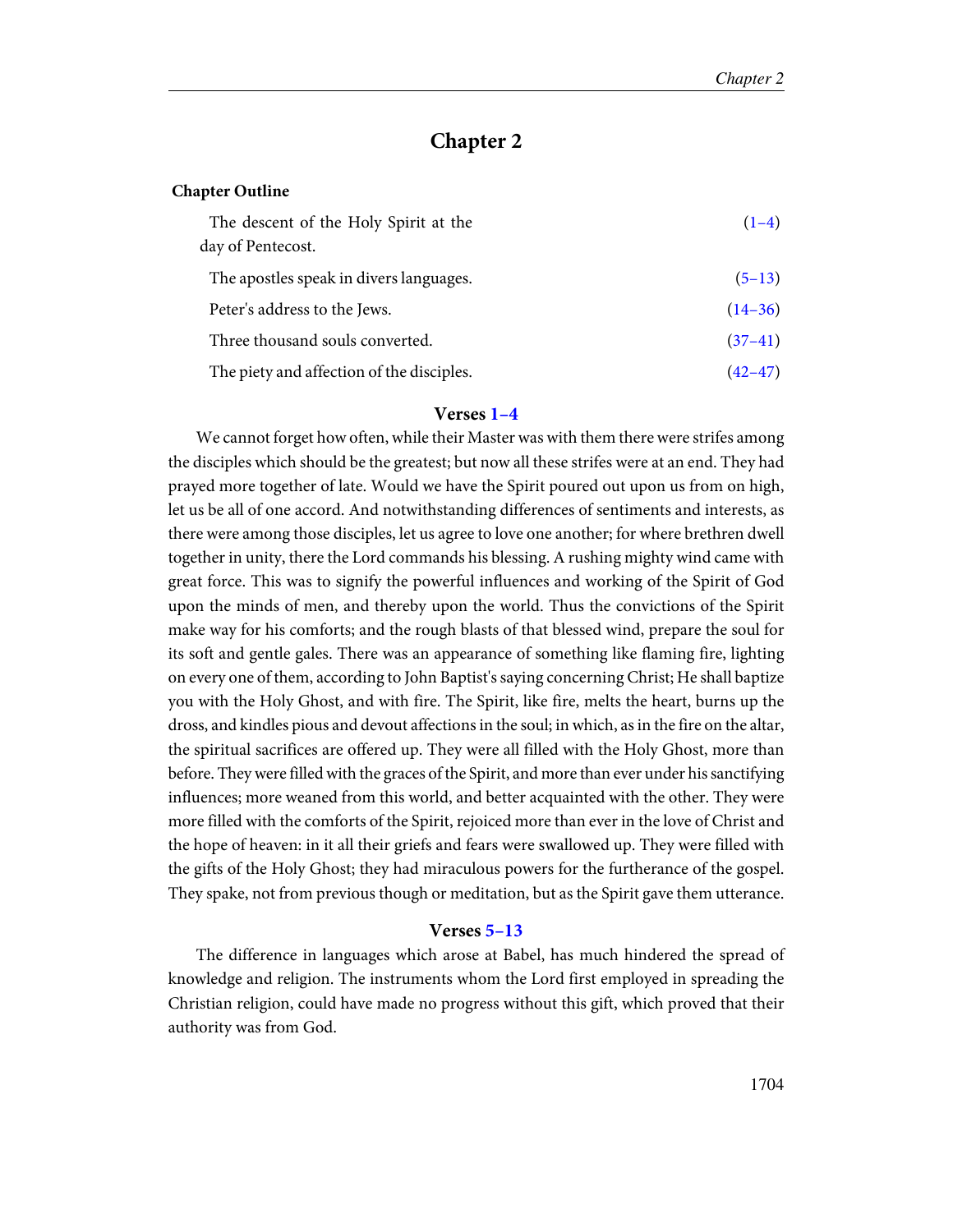# **Verses [14–21](http://www.ccel.org/study/Bible:Acts.2.14-Acts.2.21)**

Peter's sermon shows that he was thoroughly recovered from his fall, and thoroughly restored to the Divine favour; for he who had denied Christ, now boldly confessed him. His account of the miraculous pouring forth of the Spirit, was designed to awaken the hearers to embrace the faith of Christ, and to join themselves to his church. It was the fulfilling the Scripture, and the fruit of Christ's resurrection and ascension, and proof of both. Though Peter was filled with the Holy Ghost, and spake with tongues as the Spirit gave him utterance, yet he did not think to set aside the Scriptures. Christ's scholars never learn above their Bible; and the Spirit is given, not to do away the Scriptures, but to enable us to understand, approve, and obey them. Assuredly none will escape the condemnation of the great day, except those who call upon the name of the Lord, in and through his Son Jesus Christ, as the Saviour of sinners, and the Judge of all mankind.

#### **Verses [22–36](http://www.ccel.org/study/Bible:Acts.2.22-Acts.2.36)**

From this gift of the Holy Ghost, Peter preaches unto them Jesus: and here is the history of Christ. Here is an account of his death and sufferings, which they witnessed but a few weeks before. His death is considered as God's act; and of wonderful grace and wisdom. Thus Divine justice must be satisfied, God and man brought together again, and Christ himself glorified, according to an eternal counsel, which could not be altered. And as the people's act; in them it was an act of awful sin and folly. Christ's resurrection did away the reproach of his death; Peter speaks largely upon this. Christ was God's Holy One, sanctified and set apart to his service in the work of redemption. His death and sufferings should be, not to him only, but to all his, the entrance to a blessed life for evermore. This event had taken place as foretold, and the apostles were witnesses. Nor did the resurrection rest upon this alone; Christ had poured upon his disciples the miraculous gifts and Divine influences, of which they witnessed the effects. Through the Saviour, the ways of life are made known; and we are encouraged to expect God's presence, and his favour for evermore. All this springs from assured belief that Jesus is the Lord, and the anointed Saviour.

## **Verses [37–41](http://www.ccel.org/study/Bible:Acts.2.37-Acts.2.41)**

From the first delivery of that Divine message, it appeared that there was Divine power going with it; and thousands were brought to the obedience of faith. But neither Peter's words, nor the miracle they witnessed, could have produced such effects, had not the Holy Spirit been given. Sinners, when their eyes are opened, cannot but be pricked to the heart for sin, cannot but feel an inward uneasiness. The apostle exhorted them to repent of their sins, and openly to avow their belief in Jesus as the Messiah, by being baptized in his name. Thus professing their faith in Him, they would receive remission of their sins, and partake of the gifts and graces of the Holy Spirit. To separate from wicked people, is the only way to save ourselves from them. Those who repent of their sins, and give up themselves to Jesus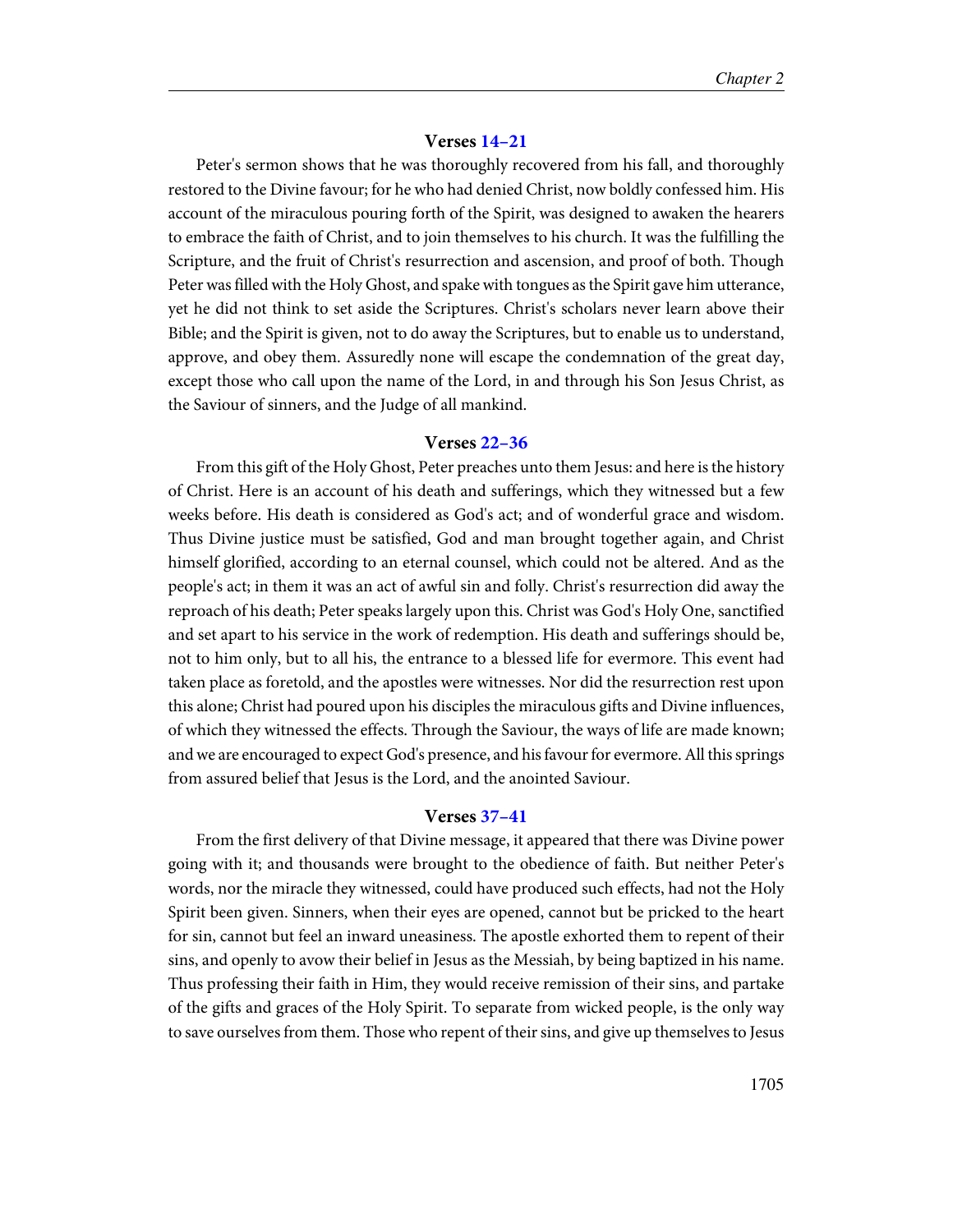Christ, must prove their sincerity by breaking off from the wicked. We must save ourselves from them; which denotes avoiding them with dread and holy fear. By God's grace three thousand persons accepted the gospel invitation. There can be no doubt that the gift of the Holy Ghost, which they all received, and from which no true believer has ever been shut out, was that Spirit of adoption, that converting, guiding, sanctifying grace, which is bestowed upon all the members of the family of our heavenly Father. Repentance and remission of sins are still preached to the chief of sinners, in the Redeemer's name; still the Holy Spirit seals the blessing on the believer's heart; still the encouraging promises are to us and our children; and still the blessings are offered to all that are afar off.

# **Verses [42–47](http://www.ccel.org/study/Bible:Acts.2.42-Acts.2.47)**

In these verses we have the history of the truly primitive church, of the first days of it; its state of infancy indeed, but, like that, the state of its greatest innocence. They kept close to holy ordinances, and abounded in piety and devotion; for Christianity, when admitted in the power of it, will dispose the soul to communion with God in all those ways wherein he has appointed us to meet him, and has promised to meet us. The greatness of the event raised them above the world, and the Holy Ghost filled them with such love, as made every one to be to another as to himself, and so made all things common, not by destroying property, but doing away selfishness, and causing charity. And God who moved them to it, knew that they were quickly to be driven from their possessions in Judea. The Lord, from day to day, inclined the hearts of more to embrace the gospel; not merely professors, but such as were actually brought into a state of acceptance with God, being made partakers of regenerating grace. Those whom God has designed for eternal salvation, shall be effectually brought to Christ, till the earth is filled with the knowledge of his glory.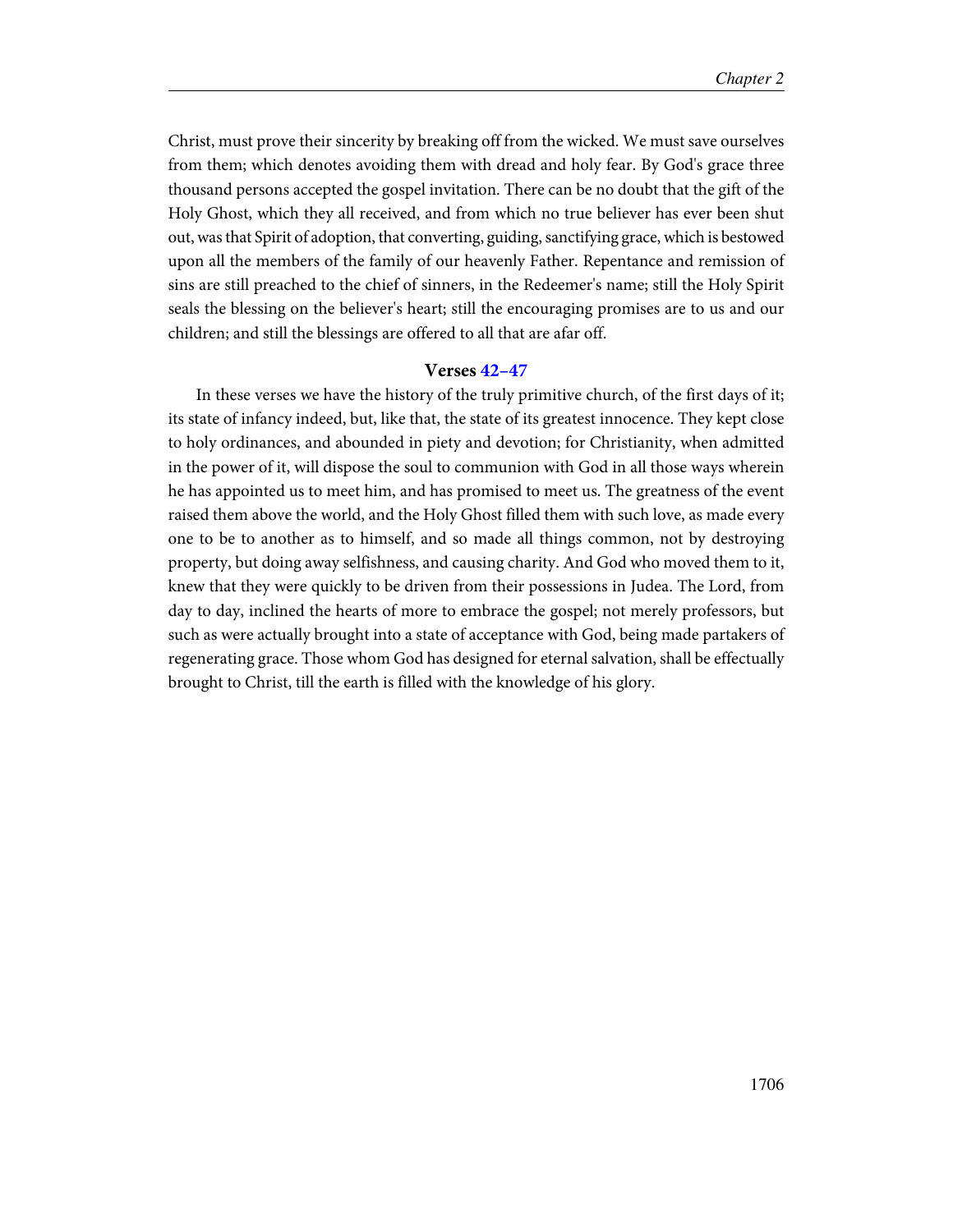#### **Chapter Outline**

| A lame man healed by Peter and John. | $(1-11)$  |
|--------------------------------------|-----------|
| Peter's address to the Jews.         | $(12-26)$ |

## **Verses [1–11](http://www.ccel.org/study/Bible:Acts.3.1-Acts.3.11)**

The apostles and the first believers attended the temple worship at the hours of prayer. Peter and John seem to have been led by a Divine direction, to work a miracle on a man above forty years old, who had been a cripple from his birth. Peter, in the name of Jesus of Nazareth, bade him rise up and walk. Thus, if we would attempt to good purpose the healing of men's souls, we must go forth in the name and power of Jesus Christ, calling on helpless sinners to arise and walk in the way of holiness, by faith in Him. How sweet the thought to our souls, that in respect to all the crippled faculties of our fallen nature, the name of Jesus Christ of Nazareth can make us whole! With what holy joy and rapture shall we tread the holy courts, when God the Spirit causes us to enter therein by his strength!

#### **Verses [12–18](http://www.ccel.org/study/Bible:Acts.3.12-Acts.3.18)**

Observe the difference in the manner of working the miracles. Our Lord always spoke as having Almighty power, never hesitated to receive the greatest honour that was given to him on account of his Divine miracles. But the apostles referred all to their Lord, and refused to receive any honour, except as his undeserving instruments. This shows that Jesus was one with the Father, and co-equal with Him; while the apostles knew that they were weak, sinful men, and dependent for every thing on Jesus, whose power effected the cure. Useful men must be very humble. Not unto us, O Lord, not unto us, but to thy name, give glory. Every crown must be cast at the feet of Christ. The apostle showed the Jews the greatness of their crime, but would not anger or drive them to despair. Assuredly, those who reject, refuse, or deny Christ, do it through ignorance; but this can in no case be an excuse.

#### **Verses [19–21](http://www.ccel.org/study/Bible:Acts.3.19-Acts.3.21)**

The absolute necessity of repentance is to be solemnly charged upon the consciences of all who desire that their sins may be blotted out, and that they may share in the refreshment which nothing but a sense of Christ's pardoning love can afford. Blessed are those who have felt this. It was not needful for the Holy Spirit to make known the times and seasons of these dispensations. These subjects are still left obscure. But when sinners are convinced of their sins, they will cry to the Lord for pardon; and to the penitent, converted, and believing, times of refreshment will come from the presence of the Lord. In a state of trial and probation, the glorified Redeemer will be out of sight, because we must live by faith in him.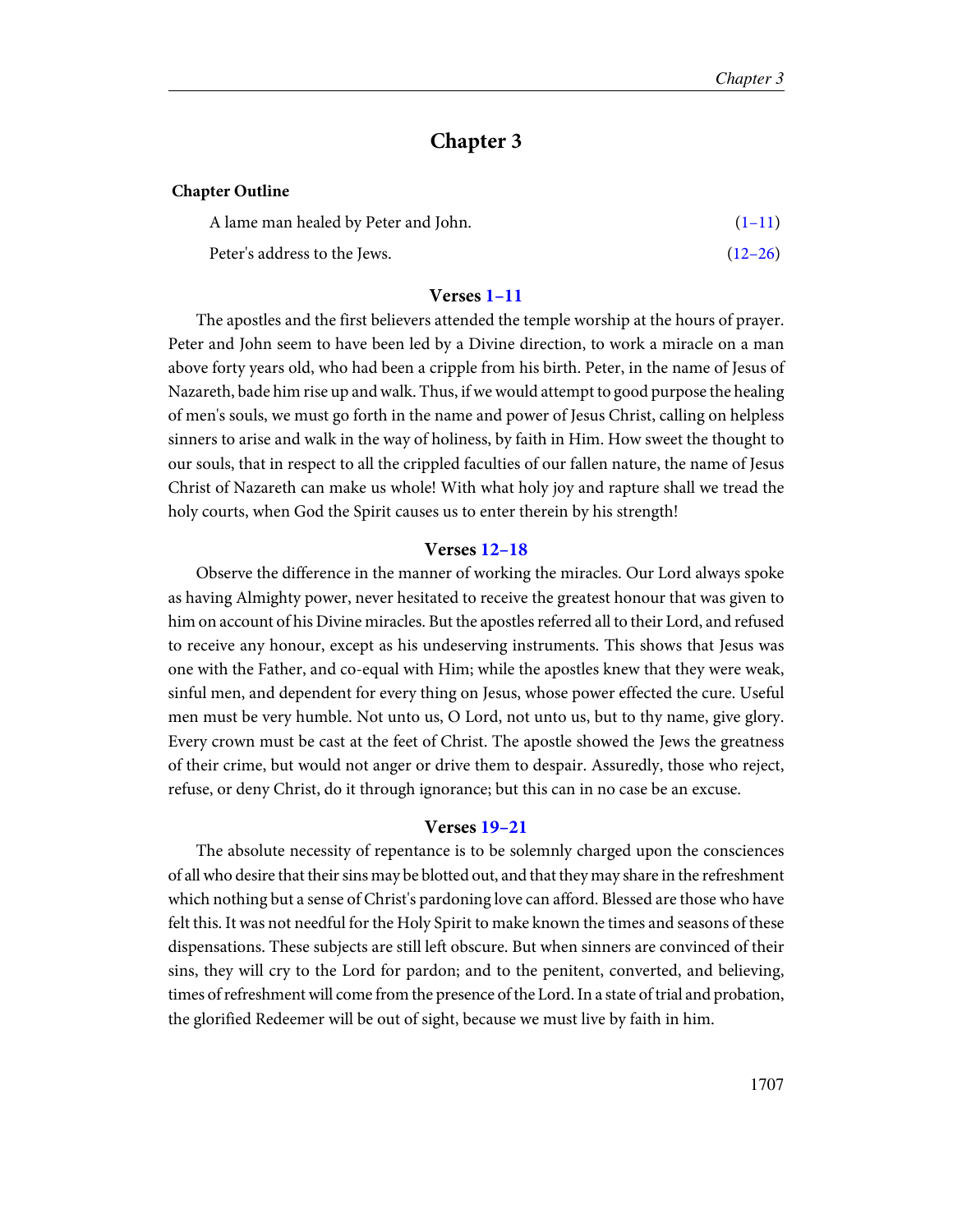# **Verses [22–26](http://www.ccel.org/study/Bible:Acts.3.22-Acts.3.26)**

Here is a powerful address to warn the Jews of the dreadful consequences of their unbelief, in the very words of Moses, their favourite prophet, out of pretended zeal for whom they were ready to reject Christianity, and to try to destroy it. Christ came into the world to bring a blessing with him. And he sent his Spirit to be the great blessing. Christ came to bless us, by turning us from our iniquities, and saving us from our sins. We, by nature cleave to sin; the design of Divine grace is to turn us from it, that we may not only forsake, but hate it. Let none think that they can be happy by continuing in sin, when God declares that the blessing is in being turned from all iniquity. Let none think that they understand or believe the gospel, who only seek deliverance from the punishment of sin, but do not expect happiness in being delivered from sin itself. And let none expect to be turned from their sin, except by believing in, and receiving Christ the Son of God, as their wisdom, righteousness, sanctification, and redemption.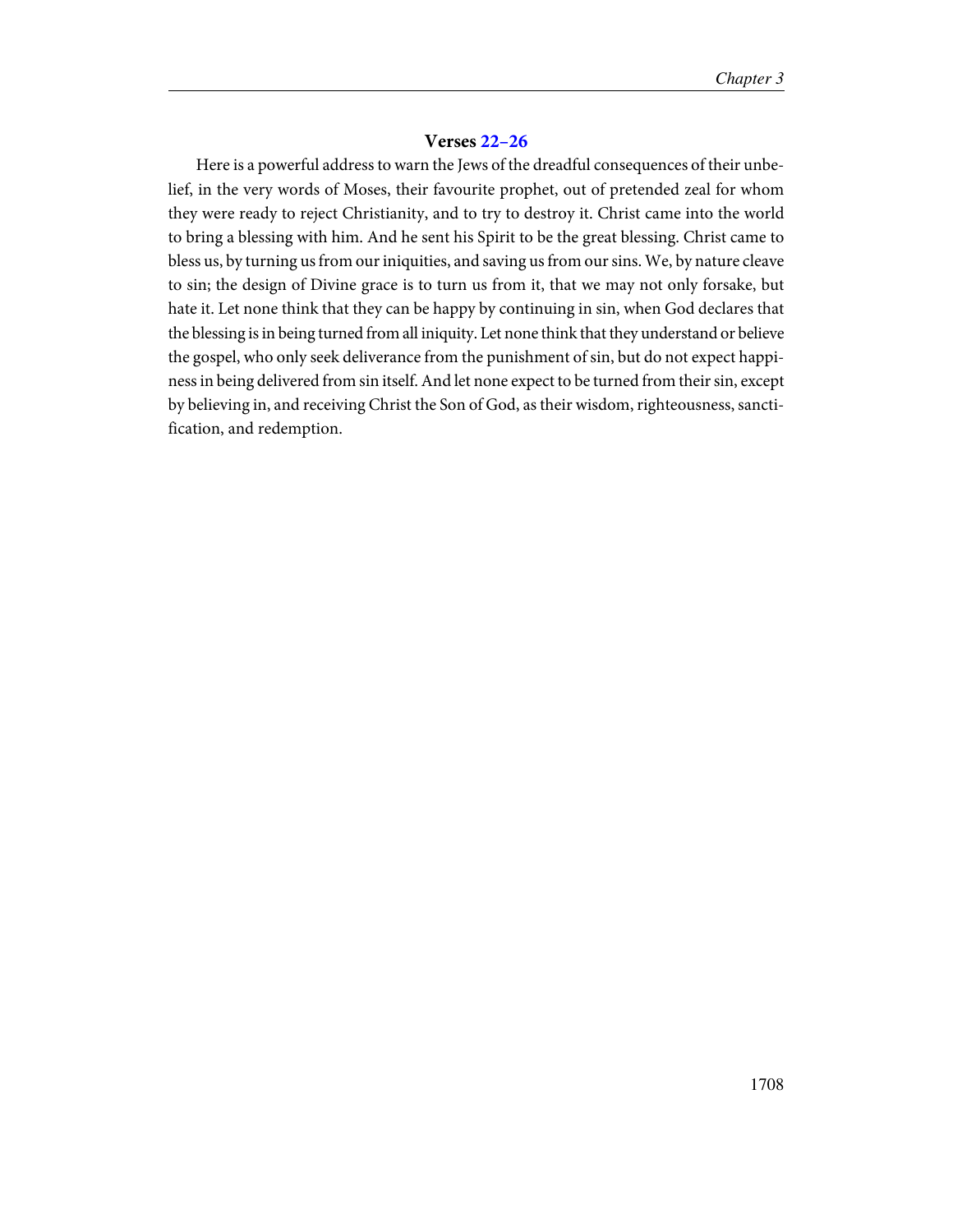### **Chapter Outline**

| Peter and John imprisoned.                | $(1-4)$     |
|-------------------------------------------|-------------|
| The apostles boldly testify to Christ.    | $(5-14)$    |
| Peter and John refuse to be silenced.     | $(15-22)$   |
| The believers unite in prayer and praise. | $(23-31)$   |
| The holy charity of the Christians.       | $(32 - 37)$ |

## **Verses [1–4](http://www.ccel.org/study/Bible:Acts.4.1-Acts.4.4)**

The apostles preached through Jesus the resurrection from the dead. It includes all the happiness of the future state; this they preached through Jesus Christ, to be had through him only. Miserable is their case, to whom the glory of Christ's kingdom is a grief; for since the glory of that kingdom is everlasting, their grief will be everlasting also. The harmless and useful servants of Christ, like the apostles, have often been troubled for their work of faith and labour of love, when wicked men have escaped. And to this day instances are not wanting, in which reading the Scriptures, social prayer, and religious conversation meet with frowns and checks. But if we obey the precepts of Christ, he will support us.

#### **Verses [5–14](http://www.ccel.org/study/Bible:Acts.4.5-Acts.4.14)**

Peter being filled with the Holy Ghost, would have all to understand, that the miracle had been wrought by the name, or power, of Jesus of Nazareth, the Messiah, whom they had crucified; and this confirmed their testimony to his resurrection from the dead, which proved him to be the Messiah. These rulers must either be saved by that Jesus whom they had crucified, or they must perish for ever. The name of Jesus is given to men of every age and nation, as that whereby alone believers are saved from the wrath to come. But when covetousness, pride, or any corrupt passion, rules within, men shut their eyes, and close their hearts, in enmity against the light; considering all as ignorant and unlearned, who desire to know nothing in comparison with Christ crucified. And the followers of Christ should act so that all who converse with them, may take knowledge that they have been with Jesus. That makes them holy, heavenly, spiritual, and cheerful, and raises them above this world.

### **Verses [15–22](http://www.ccel.org/study/Bible:Acts.4.15-Acts.4.22)**

All the care of the rulers is, that the doctrine of Christ spread not among the people, yet they cannot say it is false or dangerous, or of any ill tendency; and they are ashamed to own the true reason; that it testifies against their hypocrisy, wickedness, and tyranny. Those who know how to put a just value upon Christ's promises, know how to put just contempt upon the world's threatenings. The apostles look with concern on perishing souls, and know they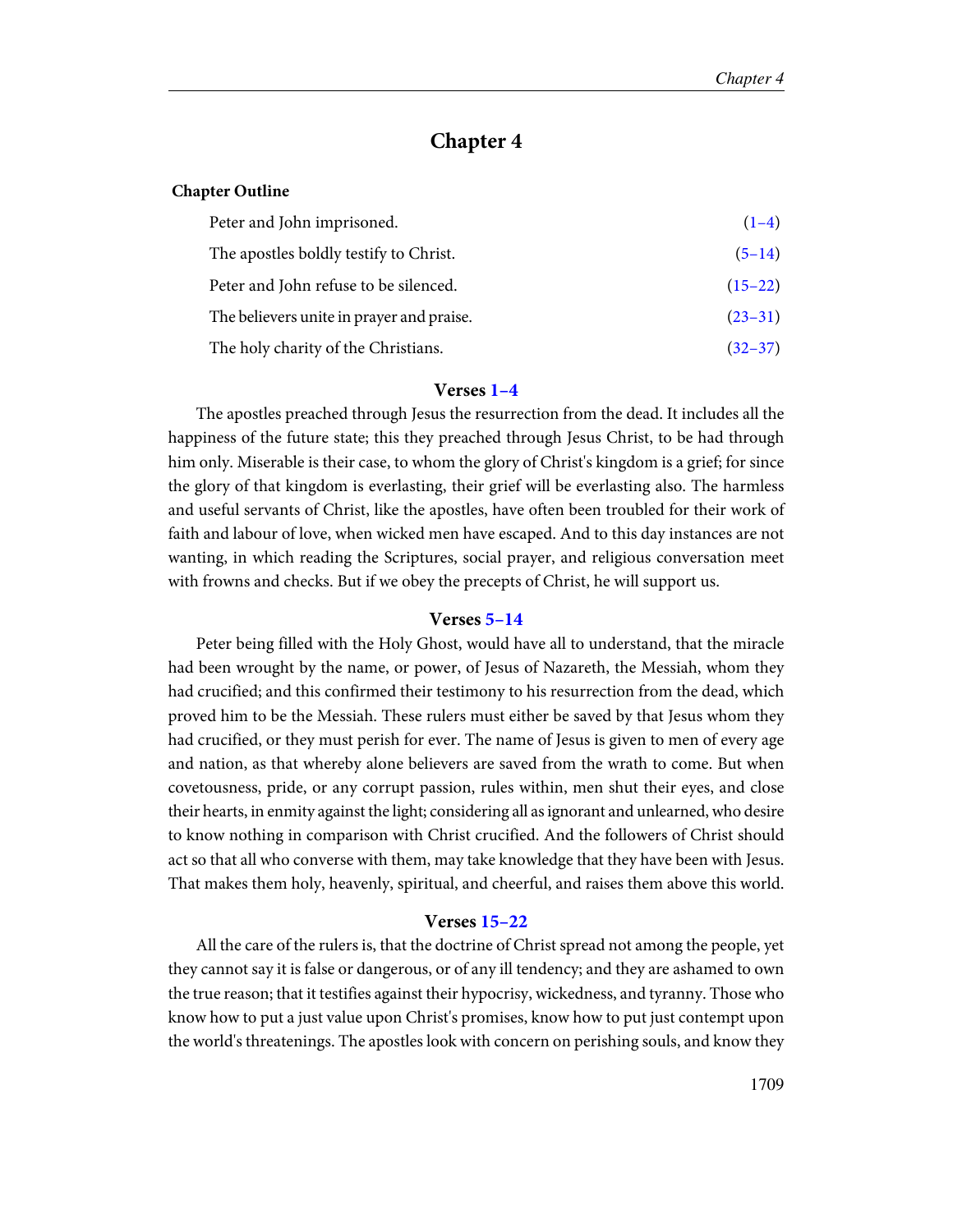cannot escape eternal ruin but by Jesus Christ, therefore they are faithful in warning, and showing the right way. None will enjoy peace of mind, nor act uprightly, till they have learned to guide their conduct by the fixed standard of truth, and not by the shifting opinions and fancies of men. Especially beware of a vain attempt to serve two masters, God and the world; the end will be, you can serve neither fully.

### **Verses [23–31](http://www.ccel.org/study/Bible:Acts.4.23-Acts.4.31)**

Christ's followers do best in company, provided it is their own company. It encourages God's servants, both in doing work, and suffering work, that they serve the God who made all things, and therefore has the disposal of all events; and the Scriptures must be fulfilled. Jesus was anointed to be a Saviour, therefore it was determined he should be a sacrifice, to make atonement for sin. But sin is not the less evil for God's bringing good out of it. In threatening times, our care should not be so much that troubles may be prevented, as that we may go on with cheerfulness and courage in our work and duty. They do not pray, Lord let us go away from our work, now that it is become dangerous, but, Lord, give us thy grace to go on stedfastly in our work, and not to fear the face of man. Those who desire Divine aid and encouragement, may depend upon having them, and they ought to go forth, and go on, in the strength of the Lord God. God gave a sign of acceptance of their prayers. The place was shaken, that their faith might be established and unshaken. God gave them greater degrees of his Spirit; and they were all filled with the Holy Ghost, more than ever; by which they were not only encouraged, but enabled to speak the word of God with boldness. When they find the Lord God help them by his Spirit, they know they shall not be confounded, [Isa 17.](http://www.ccel.org/study/Bible:Isa.17)

## **Verses [32–37](http://www.ccel.org/study/Bible:Acts.4.32-Acts.4.37)**

The disciples loved one another. This was the blessed fruit of Christ's dying precept to his disciples, and his dying prayer for them. Thus it was then, and it will be so again, when the Spirit shall be poured upon us from on high. The doctrine preached was the resurrection of Christ; a matter of fact, which being duly explained, was a summary of all the duties, privileges, and comforts of Christians. There were evident fruits of Christ's grace in all they said and did. They were dead to this world. This was a great evidence of the grace of God in them. They did not take away others' property, but they were indifferent to it. They did not call it their own; because they had, in affection, forsaken all for Christ, and were expecting to be stripped of all for cleaving to him. No marvel that they were of one heart and soul, when they sat so loose to the wealth of this world. In effect, they had all things common; for there was not any among them who lacked, care was taken for their supply. The money was laid at the apostles' feet. Great care ought to be taken in the distribution of public charity, that it be given to such as have need, such as are not able to procure a maintenance for themselves; those who are reduced to want for well-doing, and for the testimony of a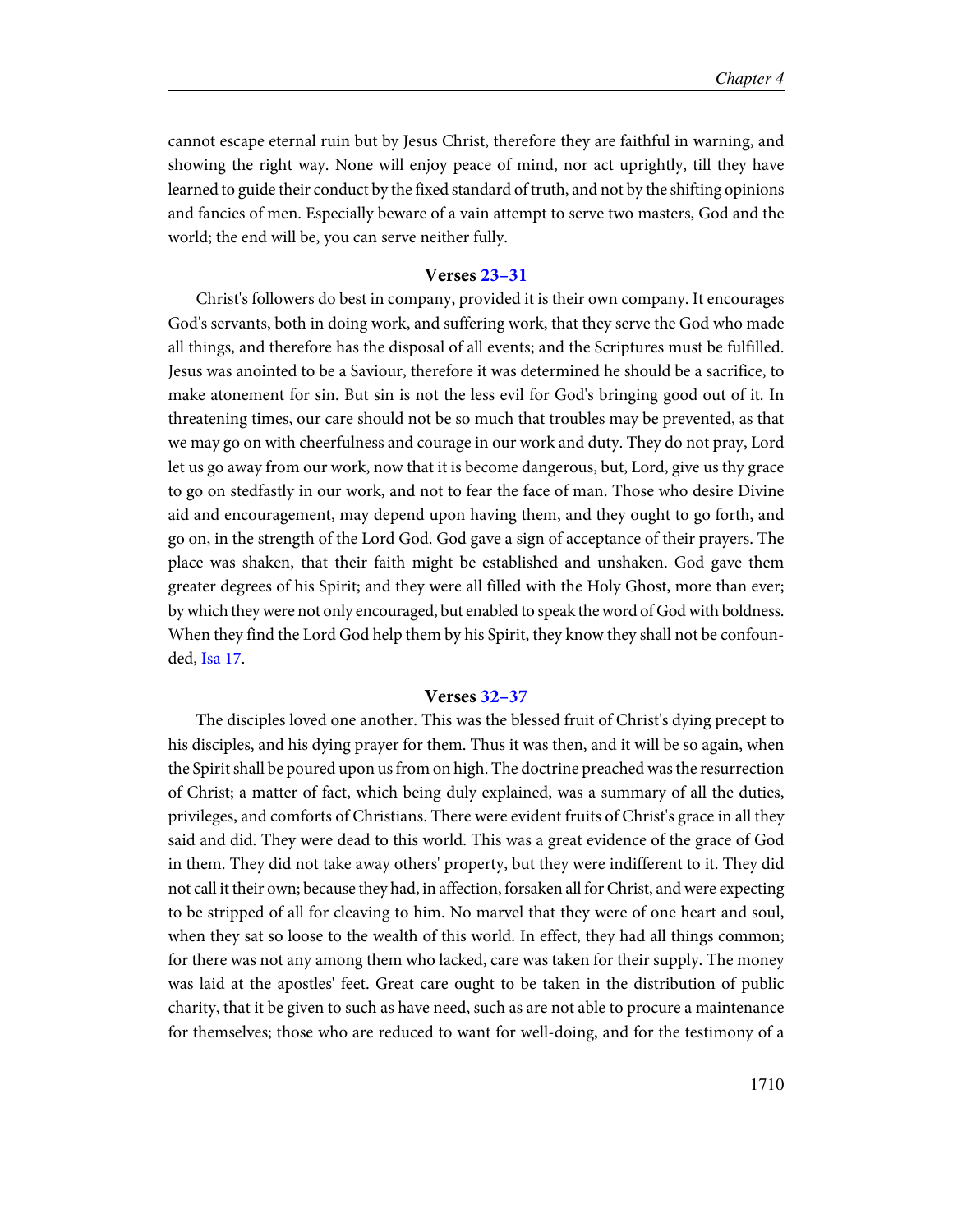good conscience, ought to be provided for. Here is one in particular mentioned, remarkable for this generous charity; it was Barnabas. As one designed to be a preacher of the gospel, he disentangled himself from the affairs of this life. When such dispositions prevail, and are exercised according to the circumstances of the times, the testimony will have very great power upon others.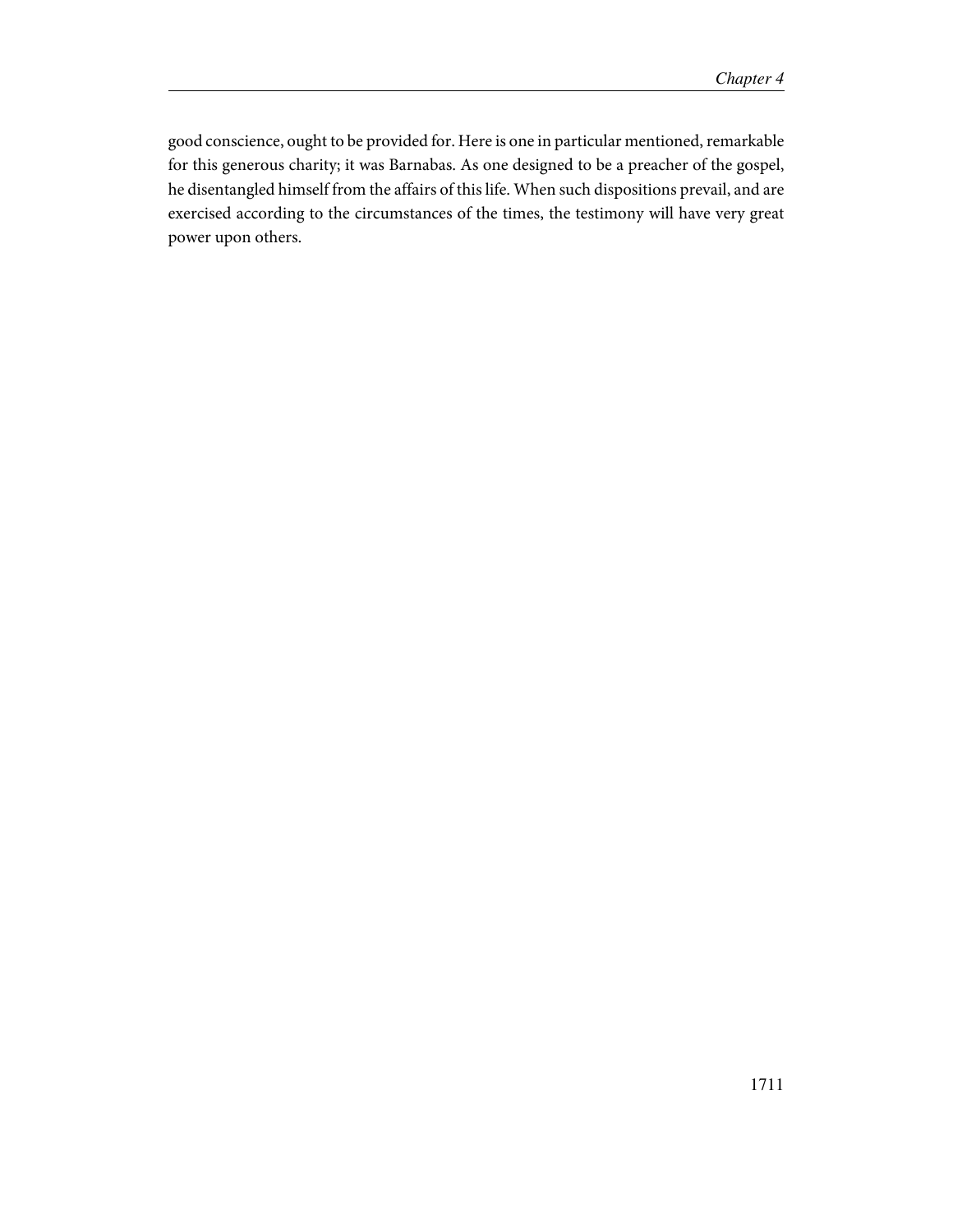### **Chapter Outline**

| The death of Ananias and Sapphira.                          | $(1-11)$    |
|-------------------------------------------------------------|-------------|
| The power which accompanied the<br>preaching of the gospel. | $(12-16)$   |
| The apostles imprisoned, but set free<br>by an angel.       | $(17-25)$   |
| The apostles testify to Christ before the<br>council.       | $(26 - 33)$ |
| The advice of Gamaliel, The council let<br>the apostles go. | $(34-42)$   |

# **Verses [1–11](http://www.ccel.org/study/Bible:Acts.5.1-Acts.5.11)**

The sin of Ananias and Sapphira was, that they were ambitious of being thought eminent disciples, when they were not true disciples. Hypocrites may deny themselves, may forego their worldly advantage in one instance, with a prospect of finding their account in something else. They were covetous of the wealth of the world, and distrustful of God and his providence. They thought they might serve both God and mammon. They thought to deceive the apostles. The Spirit of God in Peter discerned the principle of unbelief reigning in the heart of Ananias. But whatever Satan might suggest, he could not have filled the heart of Ananias with this wickedness had he not been consenting. The falsehood was an attempt to deceive the Spirit of truth, who so manifestly spoke and acted by the apostles. The crime of Ananias was not his retaining part of the price of the land; he might have kept it all, had he pleased; but his endeavouring to impose upon the apostles with an awful lie, from a desire to make a vain show, joined with covetousness. But if we think to put a cheat upon God, we shall put a fatal cheat upon our own souls. How sad to see those relations who should quicken one another to that which is good, hardening one another in that which is evil! And this punishment was in reality mercy to vast numbers. It would cause strict self-examination, prayer, and dread of hypocrisy, covetousness, and vain-glory, and it should still do so. It would prevent the increase of false professors. Let us learn hence how hateful falsehood is to the God of truth, and not only shun a direct lie, but all advantages from the use of doubtful expressions, and double meaning in our speech.

### **Verses [12–16](http://www.ccel.org/study/Bible:Acts.5.12-Acts.5.16)**

The separation of hypocrites by distinguishing judgments, should make the sincere cleave closer to each other and to the gospel ministry. Whatever tends to the purity and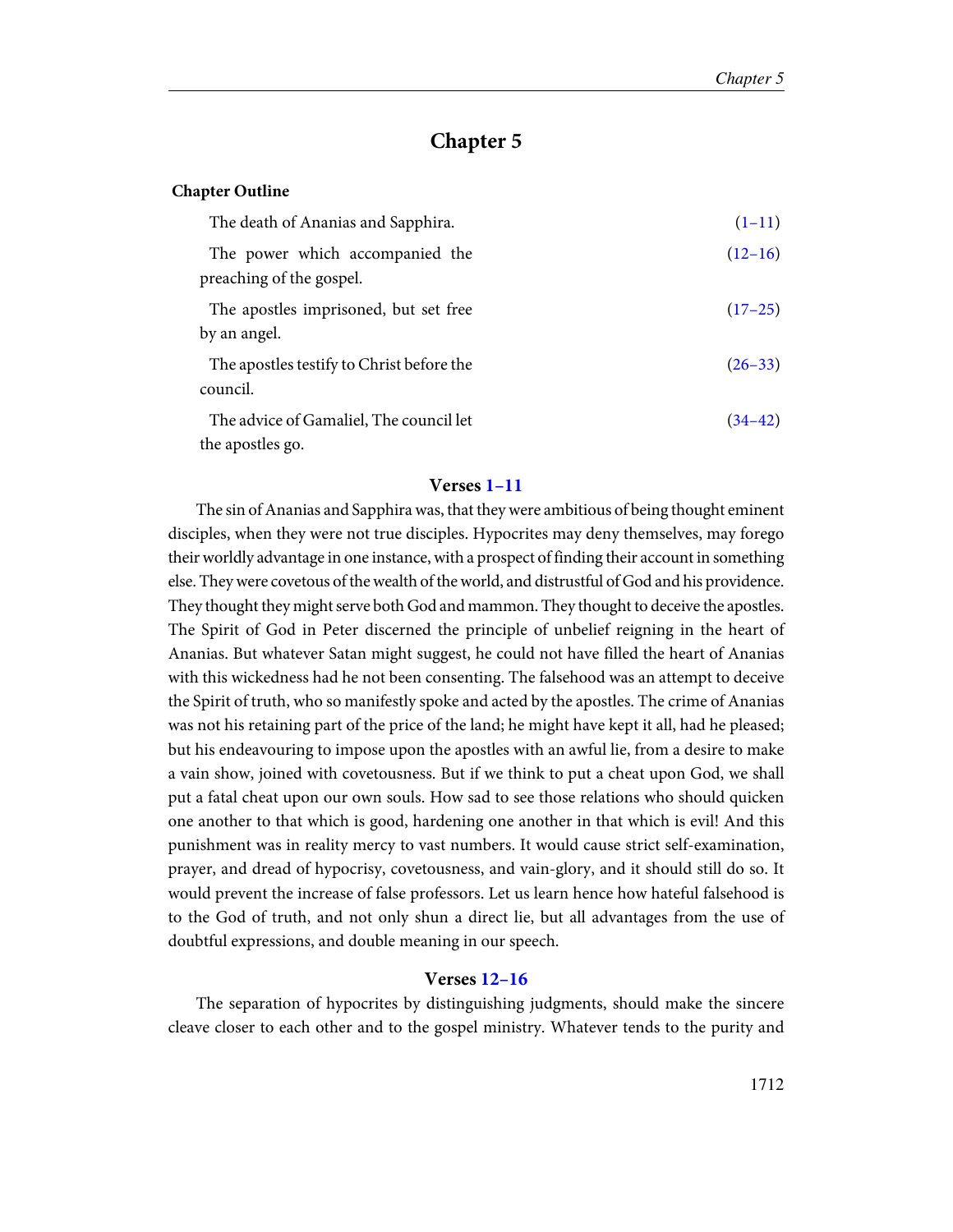reputation of the church, promotes its enlargement; but that power alone which wrought such miracles by the apostles, can rescue sinners from the power of sin and Satan, and add believers to His worshippers. Christ will work by all his faithful servants; and every one who applies to him shall be healed.

## **Verses [17–25](http://www.ccel.org/study/Bible:Acts.5.17-Acts.5.25)**

There is no prison so dark, so strong, but God can visit his people in it, and, if he pleases, fetch them out. Recoveries from sickness, releases out of trouble, are granted, not that we may enjoy the comforts of life, but that God may be honoured with the services of our life. It is not for the preachers of Christ's gospel to retire into corners, as long as they can have any opportunity of preaching in the great congregation. They must preach to the lowest, whose souls are as precious to Christ as the souls of the greatest. Speak to all, for all are concerned. Speak as those who resolve to stand to it, to live and die by it. Speak all the words of this heavenly, divine life, in comparison with which the present earthly life does not deserve the name. These words of life, which the Holy Ghost puts into your mouth. The words of the gospel are the words of life; words whereby we may be saved. How wretched are those who are vexed at the success of the gospel! They cannot but see that the word and power of the Lord are against them; and they tremble for the consequences, yet they will go on.

## **Verses [26–33](http://www.ccel.org/study/Bible:Acts.5.26-Acts.5.33)**

Many will do an evil thing with daring, yet cannot bear to hear of it afterward, or to have it charged upon them. We cannot expect to be redeemed and healed by Christ, unless we give up ourselves to be ruled by him. Faith takes the Saviour in all his offices, who came, not to save us in our sins, but to save us from our sins. Had Christ been exalted to give dominion to Israel, the chief priests would have welcomed him. But repentance and remission of sins are blessings they neither valued nor saw their need of; therefore they, by no means, admitted his doctrine. Wherever repentance is wrought, remission is granted without fail. None are freed from the guilt and punishment of sin, but those who are freed from the power and dominion of sin; who are turned from it, and turned against it. Christ gives repentance, by his Spirit working with the word, to awaken the conscience, to work sorrow for sin, and an effectual change in the heart and life. The giving of the Holy Ghost, is plain evidence that it is the will of God that Christ should be obeyed. And He will surely destroy those who will not have Him to reign over them.

## **Verses [34–42](http://www.ccel.org/study/Bible:Acts.5.34-Acts.5.42)**

The Lord still has all hearts in his hands, and sometimes directs the prudence of the worldly wise, so as to restrain the persecutors. Common sense tells us to be cautious, while experience and observation show that the success of frauds in matters of religion has been very short. Reproach for Christ is true preferment, as it makes us conformable to his pattern,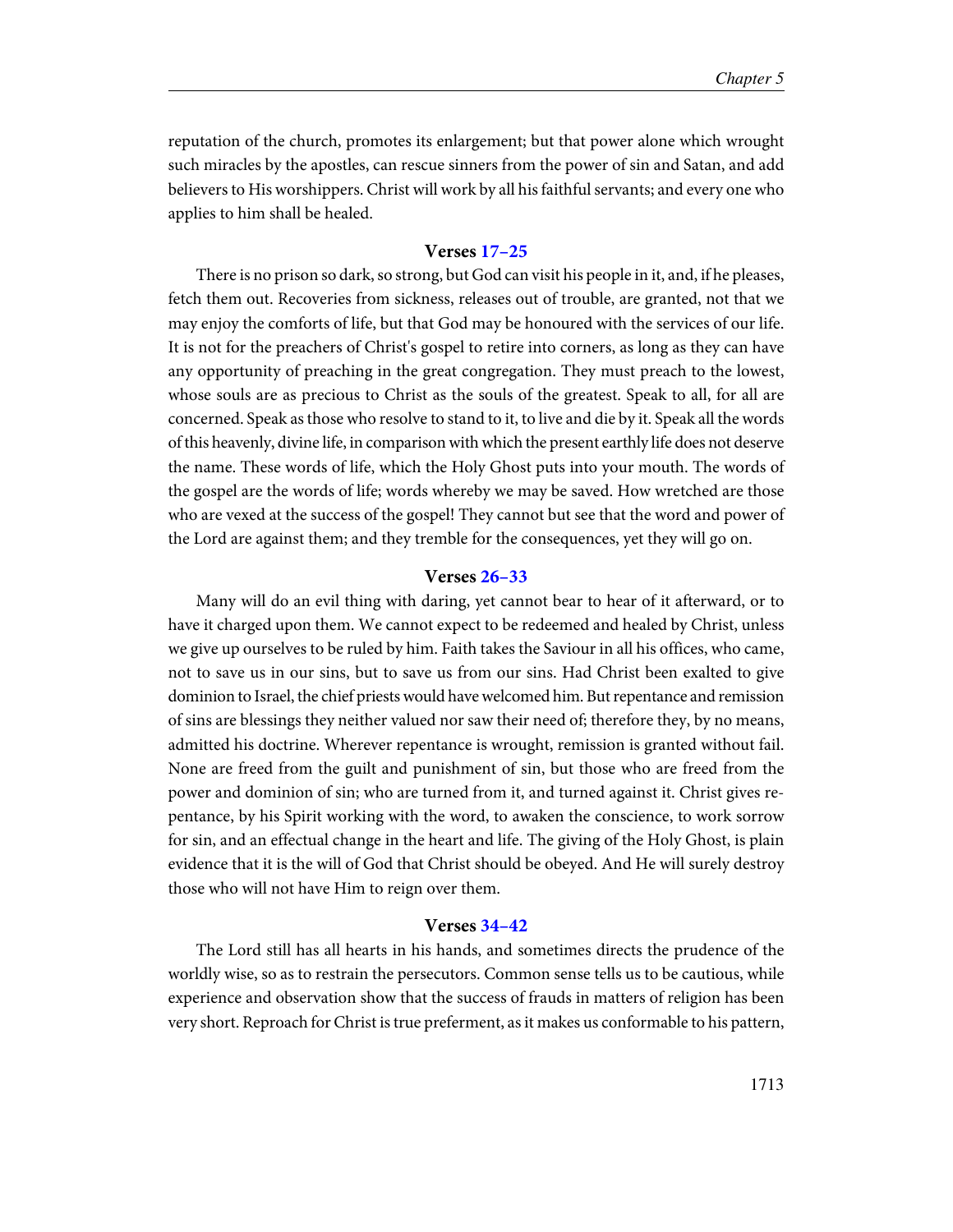and serviceable to his interest. They rejoiced in it. If we suffer ill for doing well, provided we suffer it well, and as we should, we ought to rejoice in that grace which enabled us so to do. The apostles did not preach themselves, but Christ. This was the preaching that most offended the priests. But it ought to be the constant business of gospel ministers to preach Christ: Christ, and him crucified; Christ, and him glorified; nothing beside this, but what has reference to it. And whatever is our station or rank in life, we should seek to make Him known, and to glorify his name.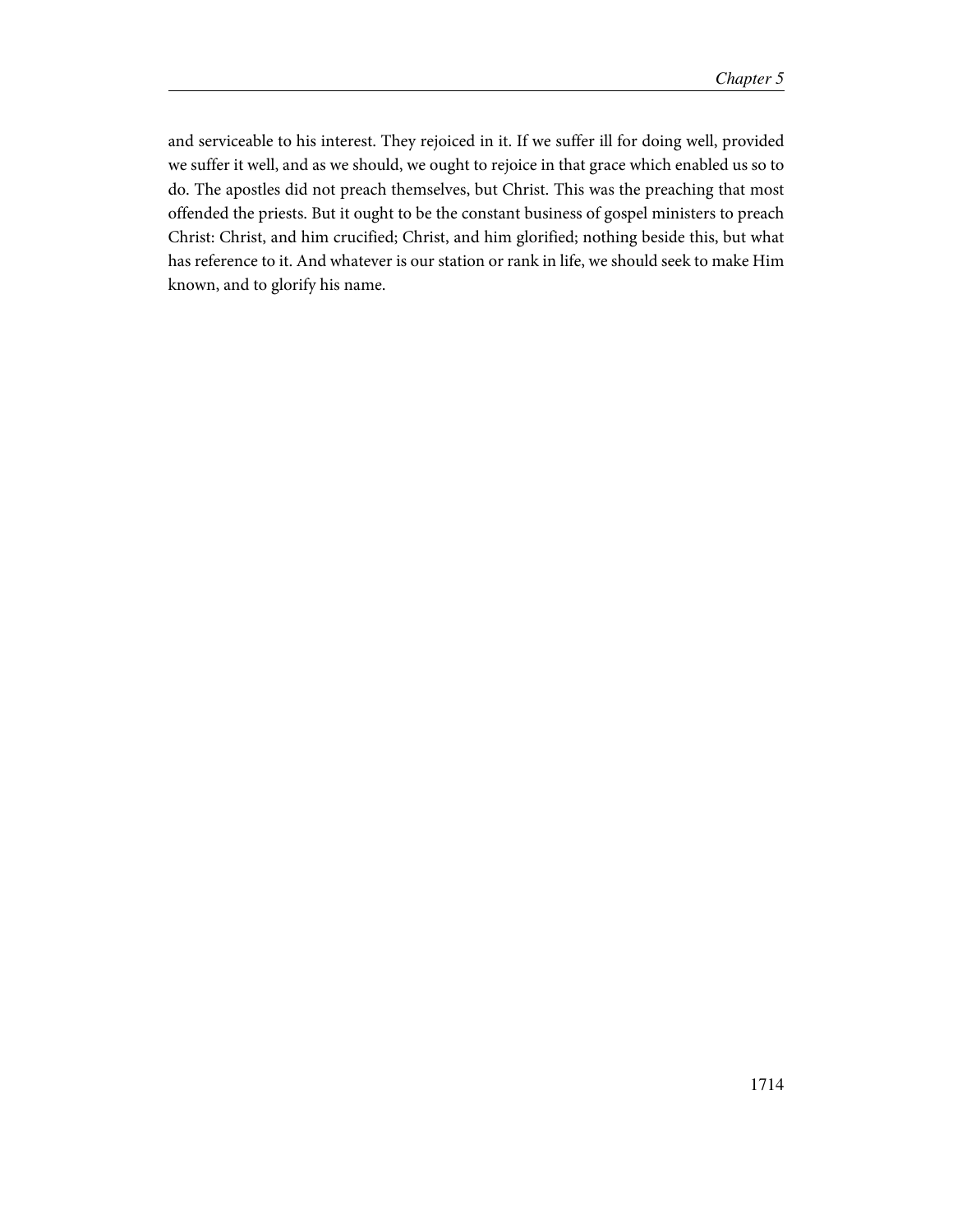## **Chapter Outline**

| The appointment of deacons.           | $(1-7)$  |
|---------------------------------------|----------|
| Stephen falsely accused of blasphemy. | $(8-15)$ |

### **Verses [1–7](http://www.ccel.org/study/Bible:Acts.6.1-Acts.6.7)**

Hitherto the disciples had been of one accord; this often had been noticed to their honour; but now they were multiplied, they began to murmur. The word of God was enough to take up all the thoughts, cares, and time of the apostles. The persons chosen to serve tables must be duly qualified. They must be filled with gifts and graces of the Holy Ghost, necessary to rightly managing this trust; men of truth, and hating covetousness. All who are employed in the service of the church, ought to be commended to the Divine grace by the prayers of the church. They blessed them in the name of the Lord. The word and grace of God are greatly magnified, when those are wrought upon by it, who were least likely.

### **Verses [8–15](http://www.ccel.org/study/Bible:Acts.6.8-Acts.6.15)**

When they could not answer Stephen's arguments as a disputant, they prosecuted him as a criminal, and brought false witnesses against him. And it is next to a miracle of providence, that no greater number of religious persons have been murdered in the world, by the way of perjury and pretence of law, when so many thousands hate them, who make no conscience of false oaths. Wisdom and holiness make a man's face to shine, yet will not secure men from being treated badly. What shall we say of man, a rational being, yet attempting to uphold a religious system by false witness and murder! And this has been done in numberless instances. But the blame rests not so much upon the understanding, as upon the heart of a fallen creature, which is deceitful above all things and desperately wicked. Yet the servant of the Lord, possessing a clear conscience, cheerful hope, and Divine consolations, may smile in the midst of danger and death.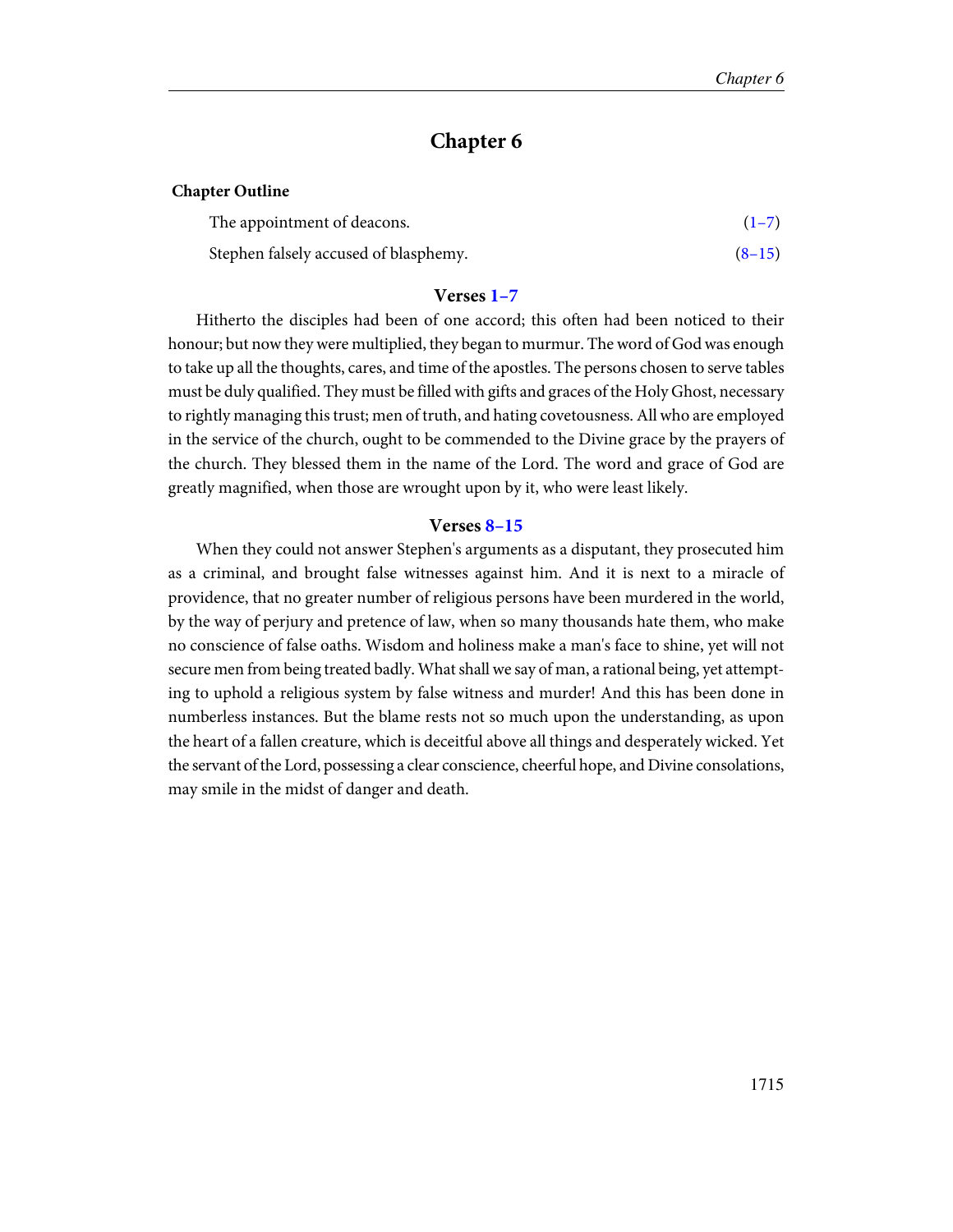### **Chapter Outline**

| Stephen's defence.                                    | $(1 - 50)$  |
|-------------------------------------------------------|-------------|
| Stephen reproves the Jews for the death<br>of Christ. | $(51 - 53)$ |
| The martyrdom of Stephen.                             | $(54-60)$   |

# **Verses [1–16](http://www.ccel.org/study/Bible:Acts.7.1-Acts.7.16)**

Stephen was charged as a blasphemer of God, and an apostate from the church; therefore he shows that he is a son of Abraham, and values himself on it. The slow steps by which the promise made to Abraham advanced toward performance, plainly show that it had a spiritual meaning, and that the land intended was the heavenly. God owned Joseph in his troubles, and was with him by the power of his Spirit, both on his own mind by giving him comfort, and on those he was concerned with, by giving him favour in their eyes. Stephen reminds the Jews of their mean beginning as a check to priding themselves in the glories of that nation. Likewise of the wickedness of the patriarchs of their tribes, in envying their brother Joseph; and the same spirit was still working in them toward Christ and his ministers. The faith of the patriarchs, in desiring to be buried in the land of Canaan, plainly showed they had regard to the heavenly country. It is well to recur to the first rise of usages, or sentiments, which have been perverted. Would we know the nature and effects of justifying faith, we should study the character of the father of the faithful. His calling shows the power and freeness of Divine grace, and the nature of conversion. Here also we see that outward forms and distinctions are as nothing, compared with separation from the world, and devotedness to God.

### **Verses [17–29](http://www.ccel.org/study/Bible:Acts.7.17-Acts.7.29)**

Let us not be discouraged at the slowness of the fulfilling of God's promises. Suffering times often are growing times with the church. God is preparing for his people's deliverance, when their day is darkest, and their distress deepest. Moses was exceeding fair, "fair toward God;" it is the beauty of holiness which is in God's sight of great price. He was wonderfully preserved in his infancy; for God will take special care of those of whom he designs to make special use. And did he thus protect the child Moses? Much more will he secure the interests of his holy child Jesus, from the enemies who are gathered together against him. They persecuted Stephen for disputing in defence of Christ and his gospel: in opposition to these they set up Moses and his law. They may understand, if they do not wilfully shut their eyes against the light, that God will, by this Jesus, deliver them out of a worse slavery than that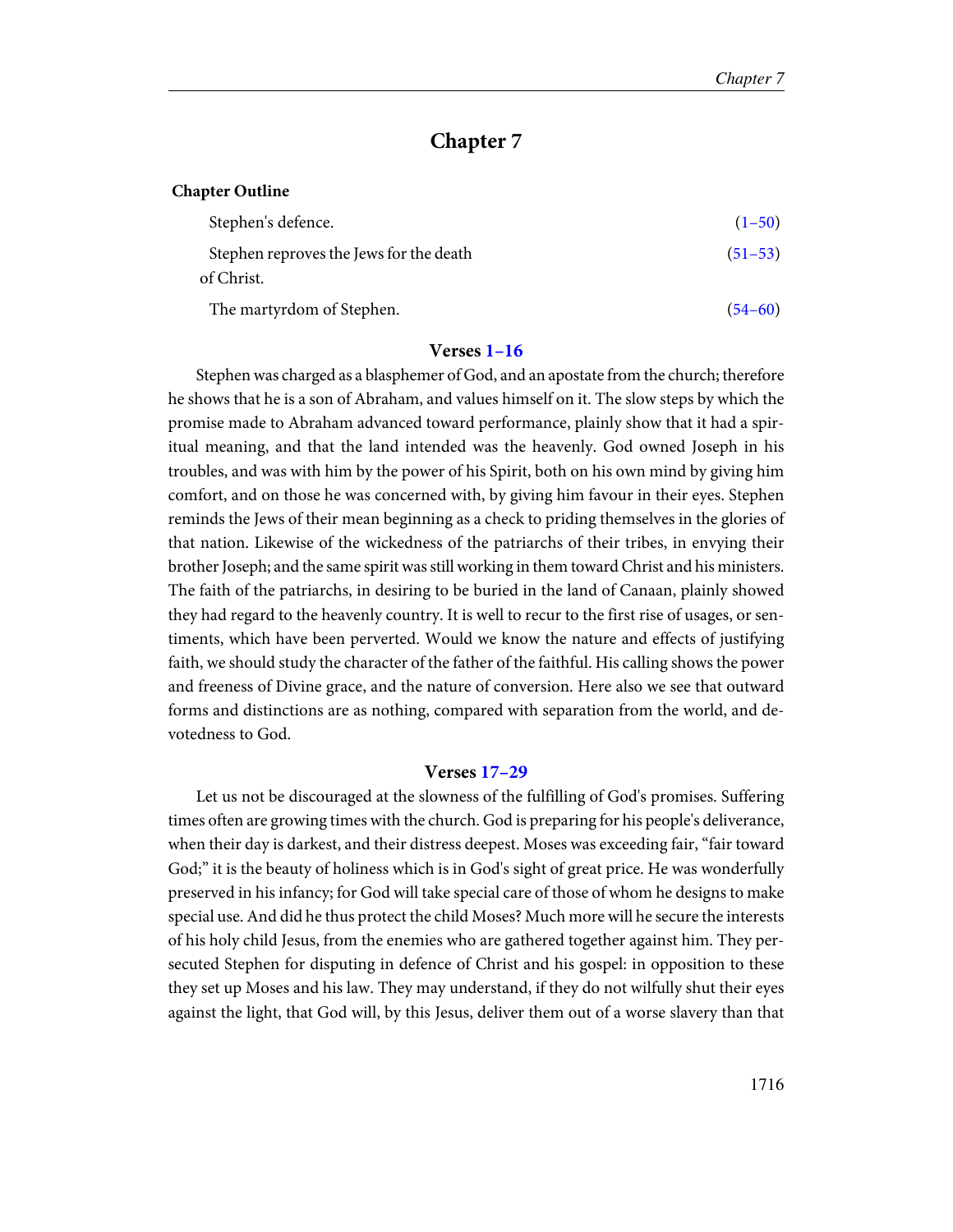of Egypt. Although men prolong their own miseries, yet the Lord will take care of his servants, and effect his own designs of mercy.

## **Verses [30–41](http://www.ccel.org/study/Bible:Acts.7.30-Acts.7.41)**

Men deceive themselves, if they think God cannot do what he sees to be good any where; he can bring his people into a wilderness, and there speak comfortably to them. He appeared to Moses in a flame of fire, yet the bush was not consumed; which represented the state of Israel in Egypt, where, though they were in the fire of affliction, yet they were not consumed. It may also be looked upon as a type of Christ's taking upon him the nature of man, and the union between the Divine and human nature. The death of Abraham, Isaac, and Jacob, cannot break the covenant relation between God and them. Our Saviour by this proves the future state, [Mt 22:31](http://www.ccel.org/study/Bible:Matt.22.31). Abraham is dead, yet God is still his God, therefore Abraham is still alive. Now, this is that life and immortality which are brought to light by the gospel. Stephen here shows that Moses was an eminent type of Christ, as he was Israel's deliverer. God has compassion for the troubles of his church, and the groans of his persecuted people; and their deliverance takes rise from his pity. And that deliverance was typical of what Christ did, when, for us men, and for our salvation, he came down from heaven. This Jesus, whom they now refused, as their fathers did Moses, even this same has God advanced to be a Prince and Saviour. It does not at all take from the just honour of Moses to say, that he was but an instrument, and that he is infinitely outshone by Jesus. In asserting that Jesus should change the customs of the ceremonial law. Stephen was so far from blaspheming Moses, that really he honoured him, by showing how the prophecy of Moses was come to pass, which was so clear. God who gave them those customs by his servant Moses, might, no doubt, change the custom by his Son Jesus. But Israel thrust Moses from them, and would have returned to their bondage; so men in general will not obey Jesus, because they love this present evil world, and rejoice in their own works and devices.

## **Verses [42–50](http://www.ccel.org/study/Bible:Acts.7.42-Acts.7.50)**

Stephen upbraids the Jews with the idolatry of their fathers, to which God gave them up as a punishment for their early forsaking him. It was no dishonour, but an honour to God, that the tabernacle gave way to the temple; so it is now, that the earthly temple gives way to the spiritual one; and so it will be when, at last, the spiritual shall give way to the eternal one. The whole world is God's temple, in which he is every where present, and fills it with his glory; what occasion has he then for a temple to manifest himself in? And these things show his eternal power and Godhead. But as heaven is his throne, and the earth his footstool, so none of our services can profit Him who made all things. Next to the human nature of Christ, the broken and spiritual heart is his most valued temple.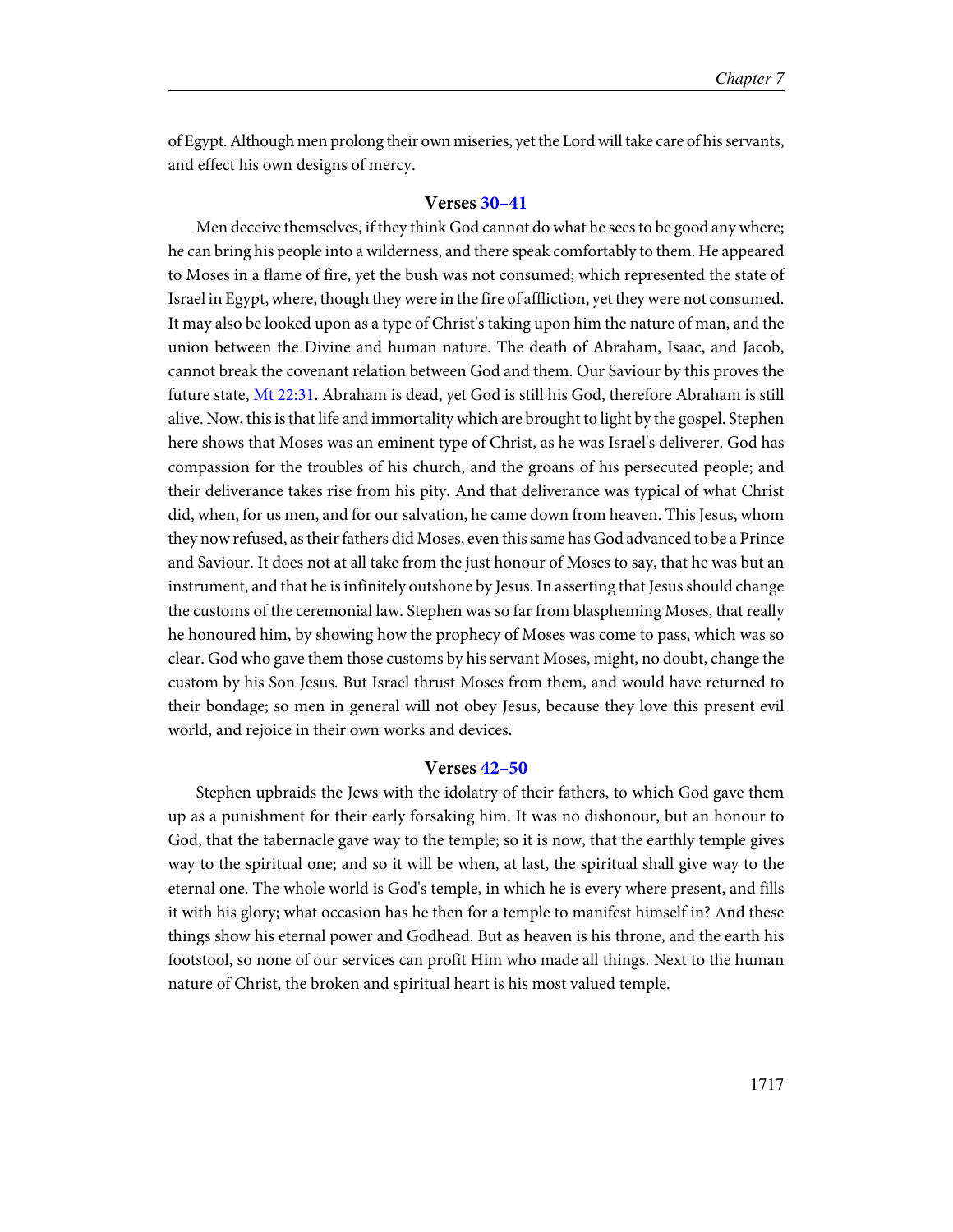# **Verses [51–53](http://www.ccel.org/study/Bible:Acts.7.51-Acts.7.53)**

Stephen was going on, it seems, to show that the temple and the temple service must come to an end, and it would be the glory of both to give way to the worship of the Father in spirit and in truth; but he perceived they would not bear it. Therefore he broke off, and by the Spirit of wisdom, courage, and power, sharply rebuked his persecutors. When plain arguments and truths provoke the opposers of the gospel, they should be shown their guilt and danger. They, like their fathers, were stubborn and wilful. There is that in our sinful hearts, which always resists the Holy Ghost, a flesh that lusts against the Spirit, and wars against his motions; but in the hearts of God's elect, when the fulness of time comes, this resistance is overcome. The gospel was offered now, not by angels, but from the Holy Ghost; yet they did not embrace it, for they were resolved not to comply with God, either in his law or in his gospel. Their guilt stung them to the heart, and they sought relief in murdering their reprover, instead of sorrow and supplication for mercy.

### **Verses [54–60](http://www.ccel.org/study/Bible:Acts.7.54-Acts.7.60)**

Nothing is so comfortable to dying saints, or so encouraging to suffering saints, as to see Jesus at the right hand of God: blessed be God, by faith we may see him there. Stephen offered up two short prayers in his dying moments. Our Lord Jesus is God, to whom we are to seek, and in whom we are to trust and comfort ourselves, living and dying. And if this has been our care while we live, it will be our comfort when we die. Here is a prayer for his persecutors. Though the sin was very great, yet if they would lay it to their hearts, God would not lay it to their charge. Stephen died as much in a hurry as ever any man did, yet, when he died, the words used are, he fell asleep; he applied himself to his dying work with as much composure as if he had been going to sleep. He shall awake again in the morning of the resurrection, to be received into the presence of the Lord, where is fulness of joy, and to share the pleasures that are at his right hand, for evermore.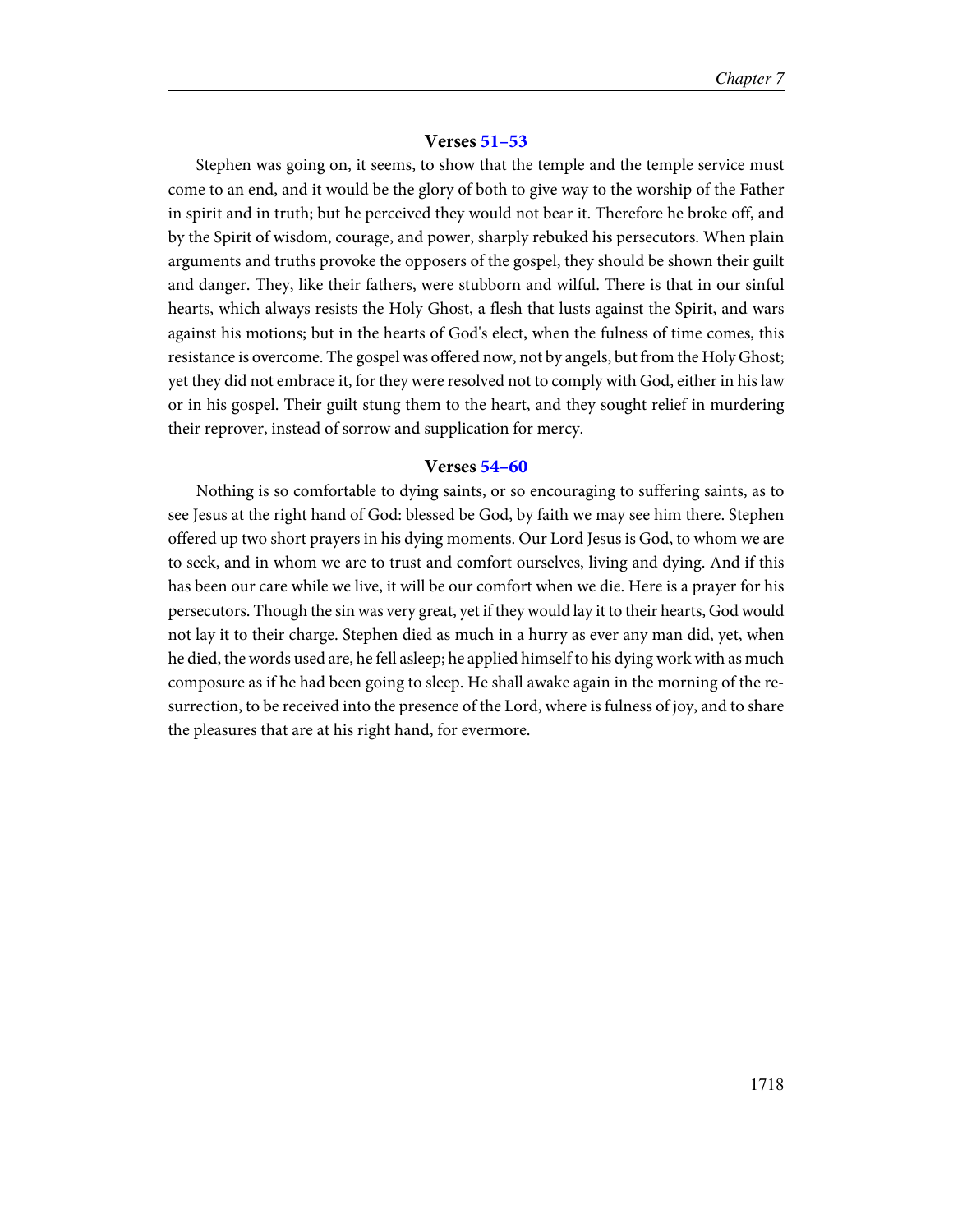## **Chapter Outline**

| Saul persecutes the church.                                  | $(1-4)$     |
|--------------------------------------------------------------|-------------|
| Philip's success at Samaria. Simon the<br>sorcerer baptized. | $(5-13)$    |
| The hypocrisy of Simon detected.                             | $(14-25)$   |
| Philip and the Ethiopian.                                    | $(26 - 40)$ |

## **Verses [1–4](http://www.ccel.org/study/Bible:Acts.8.1-Acts.8.4)**

Though persecution must not drive us from our work, yet it may send us to work elsewhere. Wherever the established believer is driven, he carries the knowledge of the gospel, and makes known the preciousness of Christ in every place. Where a simple desire of doing good influences the heart, it will be found impossible to shut a man out from all opportunities of usefulness.

# **Verses [5–13](http://www.ccel.org/study/Bible:Acts.8.5-Acts.8.13)**

As far as the gospel prevails, evil spirits are dislodged, particularly unclean spirits. All inclinations to the lusts of the flesh which war against the soul are such. Distempers are here named, the most difficult to be cured by the course of nature, and most expressive of the disease of sin. Pride, ambition, and desire after grandeur have always caused abundance of mischief, both to the world and to the church. The people said of Simon, This man is the great power of God. See how ignorant and thoughtless people mistake. But how strong is the power of Divine grace, by which they were brought to Christ, who is Truth itself! The people not only gave heed to what Philip said, but were fully convinced that it was of God, and not of men, and gave up themselves to be directed thereby. Even bad men, and those whose hearts still go after covetousness, may come before God as his people come, and for a time continue with them. And many wonder at the proofs of Divine truths, who never experience their power. The gospel preached may have a common operation upon a soul, where it never produced inward holiness. All are not savingly converted who profess to believe the gospel.

#### **Verses [14–25](http://www.ccel.org/study/Bible:Acts.8.14-Acts.8.25)**

The Holy Ghost was as yet fallen upon none of these coverts, in the extraordinary powers conveyed by the descent of the Spirit upon the day of Pentecost. We may take encouragement from this example, in praying to God to give the renewing graces of the Holy Ghost to all for whose spiritual welfare we are concerned; for that includes all blessings. No man can give the Holy Spirit by the laying on of his hands; but we should use our best endeavours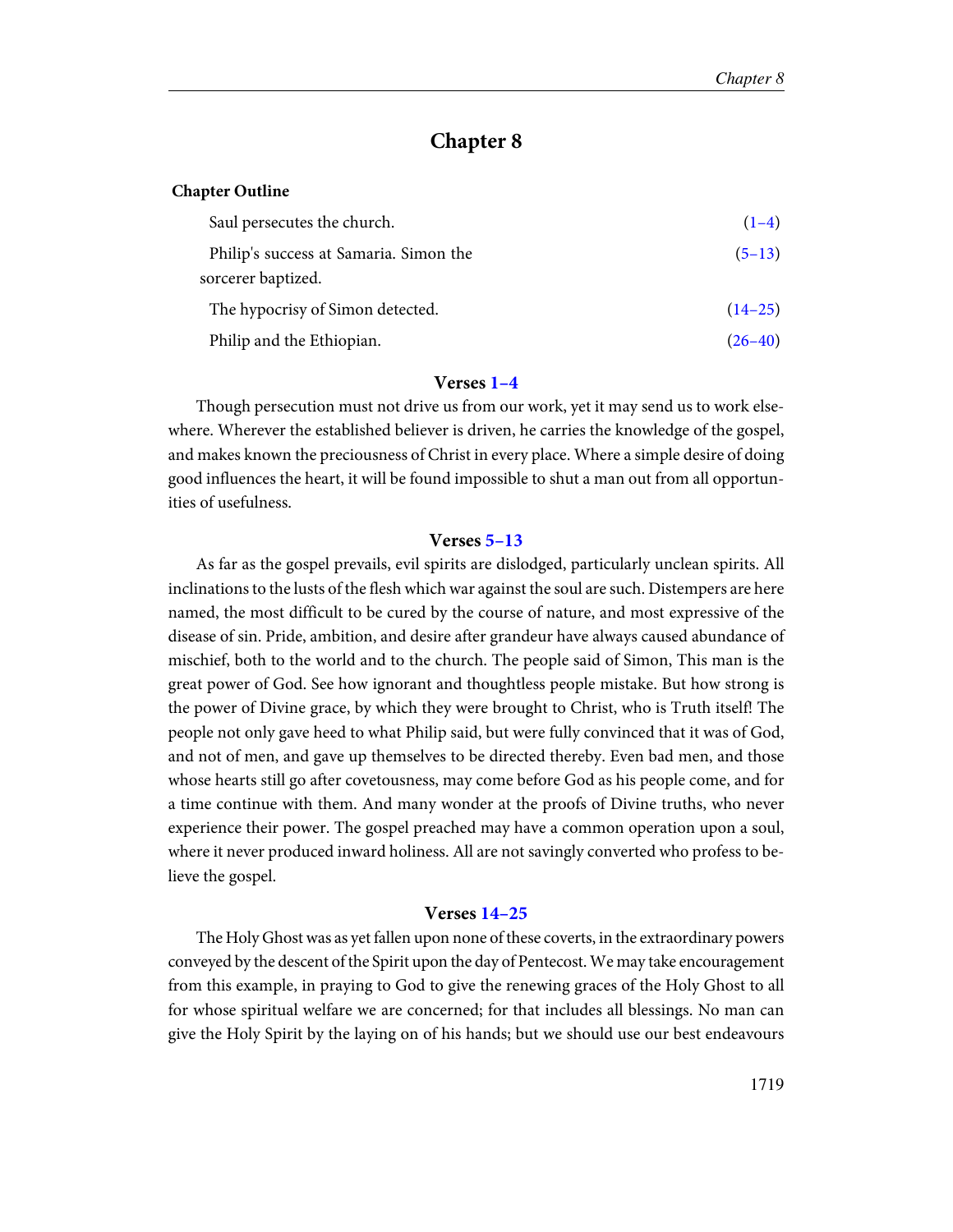to instruct those for whom we pray. Simon Magus was ambitious to have the honour of an apostle, but cared not at all to have the spirit and disposition of a Christian. He was more desirous to gain honour to himself, than to do good to others. Peter shows him his crime. He esteemed the wealth of this world, as if it would answer for things relating to the other life, and would purchase the pardon of sin, the gift of the Holy Ghost, and eternal life. This was such a condemning error as could by no means consist with a state of grace. Our hearts are what they are in the sight of God, who cannot be deceived. And if they are not right in his sight, our religion is vain, and will stand us in no stead. A proud and covetous heart cannot be right with God. It is possible for a man to continue under the power of sin, yet to put on a form of godliness. When tempted with money to do evil, see what a perishing thing money is, and scorn it. Think not that Christianity is a trade to live by in this world. There is much wickedness in the thought of the heart, its false notions, and corrupt affections, and wicked projects, which must be repented of, or we are undone. But it shall be forgiven, upon our repentance. The doubt here is of the sincerity of Simon's repentance, not of his pardon, if his repentance was sincere. Grant us, Lord, another sort of faith than that which made Simon wonder only, and did not sanctify his heart. May we abhor all thoughts of making religion serve the purposes of pride or ambition. And keep us from that subtle poison of spiritual pride, which seeks glory to itself even from humility. May we seek only the honour which cometh from God.

## **Verses [26–40](http://www.ccel.org/study/Bible:Acts.8.26-Acts.8.40)**

Philip was directed to go to a desert. Sometimes God opens a door of opportunity to his ministers in very unlikely places. We should study to do good to those we come into company with by travelling. We should not be so shy of all strangers as some affect to be. As to those of whom we know nothing else, we know this, that they have souls. It is wisdom for men of business to redeem time for holy duties; to fill up every minute with something which will turn to a good account. In reading the word of God, we should often pause, to inquire of whom and of what the sacred writers spake; but especially our thoughts should be employed about the Redeemer. The Ethiopian was convinced by the teaching of the Holy Spirit, of the exact fulfilment of the Scripture, was made to understand the nature of the Messiah's kingdom and salvation, and desired to be numbered among the disciples of Christ. Those who seek the truth, and employ their time in searching the Scriptures, will be sure to reap advantages. The avowal of the Ethiopian must be understood as expressing simple reliance on Christ for salvation, and unreserved devotion to Him. Let us not be satisfied till we get faith, as the Ethiopian did, by diligent study of the Holy Scriptures, and the teaching of the Spirit of God; let us not be satisfied till we get it fixed as a principle in our hearts. As soon as he was baptized, the Spirit of God took Philip from him, so that he saw him no more; but this tended to confirm his faith. When the inquirer after salvation becomes acquainted with Jesus and his gospel, he will go on his way rejoicing, and will fill up his station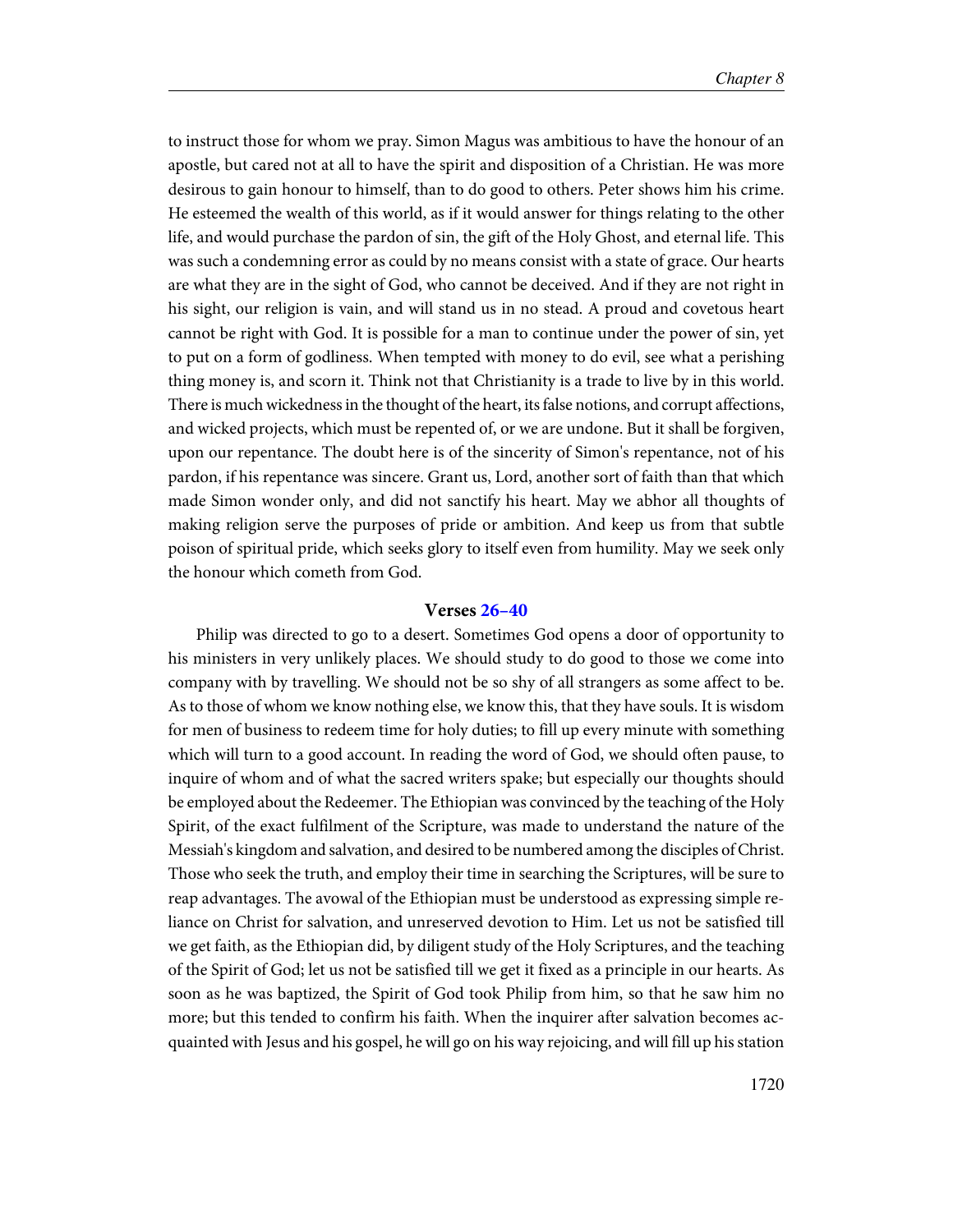in society, and discharge his duties, from other motives, and in another manner than heretofore. Though baptized in the name of the Father, Son, and Holy Ghost, with water, it is not enough without the baptism of the Holy Ghost. Lord, grant this to every one of us; then shall we go on our way rejoicing.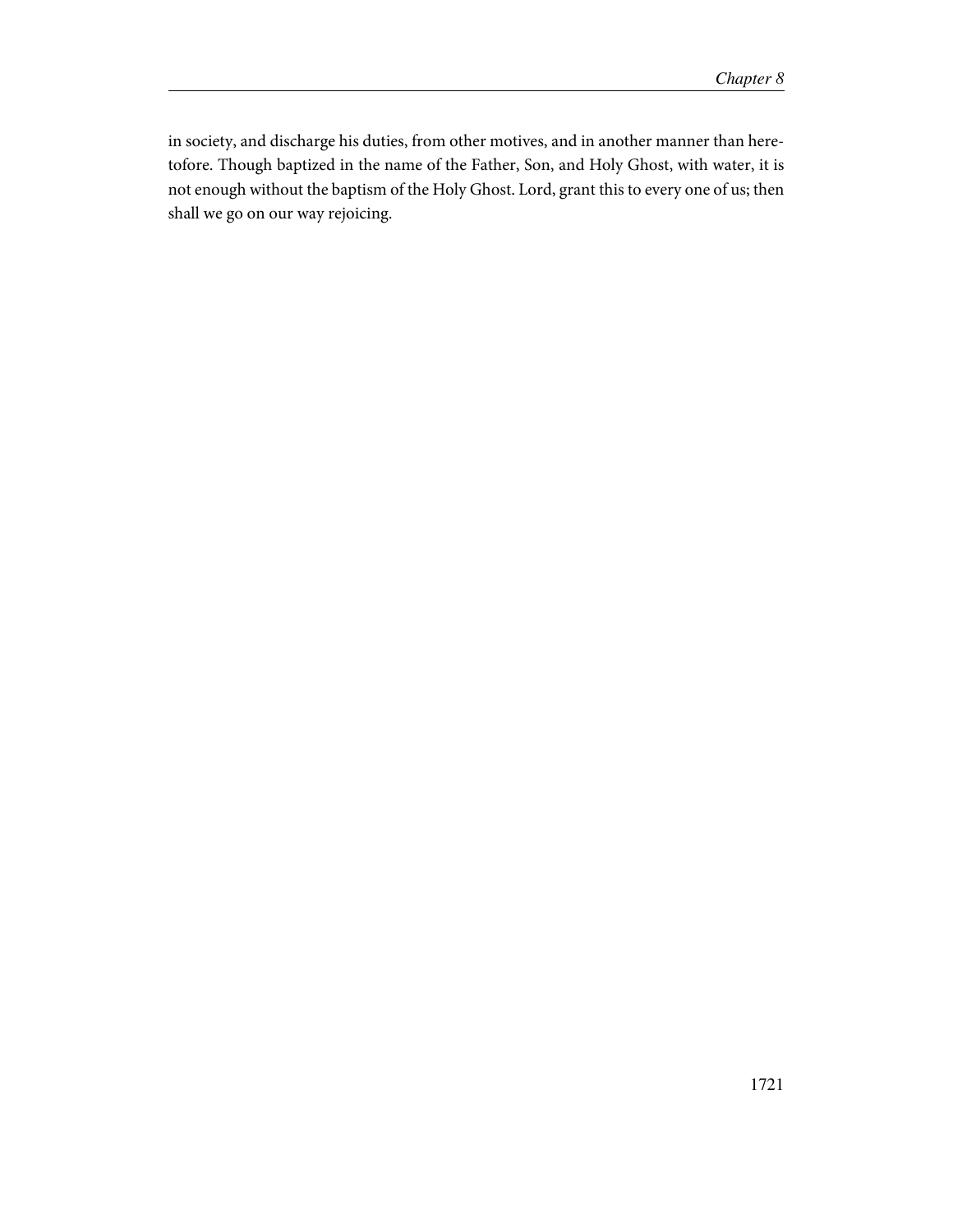### **Chapter Outline**

| The conversion of Saul.                                   | $(1-9)$     |
|-----------------------------------------------------------|-------------|
| Saul converted preaches Christ.                           | $(10-22)$   |
| Saul is persecuted at Damascus, and<br>goes to Jerusalem. | $(23-31)$   |
| Cure of Eneas.                                            | $(32 - 35)$ |
| Dorcas raised to life.                                    | $(36-43)$   |

# **Verses [1–9](http://www.ccel.org/study/Bible:Acts.9.1-Acts.9.9)**

So ill informed was Saul, that he thought he ought to do all he could against the name of Christ, and that he did God service thereby; he seemed to breathe in this as in his element. Let us not despair of renewing grace for the conversion of the greatest sinners, nor let such despair of the pardoning mercy of God for the greatest sin. It is a signal token of Divine favour, if God, by the inward working of his grace, or the outward events of his providence, stops us from prosecuting or executing sinful purposes. Saul saw that Just One, ch. [22:14;](http://www.ccel.org/study/Bible:Acts.22.14) [26:13](http://www.ccel.org/study/Bible:Acts.26.13). How near to us is the unseen world! It is but for God to draw aside the veil, and objects are presented to the view, compared with which, whatever is most admired on earth is mean and contemptible. Saul submitted without reserve, desirous to know what the Lord Jesus would have him to do. Christ's discoveries of himself to poor souls are humbling; they lay them very low, in mean thoughts of themselves. For three days Saul took no food, and it pleased God to leave him for that time without relief. His sins were now set in order before him; he was in the dark concerning his own spiritual state, and wounded in spirit for sin. When a sinner is brought to a proper sense of his own state and conduct, he will cast himself wholly on the mercy of the Saviour, asking what he would have him to do. God will direct the humbled sinner, and though he does not often bring transgressors to joy and peace in believing, without sorrows and distress of conscience, under which the soul is deeply engaged as to eternal things, yet happy are those who sow in tears, for they shall reap in joy.

### **Verses [10–22](http://www.ccel.org/study/Bible:Acts.9.10-Acts.9.22)**

A good work was begun in Saul, when he was brought to Christ's feet with those words, Lord, what wilt thou have me to do? And never did Christ leave any who were brought to that. Behold, the proud Pharisee, the unmerciful oppressor, the daring blasphemer, prayeth! And thus it is even now, and with the proud infidel, or the abandoned sinner. What happy tidings are these to all who understand the nature and power of prayer, of such prayer as the humbled sinner presents for the blessings of free salvation! Now he began to pray after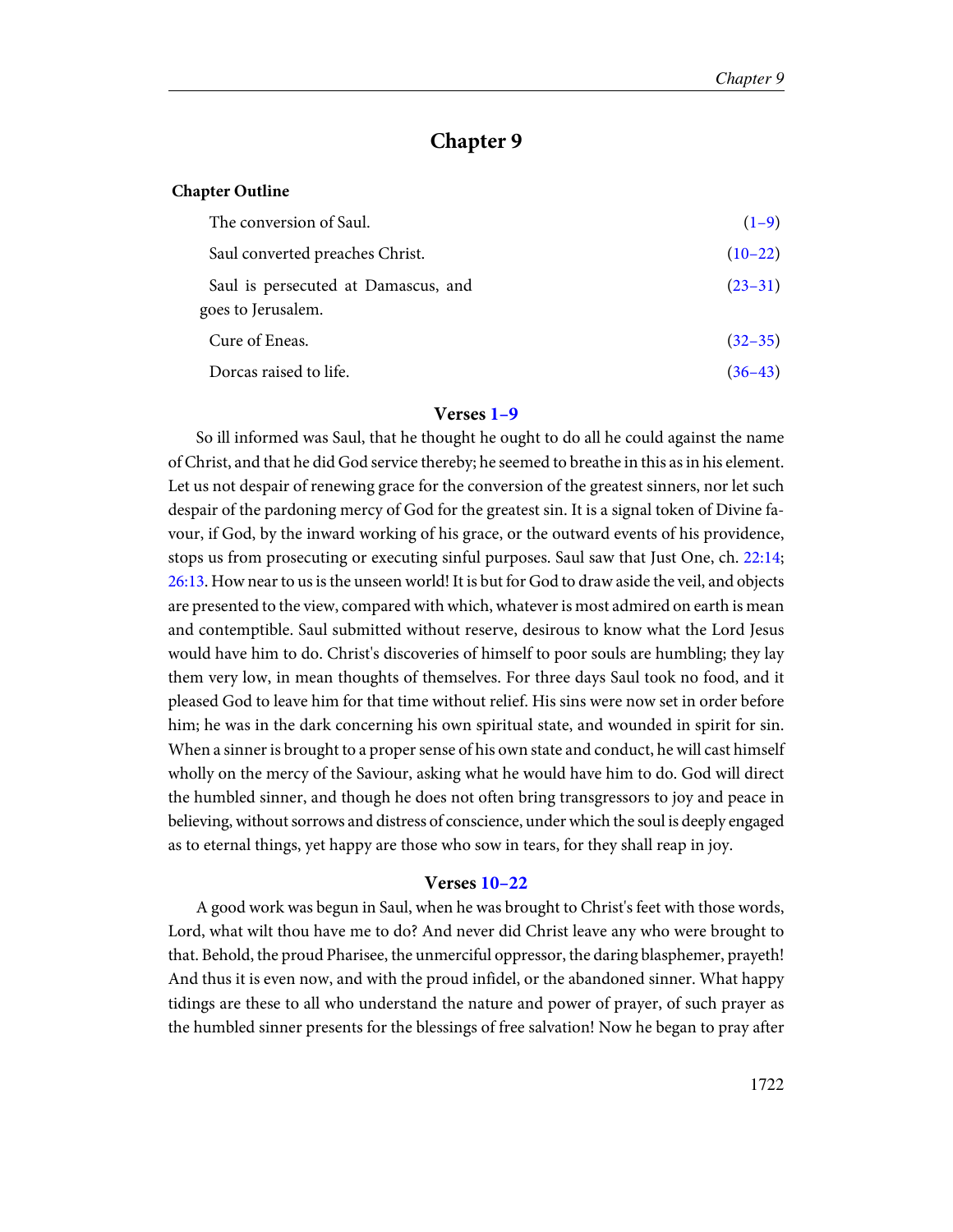another manner than he had done; before, he said his prayers, now, he prayed them. Regenerating grace sets people on praying; you may as well find a living man without breath, as a living Christian without prayer. Yet even eminent disciples, like Ananias, sometimes stagger at the commands of the Lord. But it is the Lord's glory to surpass our scanty expectations, and show that those are vessels of his mercy whom we are apt to consider as objects of his vengeance. The teaching of the Holy Spirit takes away the scales of ignorance and pride from the understanding; then the sinner becomes a new creature, and endeavours to recommend the anointed Saviour, the Son of God, to his former companions.

## **Verses [23–31](http://www.ccel.org/study/Bible:Acts.9.23-Acts.9.31)**

When we enter into the way of God, we must look for trials; but the Lord knows how to deliver the godly, and will, with the temptation, also make a way to escape. Though Saul's conversion was and is a proof of the truth of Christianity, yet it could not, of itself, convert one soul at enmity with the truth; for nothing can produce true faith, but that power which new-creates the heart. Believers are apt to be too suspicious of those against whom they have prejudices. The world is full of deceit, and it is necessary to be cautious, but we must exercise charity, [1Co 13:5](http://www.ccel.org/study/Bible:1Cor.13.5). The Lord will clear up the characters of true believers; and he will bring them to his people, and often gives them opportunities of bearing testimony to his truth, before those who once witnessed their hatred to it. Christ now appeared to Saul, and ordered him to go quickly out of Jerusalem, for he must be sent to the Gentiles: see ch. [22:21.](http://www.ccel.org/study/Bible:Acts.22.21) Christ's witnesses cannot be slain till they have finished their testimony. The persecutions were stayed. The professors of the gospel walked uprightly, and enjoyed much comfort from the Holy Ghost, in the hope and peace of the gospel, and others were won over to them. They lived upon the comfort of the Holy Ghost, not only in the days of trouble and affliction, but in days of rest and prosperity. Those are most likely to walk cheerfully, who walk circumspectly.

## **Verses [32–35](http://www.ccel.org/study/Bible:Acts.9.32-Acts.9.35)**

Christians are saints, or holy people; not only the eminent ones, as Saint Peter and Saint Paul, but every sincere professor of the faith of Christ. Christ chose patients whose diseases were incurable in the course of nature, to show how desperate was the case of fallen mankind. When we were wholly without strength, as this poor man, he sent his word to heal us. Peter does not pretend to heal by any power of his own, but directs Eneas to look up to Christ for help. Let none say, that because it is Christ, who, by the power of his grace, works all our works in us, therefore we have no work, no duty to do; for though Jesus Christ makes thee whole, yet thou must arise, and use the power he gives thee.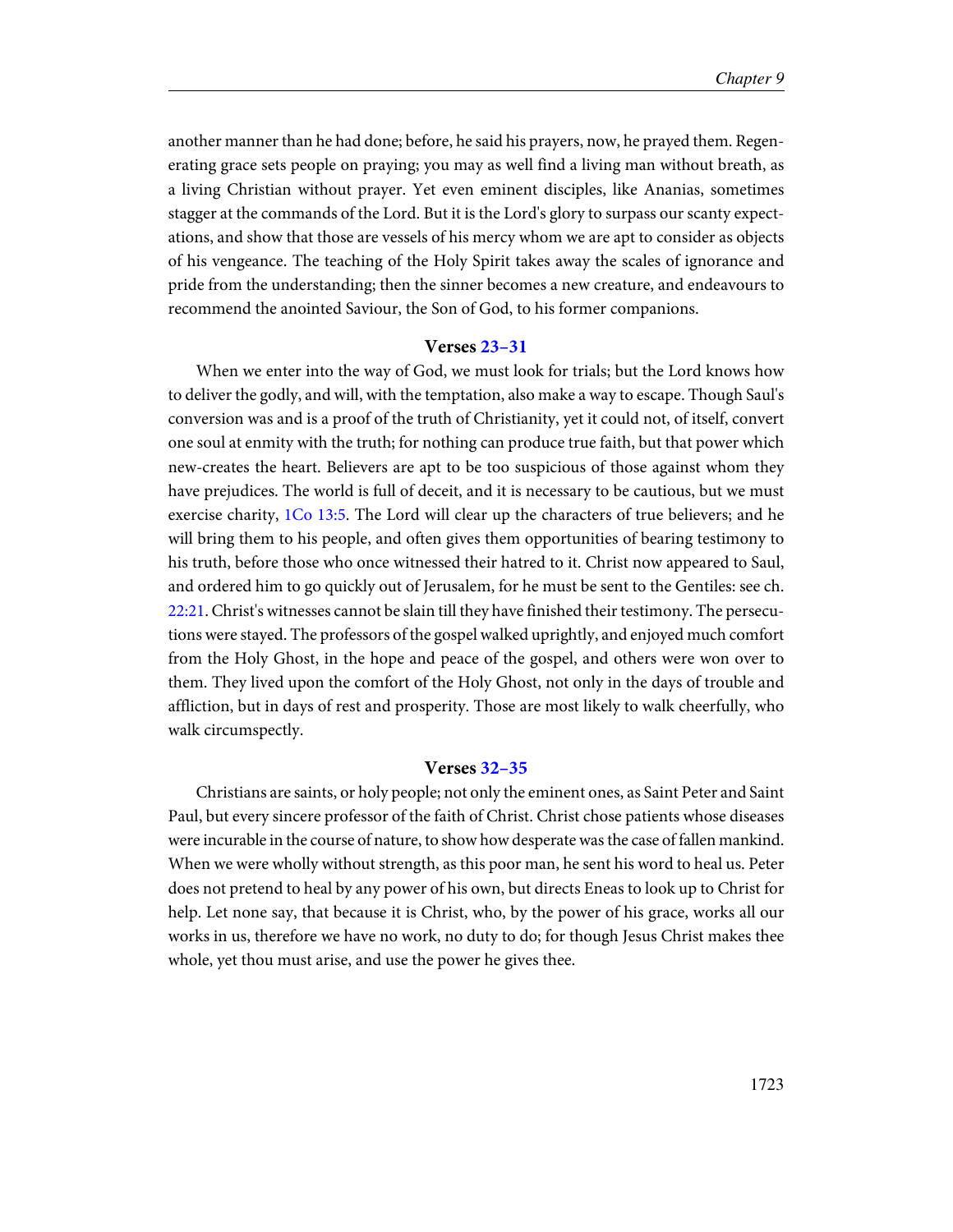# **Verses [36–43](http://www.ccel.org/study/Bible:Acts.9.36-Acts.9.43)**

Many are full of good words, who are empty and barren in good works; but Tabitha was a great doer, no great talker. Christians who have not property to give in charity, may yet be able to do acts of charity, working with their hands, or walking with their feet, for the good of others. Those are certainly best praised whose own works praise them, whether the words of others do so or not. But such are ungrateful indeed, who have kindness shown them, and will not acknowledge it, by showing the kindness that is done them. While we live upon the fulness of Christ for our whole salvation, we should desire to be full of good works, for the honour of his name, and for the benefit of his saints. Such characters as Dorcas are useful where they dwell, as showing the excellency of the word of truth by their lives. How mean then the cares of the numerous females who seek no distinction but outward decoration, and who waste their lives in the trifling pursuits of dress and vanity! Power went along with the word, and Dorcas came to life. Thus in the raising of dead souls to spiritual life, the first sign of life is the opening of the eyes of the mind. Here we see that the Lord can make up every loss; that he overrules every event for the good of those who trust in him, and for the glory of his name.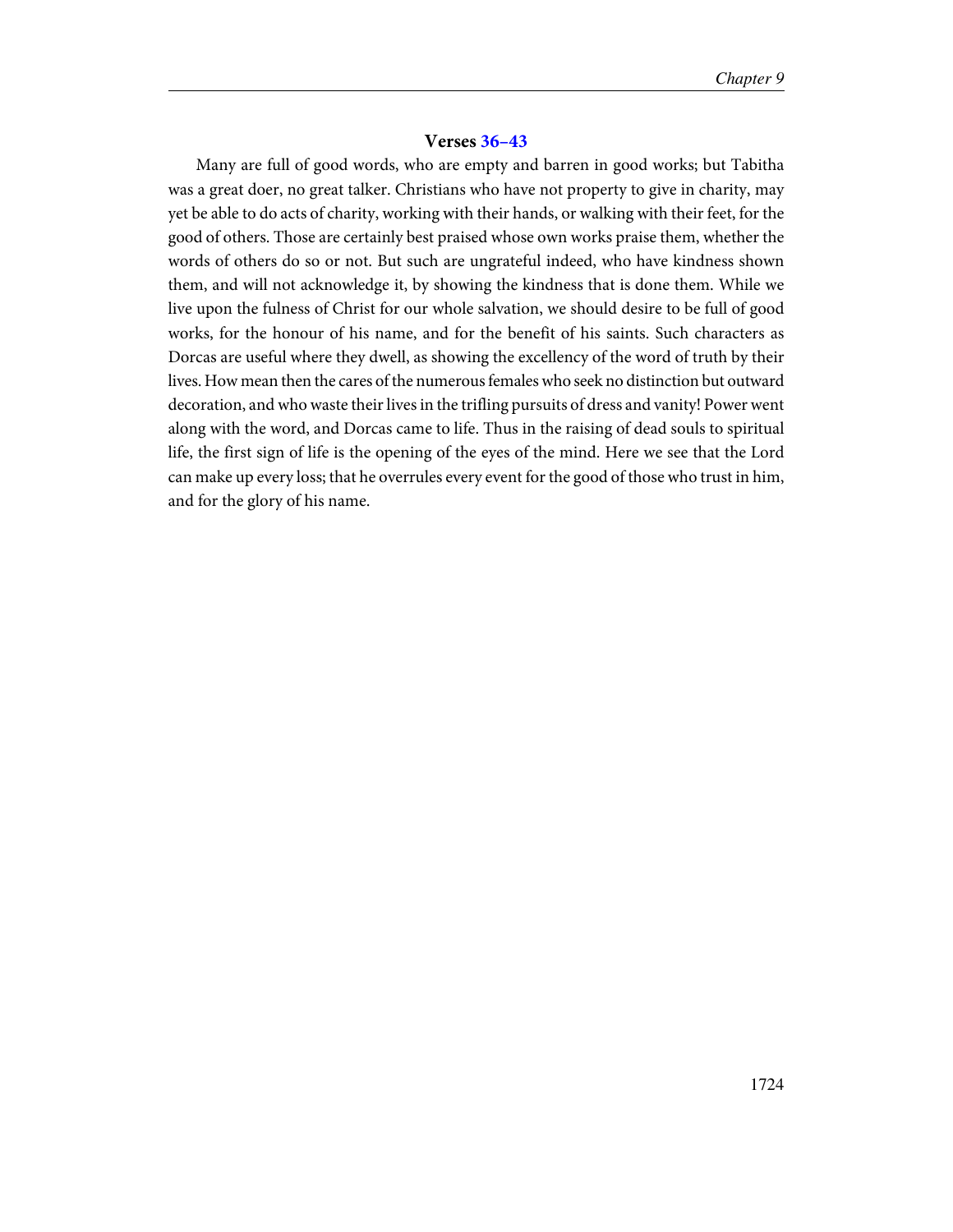#### **Chapter Outline**

| Cornelius directed to send for Peter.    | $(1-8)$   |
|------------------------------------------|-----------|
| Peter's vision.                          | $(9-18)$  |
| He goes to Cornelius.                    | $(19-33)$ |
| His discourse to Cornelius.              | $(34-43)$ |
| The gifts of the Holy Spirit poured out. | $(44-48)$ |

## **Verses [1–8](http://www.ccel.org/study/Bible:Acts.10.1-Acts.10.8)**

Hitherto none had been baptized into the Christian church but Jews, Samaritans, and those converts who had been circumcised and observed the ceremonial law; but now the Gentiles were to be called to partake all the privileges of God's people, without first becoming Jews. Pure and undefiled religion is sometimes found where we least expect it. Wherever the fear of God rules in the heart, it will appear both in works of charity and of piety, neither will excuse from the other. Doubtless Cornelius had true faith in God's word, as far as he understood it, though not as yet clear faith in Christ. This was the work of the Spirit of God, through the mediation of Jesus, even before Cornelius knew him, as is the case with us all when we, who before were dead in sin, are made alive. Through Christ also his prayers and alms were accepted, which otherwise would have been rejected. Without dispute or delay Cornelius was obedient to the heavenly vision. In the affairs of our souls, let us not lose time.

### **Verses [9–18](http://www.ccel.org/study/Bible:Acts.10.9-Acts.10.18)**

The prejudices of Peter against the Gentiles, would have prevented his going to Cornelius, unless the Lord had prepared him for this service. To tell a Jew that God had directed those animals to be reckoned clean which were hitherto deemed unclean, was in effect saying, that the law of Moses was done away. Peter was soon made to know the meaning of it. God knows what services are before us, and how to prepare us; and we know the meaning of what he has taught us, when we find what occasion we have to make use of it.

# **Verses [19–33](http://www.ccel.org/study/Bible:Acts.10.19-Acts.10.33)**

When we see our call clear to any service, we should not be perplexed with doubts and scruples arising from prejudices or former ideas. Cornelius had called together his friends, to partake with him of the heavenly wisdom he expected from Peter. We should not covet to eat our spiritual morsels alone. It ought to be both given and taken as kindness and respect to our kindred and friends, to invite them to join us in religious exercises. Cornelius declared the direction God gave him to send for Peter. We are right in our aims in attending a gospel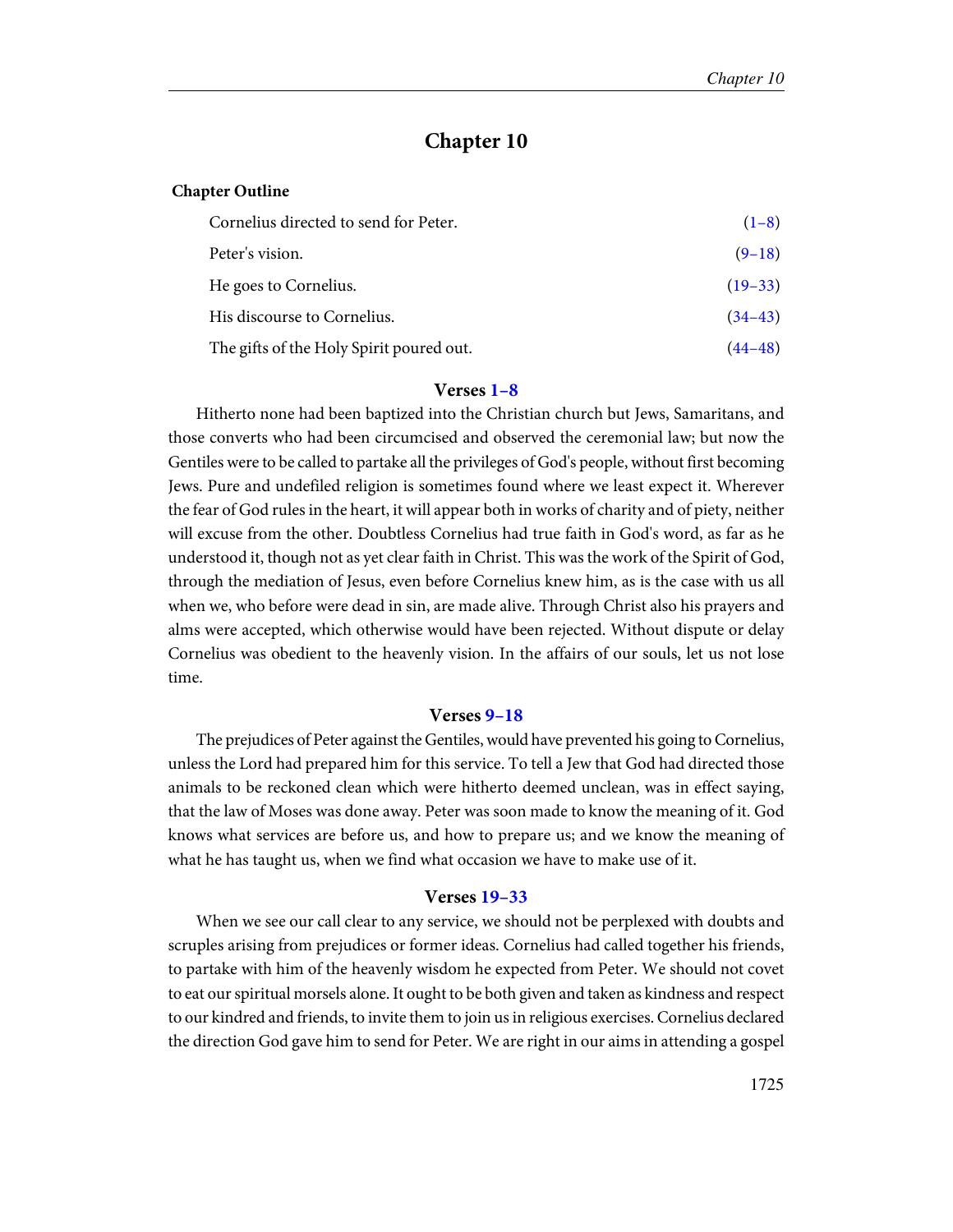ministry, when we do it with regard to the Divine appointment requiring us to make use of that ordinance. How seldom ministers are called to speak to such companies, however small, in which it may be said that they are all present in the sight of God, to hear all things that are commanded of God! But these were ready to hear what Peter was commanded of God to say.

# **Verses [34–43](http://www.ccel.org/study/Bible:Acts.10.34-Acts.10.43)**

Acceptance cannot be obtained on any other ground than that of the covenant of mercy, through the atonement of Christ; but wherever true religion is found, God will accept it without regarding names or sects. The fear of God and works of righteousness are the substance of true religion, the effects of special grace. Though these are not the cause of a man's acceptance, yet they show it; and whatever may be wanting in knowledge or faith, will in due time be given by Him who has begun it. They knew in general the word, that is, the gospel, which God sent to the children of Israel. The purport of this word was, that God by it published the good tidings of peace by Jesus Christ. They knew the several matters of fact relating to the gospel. They knew the baptism of repentance which John preached. Let them know that this Jesus Christ, by whom peace is made between God and man, is Lord of all; not only as over all, God blessed for evermore, but as Mediator. All power, both in heaven and in earth, is put into his hand, and all judgment committed to him. God will go with those whom he anoints; he will be with those to whom he has given his Spirit. Peter then declares Christ's resurrection from the dead, and the proofs of it. Faith has reference to a testimony, and the Christian faith is built upon the foundation of the apostles and prophets, on the testimony given by them. See what must be believed concerning him. That we are all accountable to Christ as our Judge; so every one must seek his favour, and to have him as our Friend. And if we believe in him, we shall all be justified by him as our Righteousness. The remission of sins lays a foundation for all other favours and blessings, by taking that out of the way which hinders the bestowing of them. If sin be pardoned, all is well, and shall end well for ever.

#### **Verses [44–48](http://www.ccel.org/study/Bible:Acts.10.44-Acts.10.48)**

The Holy Ghost fell upon others after they were baptized, to confirm them in the faith; but upon these Gentiles before they were baptized, to show that God does not confine himself to outward signs. The Holy Ghost fell upon those who were neither circumcised nor baptized; it is the Spirit that quickeneth, the flesh profiteth nothing. They magnified God, and spake of Christ and the benefits of redemption. Whatever gift we are endued with, we ought to honour God with it. The believing Jews who were present, were astonished that the gift of the Holy Ghost was poured out upon the Gentiles also. By mistaken notions of things, we make difficult for ourselves as to the methods of Divine providence and grace. As they were undeniably baptized with the Holy Ghost, Peter concluded they were not to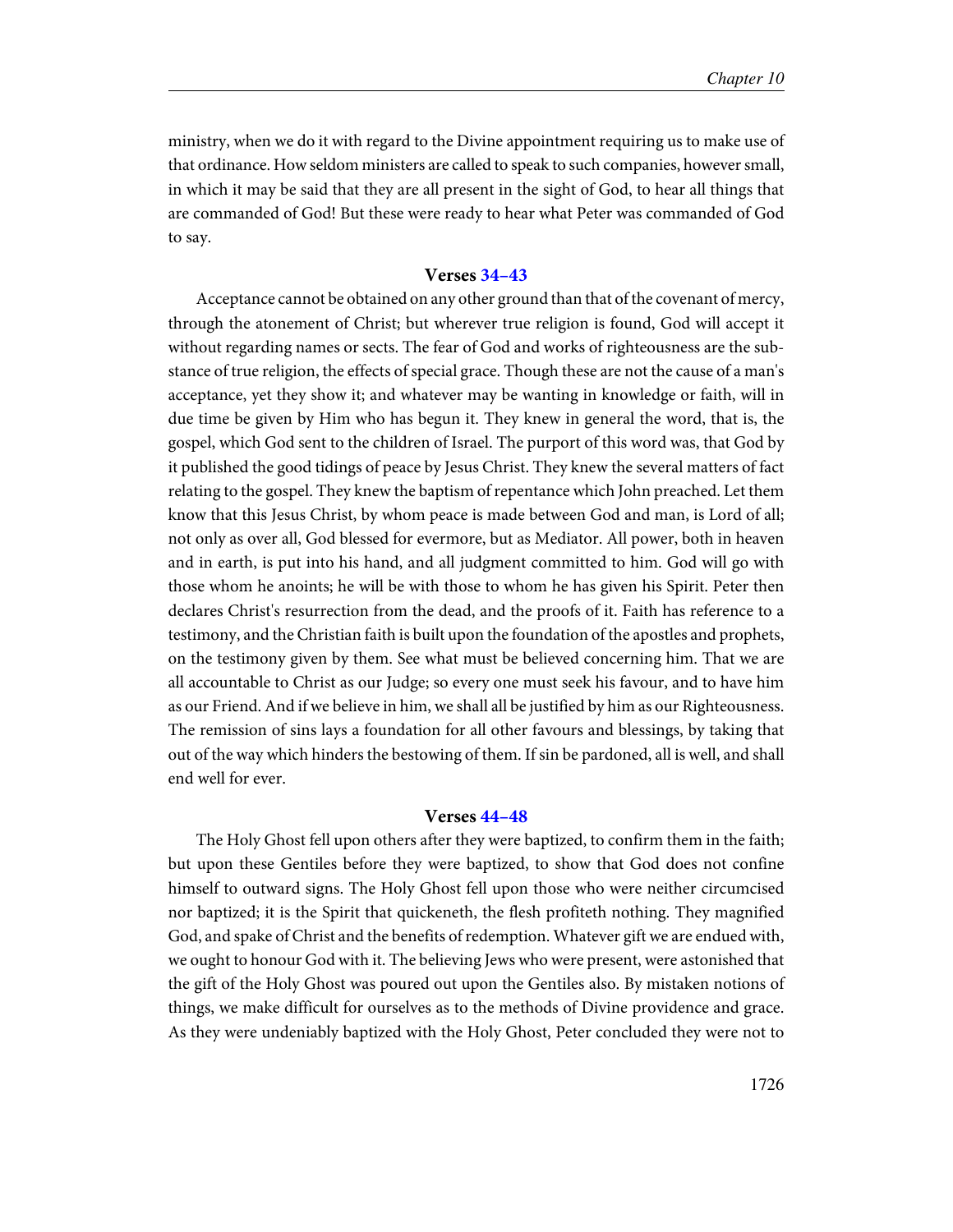be refused the baptism of water, and the ordinance was administered. The argument is conclusive; can we deny the sign to those who have received the things signified? Those who have some acquaintance with Christ, cannot but desire more. Even those who have received the Holy Ghost, must see their need of daily learning more of the truth.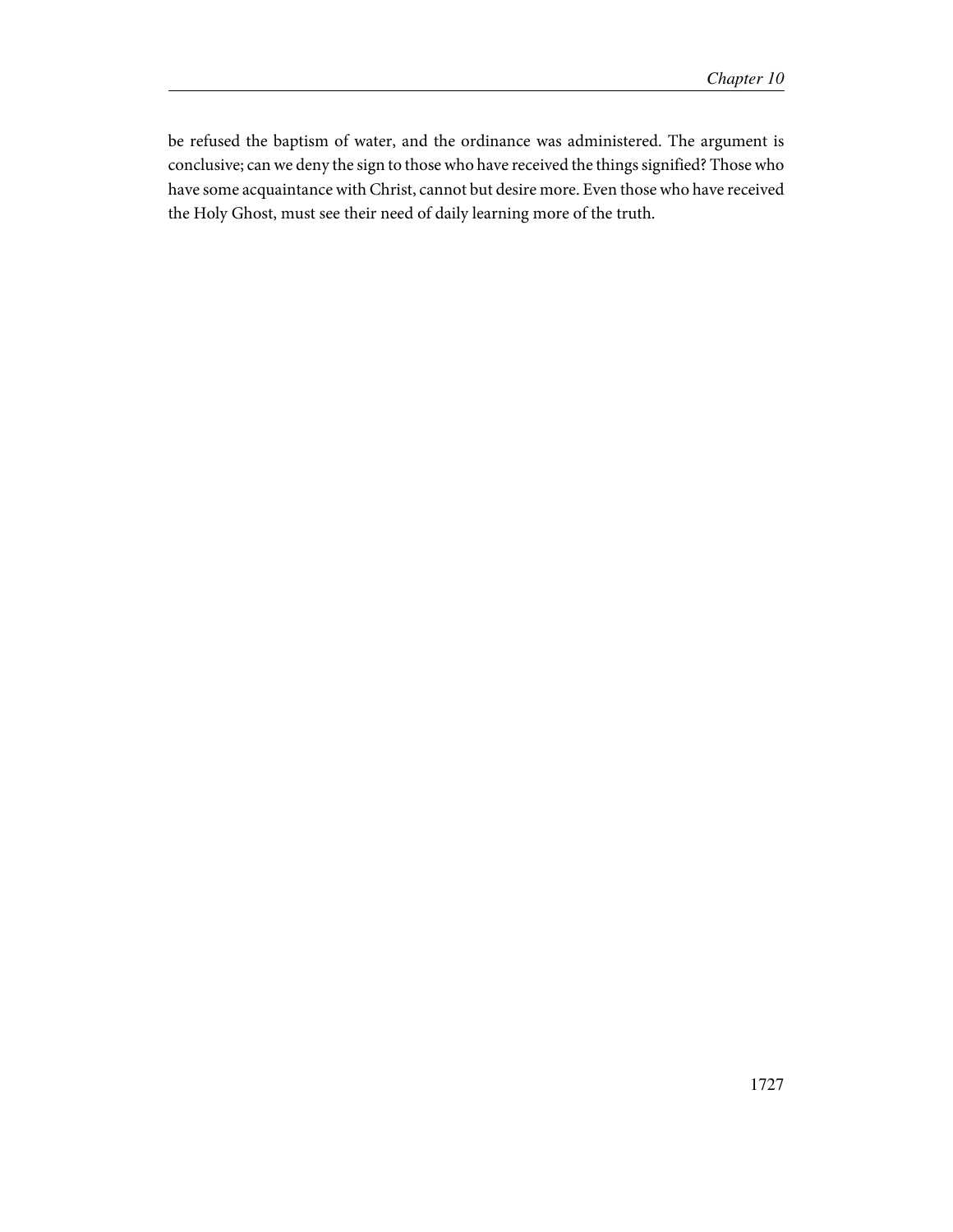#### **Chapter Outline**

| Peter's defence.                       | $(1-18)$  |
|----------------------------------------|-----------|
| The success of the gospel at Antioch.  | $(19-24)$ |
| The disciples named Christians, Relief | $(25-30)$ |
| sent to Judea.                         |           |

## **Verses [1–18](http://www.ccel.org/study/Bible:Acts.11.1-Acts.11.18)**

The imperfect state of human nature strongly appears, when godly persons are displeased even to hear that the word of God has been received, because their own system has not been attended to. And we are too apt to despair of doing good to those who yet, when tried, prove very teachable. It is the bane and damage of the church, to shut out those from it, and from the benefit of the means of grace, who are not in every thing as we are. Peter stated the whole affair. We should at all times bear with the infirmities of our brethren; and instead of taking offence, or answering with warmth, we should explain our motives, and show the nature of our proceedings. That preaching is certainly right, with which the Holy Ghost is given. While men are very zealous for their own regulations, they should take care that they do not withstand God; and those who love the Lord will glorify him, when made sure that he has given repentance to life to any fellow-sinners. Repentance is God's gift; not only his free grace accepts it, but his mighty grace works it in us, grace takes away the heart of stone, and gives us a heart of flesh. The sacrifice of God is a broken spirit.

## **Verses [19–24](http://www.ccel.org/study/Bible:Acts.11.19-Acts.11.24)**

The first preachers of the gospel at Antioch, were dispersed from Jerusalem by persecution; thus what was meant to hurt the church, was made to work for its good. The wrath of man is made to praise God. What should the ministers of Christ preach, but Christ? Christ, and him crucified? Christ, and him glorified? And their preaching was accompanied with the Divine power. The hand of the Lord was with them, to bring that home to the hearts and consciences of men, which they could but speak to the outward ear. They believed; they were convinced of the truth of the gospel. They turned from a careless, carnal way of living, to live a holy, heavenly, spiritual life. They turned from worshipping God in show and ceremony, to worship him in the Spirit and in truth. They turned to the Lord Jesus, and he became all in all with them. This was the work of conversion wrought upon them, and it must be wrought upon every one of us. It was the fruit of their faith; all who sincerely believe, will turn to the Lord, When the Lord Jesus is preached in simplicity, and according to the Scriptures, he will give success; and when sinners are thus brought to the Lord, really good men, who are full of faith and of the Holy Ghost, will admire and rejoice in the grace of God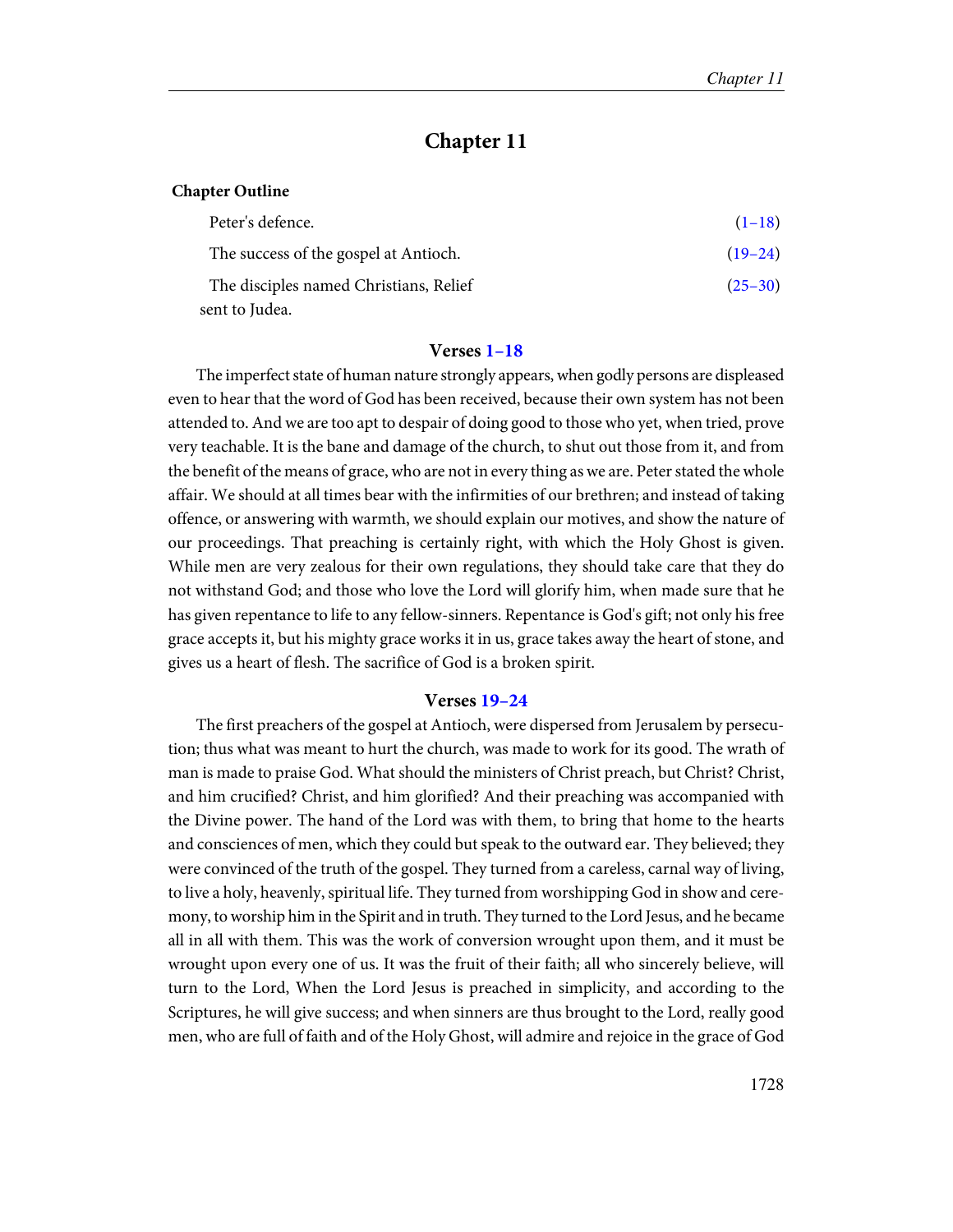bestowed on them. Barnabas was full of faith; full of the grace of faith, and full of the fruits of the faith that works by love.

# **Verses [25–30](http://www.ccel.org/study/Bible:Acts.11.25-Acts.11.30)**

Hitherto the followers of Christ were called disciples, that is, learners, scholars; but from that time they were called Christians. The proper meaning of this name is, a follower of Christ; it denotes one who, from serious thought, embraces the religion of Christ, believes his promises, and makes it his chief care to shape his life by Christ's precepts and example. Hence it is plain that multitudes take the name of Christian to whom it does not rightly belong. But the name without the reality will only add to our guilt. While the bare profession will bestow neither profit nor delight, the possession of it will give both the promise of the life that now is, and of that which is to come. Grant, Lord, that Christians may forget other names and distinctions, and love one another as the followers of Christ ought to do. True Christians will feel for their brethren under afflictions. Thus will fruit be brought forth to the praise and glory of God. If all mankind were true Christians, how cheerfully would they help one another! The whole earth would be like one large family, every member of which would strive to be dutiful and kind.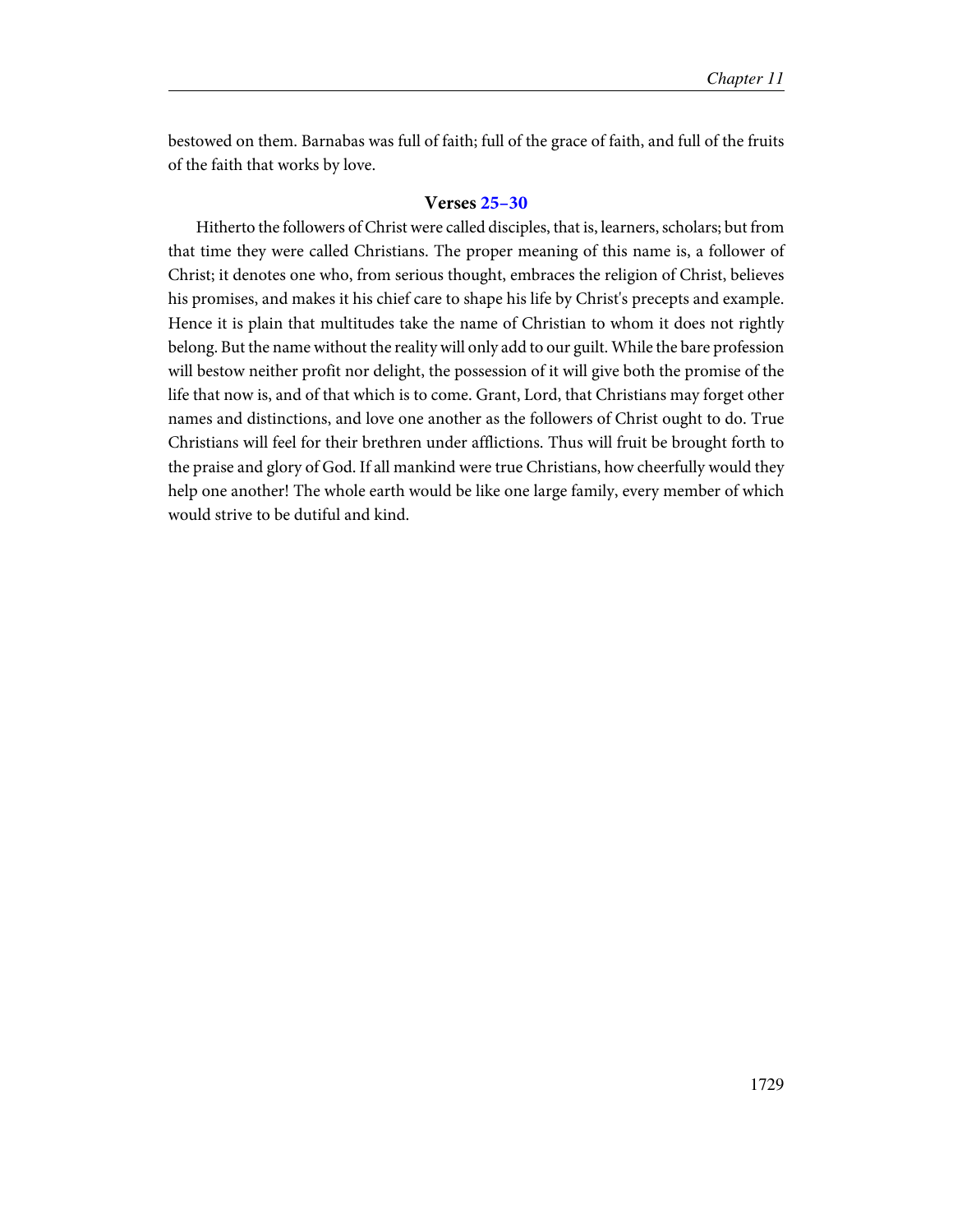#### **Chapter Outline**

| The martyrdom of James, and the im-      | $(1-5)$   |
|------------------------------------------|-----------|
| prisonment of Peter.                     |           |
| He is delivered from prison by an angel. | $(6-11)$  |
| Peter departs, Herod's rage.             | $(12-19)$ |
| The death of Herod.                      | $(20-25)$ |

### **Verses [1–5](http://www.ccel.org/study/Bible:Acts.12.1-Acts.12.5)**

James was one of the sons of Zebedee, whom Christ told that they should drink of the cup that he was to drink of, and be baptized with the baptism that he was to be baptized with, [Mt 20:23.](http://www.ccel.org/study/Bible:Matt.20.23) Now the words of Christ were made good in him; and if we suffer with Christ, we shall reign with him. Herod imprisoned Peter: the way of persecution, as of other sins, is downhill; when men are in it, they cannot easily stop. Those make themselves an easy prey to Satan, who make it their business to please men. Thus James finished his course. But Peter, being designed for further services, was safe; though he seemed now marked out for a speedy sacrifice. We that live in a cold, prayerless generation, can hardly form an idea of the earnestness of these holy men of old. But if the Lord should bring on the church an awful persecution like this of Herod, the faithful in Christ would learn what soul-felt prayer is.

## **Verses [6–11](http://www.ccel.org/study/Bible:Acts.12.6-Acts.12.11)**

A peaceful conscience, a lively hope, and the consolations of the Holy Spirit, can keep men calm in the full prospect of death; even those very persons who have been most distracted with terrors on that account. God's time to help, is when things are brought to the last extremity. Peter was assured that the Lord would cause this trial to end in the way that should be most for his glory. Those who are delivered out of spiritual imprisonment must follow their Deliverer, like the Israelites when they went out of the house of bondage. They knew not whither they went, but knew whom they followed. When God will work salvation for his people, all difficulties in their way will be overcome, even gates of iron are made to open of their own accord. This deliverance of Peter represents our redemption by Christ, which not only proclaims liberty to the captives, but brings them out of the prison-house. Peter, when he recollected himself, perceived what great things God had done for him. Thus souls delivered out of spiritual bondage, are not at first aware what God has wrought in them; many have the truth of grace, that want evidence of it. But when the Comforter comes, whom the Father will send, sooner or later, he will let them know what a blessed change is wrought.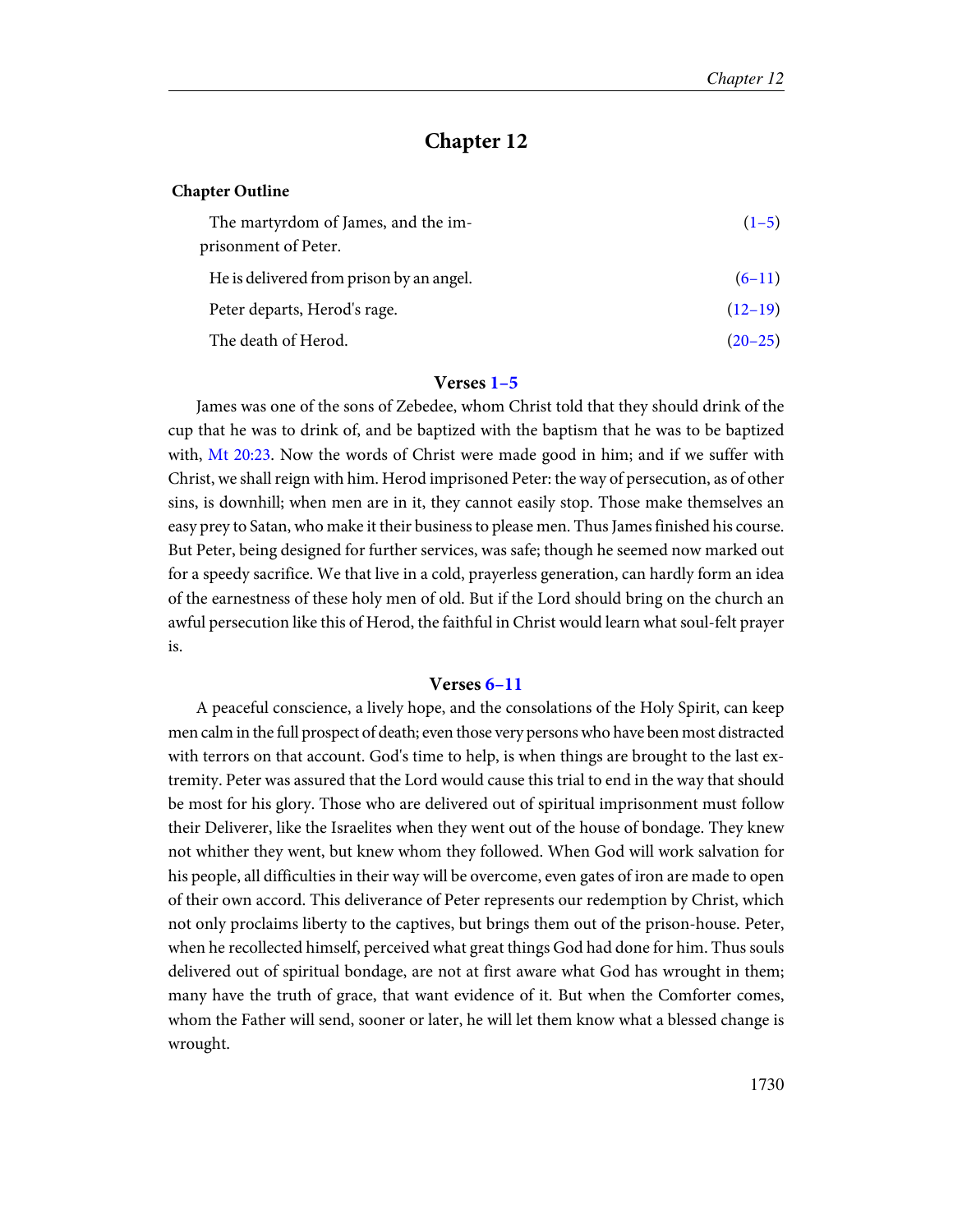## **Verses [12–19](http://www.ccel.org/study/Bible:Acts.12.12-Acts.12.19)**

God's providence leaves room for the use of our prudence, though he has undertaken to perform and perfect what he has begun. These Christians continued in prayer for Peter, for they were truly in earnest. Thus men ought always to pray, and not to faint. As long as we are kept waiting for a mercy, we must continue praying for it. But sometimes that which we most earnestly wish for, we are most backward to believe. The Christian law of selfdenial and of suffering for Christ, has not done away the natural law of caring for our own safety by lawful means. In times of public danger, all believers have God for their hidingplace; which is so secret, that the world cannot find them. Also, the instruments of persecution are themselves exposed to danger; the wrath of God hangs over all that engage in this hateful work. And the range of persecutors often vents itself on all in its way.

### **Verses [20–25](http://www.ccel.org/study/Bible:Acts.12.20-Acts.12.25)**

Many heathen princes claimed and received Divine honours, but it was far more horrible impiety in Herod, who knew the word and worship of the living God, to accept such idolatrous honours without rebuking the blasphemy. And such men as Herod, when puffed with pride and vanity, are ripening fast for signal vengeance. God is very jealous for his own honour, and will be glorified upon those whom he is not glorified by. See what vile bodies we carry about with us; they have in them the seeds of their own dissolution, by which they will soon be destroyed, whenever God does but speak the word. We may learn wisdom from the people of Tyre and Sidon, for we have offended the Lord with our sins. We depend on him for life, and breath, and all things; it surely then behoves us to humble ourselves before him, that through the appointed Mediator, who is ever ready to befriend us, we may be reconciled to him, lest wrath come upon us to the utmost.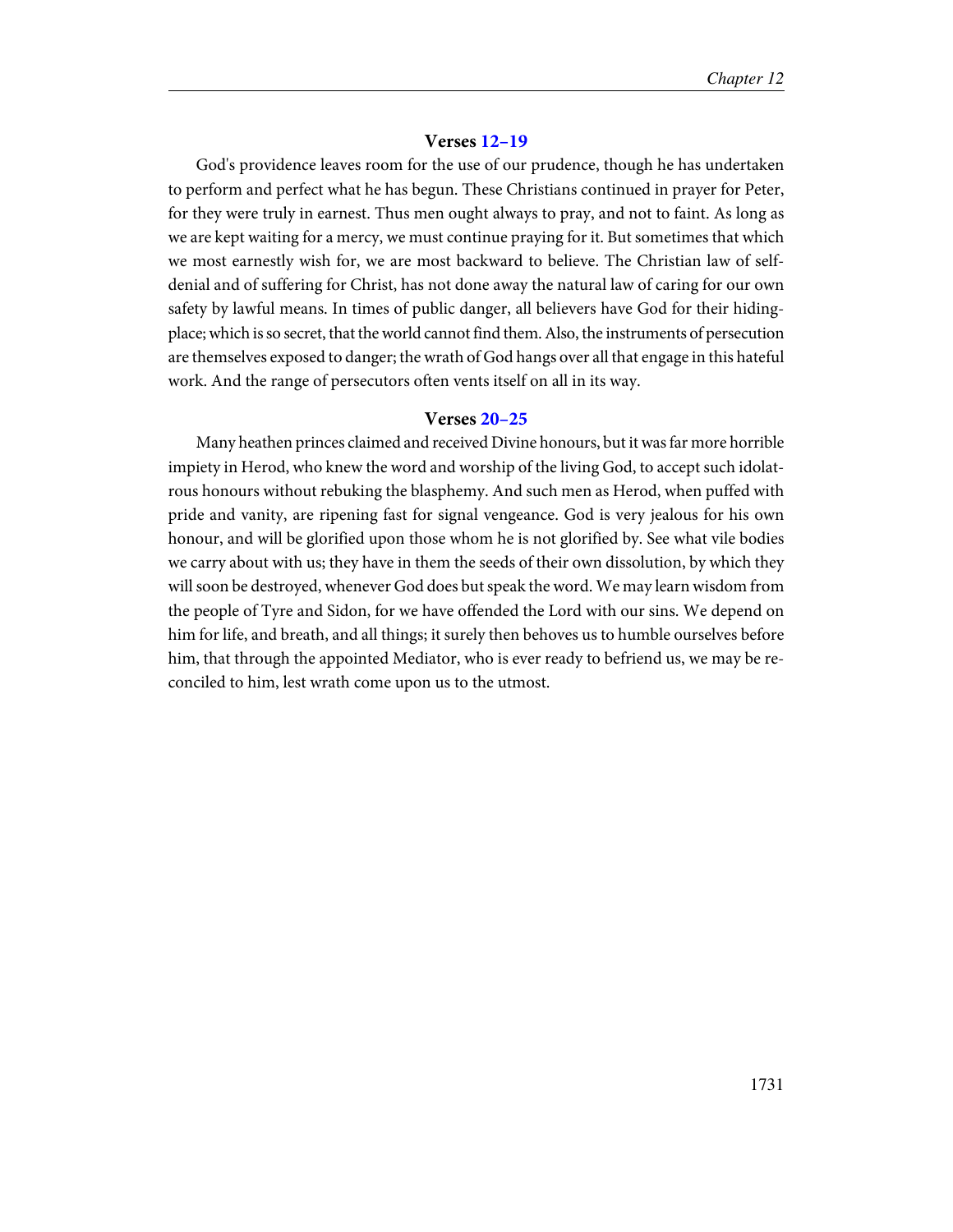### **Chapter Outline**

| The mission of Paul and Barnabas.        | $(1-3)$     |
|------------------------------------------|-------------|
| Elymas the sorcerer.                     | $(4-13)$    |
| Paul's discourse at Antioch.             | $(14-41)$   |
| He preaches to the Gentiles, and is per- | $(42 - 52)$ |
| secuted by the Jews.                     |             |

### **Verses [1–3](http://www.ccel.org/study/Bible:Acts.13.1-Acts.13.3)**

What an assemblage was here! In these names we see that the Lord raises up instruments for his work, from various places and stations in life; and zeal for his glory induces men to give up flattering connexions and prospects to promote his cause. It is by the Spirit of Christ that his ministers are made both able and willing for his service, and taken from other cares that would hinder in it. Christ's ministers are to be employed in Christ's work, and, under the Spirit's guidance, to act for the glory of God the Father. They are separated to take pains, and not to take state. A blessing upon Barnabas and Saul in their present undertaking was sought for, and that they might be filled with the Holy Ghost in their work. Whatever means are used, or rules observed, the Holy Ghost alone can fit ministers for their important work, and call them to it.

## **Verses [4–13](http://www.ccel.org/study/Bible:Acts.13.4-Acts.13.13)**

Satan is in a special manner busy with great men and men in power, to keep them from being religious, for their example will influence many. Saul is here for the first time called Paul, and never after Saul. Saul was his name as he was a Hebrew; Paul was his name as he was a citizen of Rome. Under the direct influence of the Holy Ghost, he gave Elymas his true character, but not in passion. A fulness of deceit and mischief together, make a man indeed a child of the devil. And those who are enemies to the doctrine of Jesus, are enemies to all righteousness; for in it all righteousness is fulfilled. The ways of the Lord Jesus are the only right ways to heaven and happiness. There are many who not only wander from these ways themselves, but set others against these ways. They commonly are so hardened, that they will not cease to do evil. The proconsul was astonished at the force of the doctrine upon his own heart and conscience, and at the power of God by which it was confirmed. The doctrine of Christ astonishes; and the more we know of it, the more reason we shall see to wonder at it. Those who put their hand to the plough and look back, are not fit for the kingdom of God. Those who are not prepared to face opposition, and to endure hardship, are not fitted for the work of the ministry.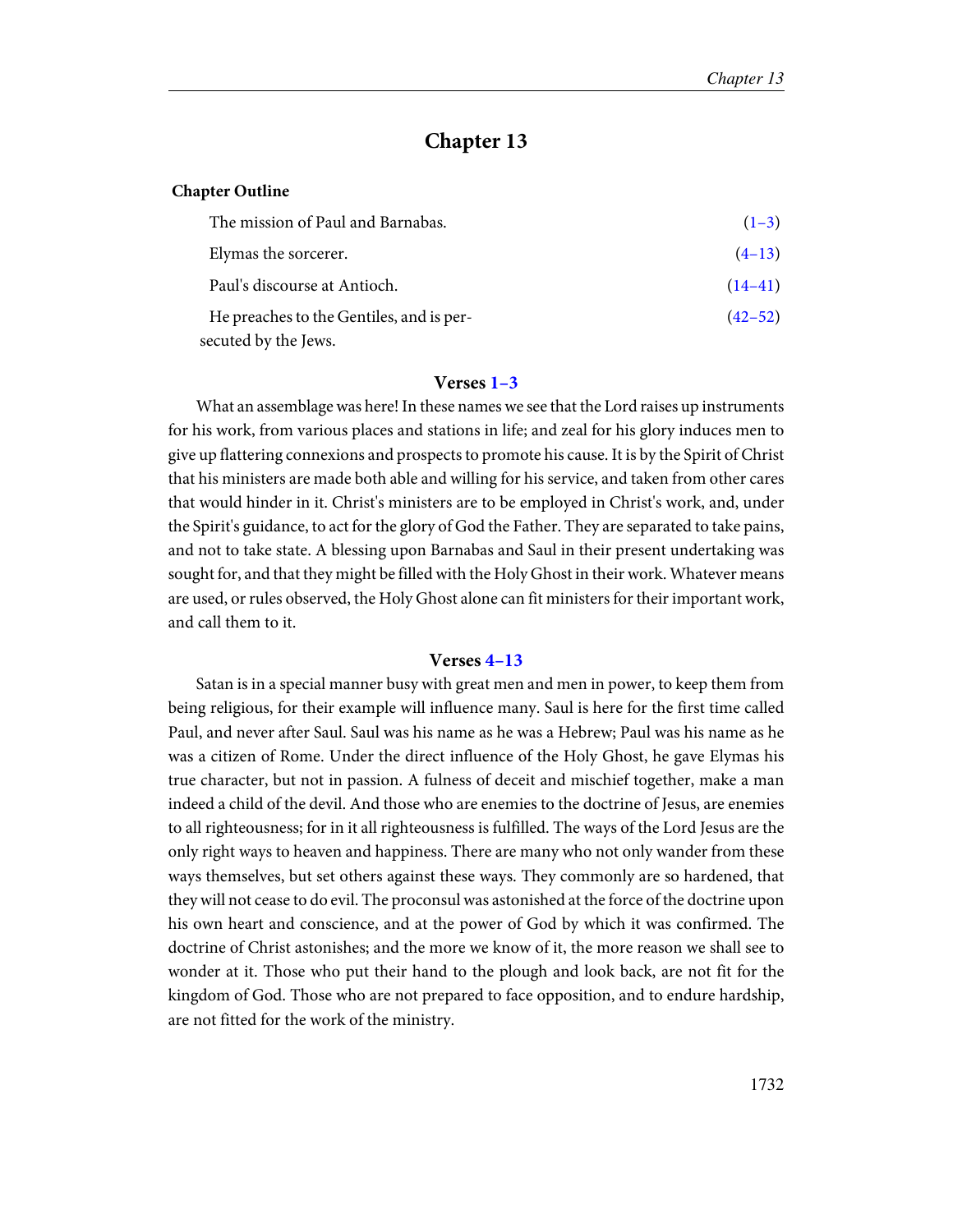## **Verses [14–31](http://www.ccel.org/study/Bible:Acts.13.14-Acts.13.31)**

When we come together to worship God, we must do it, not only by prayer and praise, but by the reading and hearing of the word of God. The bare reading of the Scriptures in public assemblies is not enough; they should be expounded, and the people exhorted out of them. This is helping people in doing that which is necessary to make the word profitable, to apply it to themselves. Every thing is touched upon in this sermon, which might best prevail with Jews to receive and embrace Christ as the promised Messiah. And every view, however short or faint, of the Lord's dealings with his church, reminds us of his mercy and long-suffering, and of man's ingratitude and perverseness. Paul passes from David to the Son of David, and shows that this Jesus is his promised Seed; a Saviour to do that for them, which the judges of old could not do, to save them from their sins, their worst enemies. When the apostles preached Christ as the Saviour, they were so far from concealing his death, that they always preached Christ crucified. Our complete separation from sin, is represented by our being buried with Christ. But he rose again from the dead, and saw no corruption: this was the great truth to be preached.

### **Verses [32–37](http://www.ccel.org/study/Bible:Acts.13.32-Acts.13.37)**

The resurrection of Christ was the great proof of his being the Son of God. It was not possible he should be held by death, because he was the Son of God, and therefore had life in himself, which he could not lay down but with a design to take it again. The sure mercies of David are that everlasting life, of which the resurrection was a sure pledge; and the blessings of redemption in Christ are a certain earnest, even in this world. David was a great blessing to the age wherein he lived. We were not born for ourselves, but there are those living around us, to whom we must study to be serviceable. Yet here is the difference; Christ was to serve all generations. May we look to Him who is declared to be the Son of God by his resurrection from the dead, that by faith in him we may walk with God, and serve our generation according to his will; and when death comes, may we fall asleep in him, with a joyful hope of a blessed resurrection.

#### **Verses [38–41](http://www.ccel.org/study/Bible:Acts.13.38-Acts.13.41)**

Let all that hear the gospel of Christ, know these two things: 1. That through this Man, who died and rose again, is preached unto you the forgiveness of sins. Your sins, though many and great, may be forgiven, and they may be so without any injury to God's honour. 2. It is by Christ only that those who believe in him, and none else, are justified from all things; from all the guilt and stain of sin, from which they could not be justified by the law of Moses. The great concern of convinced sinners is, to be justified, to be acquitted from all their guilt, and accepted as righteous in God's sight, for if any is left charged upon the sinner, he is undone. By Jesus Christ we obtain a complete justification; for by him a complete atonement was made for sin. We are justified, not only by him as our Judge but by him as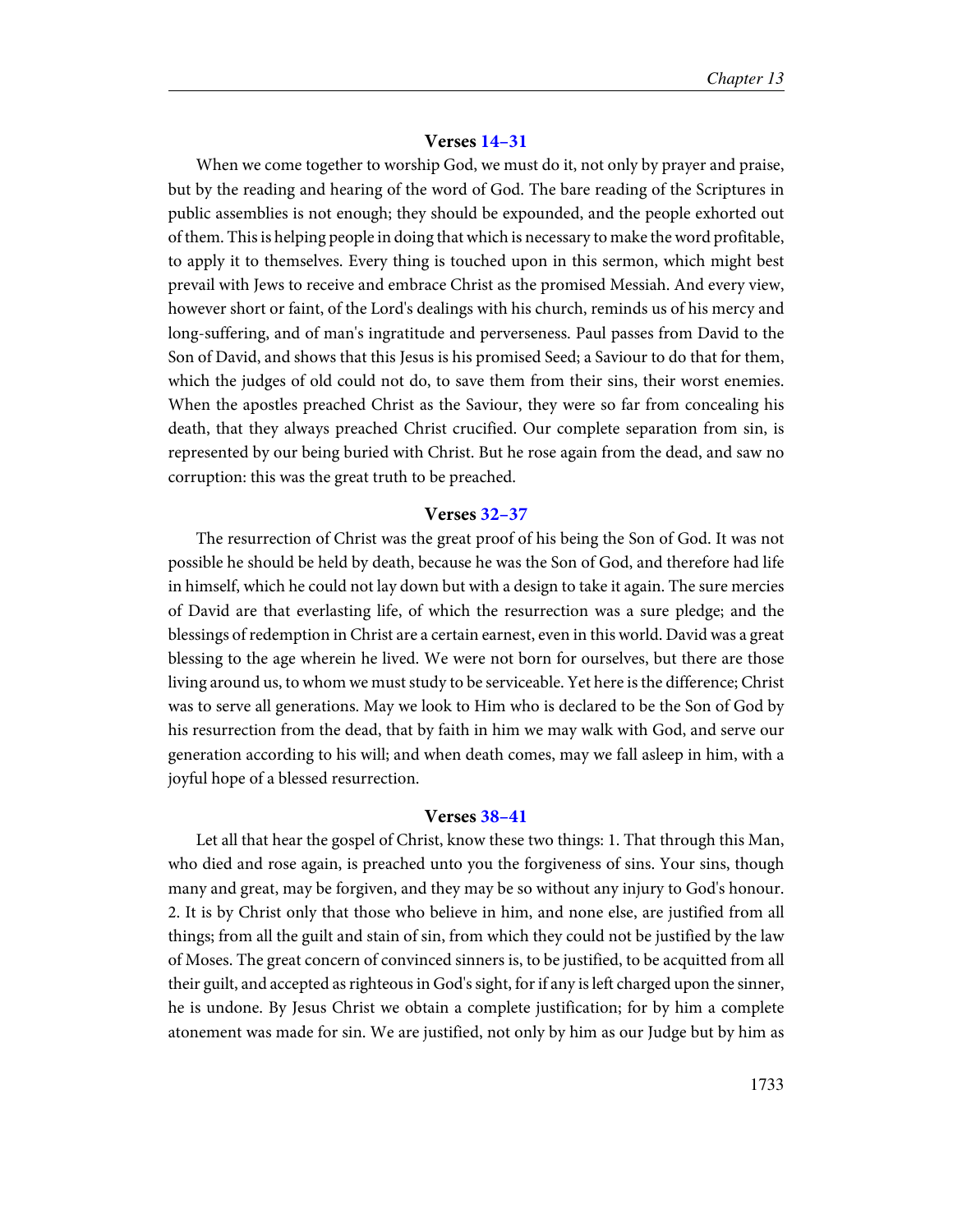the Lord our Righteousness. What the law could not do for us, in that it was weak, the gospel of Christ does. This is the most needful blessing, bringing in every other. The threatenings are warnings; what we are told will come upon impenitent sinners, is designed to awaken us to beware lest it come upon us. It ruins many, that they despise religion. Those that will not wonder and be saved, shall wonder and perish.

# **Verses [42–52](http://www.ccel.org/study/Bible:Acts.13.42-Acts.13.52)**

The Jews opposed the doctrine the apostles preached; and when they could find no objection, they blasphemed Christ and his gospel. Commonly those who begin with contradicting, end with blaspheming. But when adversaries of Christ's cause are daring, its advocates should be the bolder. And while many judge themselves unworthy of eternal life, others, who appear less likely, desire to hear more of the glad tidings of salvation. This is according to what was foretold in the Old Testament. What light, what power, what a treasure does this gospel bring with it! How excellent are its truths, its precepts, its promises! Those came to Christ whom the Father drew, and to whom the Spirit made the gospel call effectual, [Ro](http://www.ccel.org/study/Bible:Rom.8.30) [8:30](http://www.ccel.org/study/Bible:Rom.8.30). As many as were disposed to eternal life, as many as had concern about their eternal state, and aimed to make sure of eternal life, believed in Christ, in whom God has treasured up that life, and who is the only Way to it; and it was the grace of God that wrought it in them. It is good to see honourable women devout; the less they have to do in the world, the more they should do for their own souls, and the souls of others: but it is sad, when, under colour of devotion to God, they try to show hatred to Christ. And the more we relish the comforts and encouragements we meet with in the power of godliness, and the fuller our hearts are of them, the better prepared we are to face difficulties in the profession of godliness.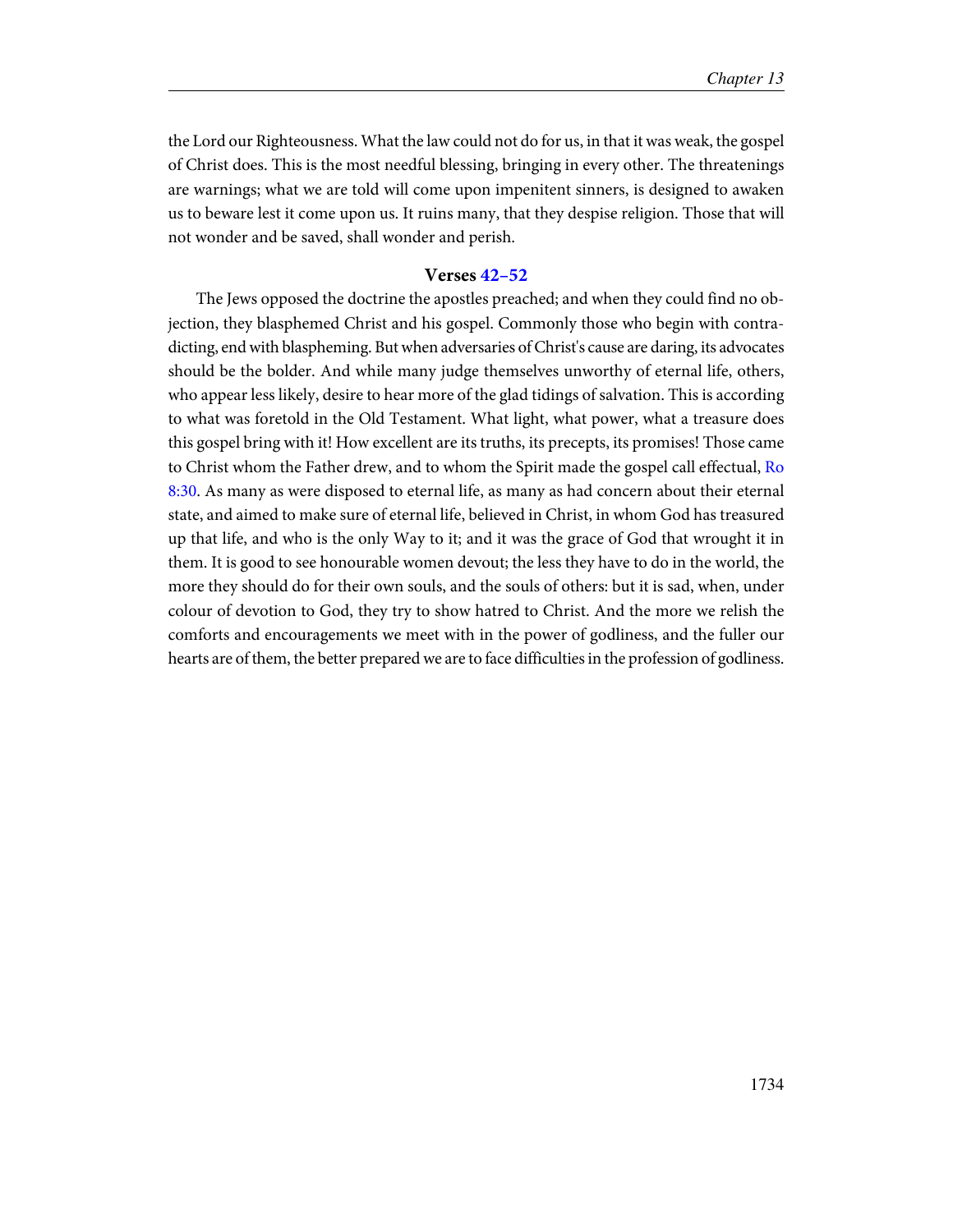#### **Chapter Outline**

| Paul and Barnabas at Iconium.                                                              | $(1-7)$   |
|--------------------------------------------------------------------------------------------|-----------|
| A cripple healed at Lystra, The people<br>would have sacrificed to Paul and Barna-<br>bas. | $(8-18)$  |
| Paul stoned at Lystra, The churches                                                        | $(19-28)$ |
| visited again.                                                                             |           |

### **Verses [1–7](http://www.ccel.org/study/Bible:Acts.14.1-Acts.14.7)**

The apostles spake so plainly, with such evidence and proof of the Spirit, and with such power; so warmly, and with such concern for the souls of men; that those who heard them could not but say, God was with them of a truth. Yet the success was not to be reckoned to the manner of their preaching, but to the Spirit of God who used that means. Perseverance in doing good, amidst dangers and hardships, is a blessed evidence of grace. Wherever God's servants are driven, they should seek to declare the truth. When they went on in Christ's name and strength, he failed not to give testimony to the word of his grace. He has assured us it is the word of God, and that we may venture our souls upon it. The Gentiles and Jews were at enmity with one another, yet united against Christians. If the church's enemies join to destroy it, shall not its friends unite for its preservation? God has a shelter for his people in a storm; he is, and will be their Hiding-place. In times of persecution, believers may see cause to quit a spot, though they do not quit their Master's work.

#### **Verses [8–18](http://www.ccel.org/study/Bible:Acts.14.8-Acts.14.18)**

All things are possible to those that believe. When we have faith, that most precious gift of God, we shall be delivered from the spiritual helplessness in which we were born, and from the dominion of sinful habits since formed; we shall be made able to stand upright and walk cheerfully in the ways of the Lord. When Christ, the Son of God, appeared in the likeness of men, and did many miracles, men were so far from doing sacrifice to him, that they made him a sacrifice to their pride and malice; but Paul and Barnabas, upon their working one miracle, were treated as gods. The same power of the god of this world, which closes the carnal mind against truth, makes errors and mistakes find easy admission. We do not learn that they rent their clothes when the people spake of stoning them; but when they spake of worshipping them; they could not bear it, being more concerned for God's honour than their own. God's truth needs not the services of man's falsehood. The servants of God might easily obtain undue honours if they would wink at men's errors and vices; but they must dread and detest such respect more than any reproach. When the apostles preached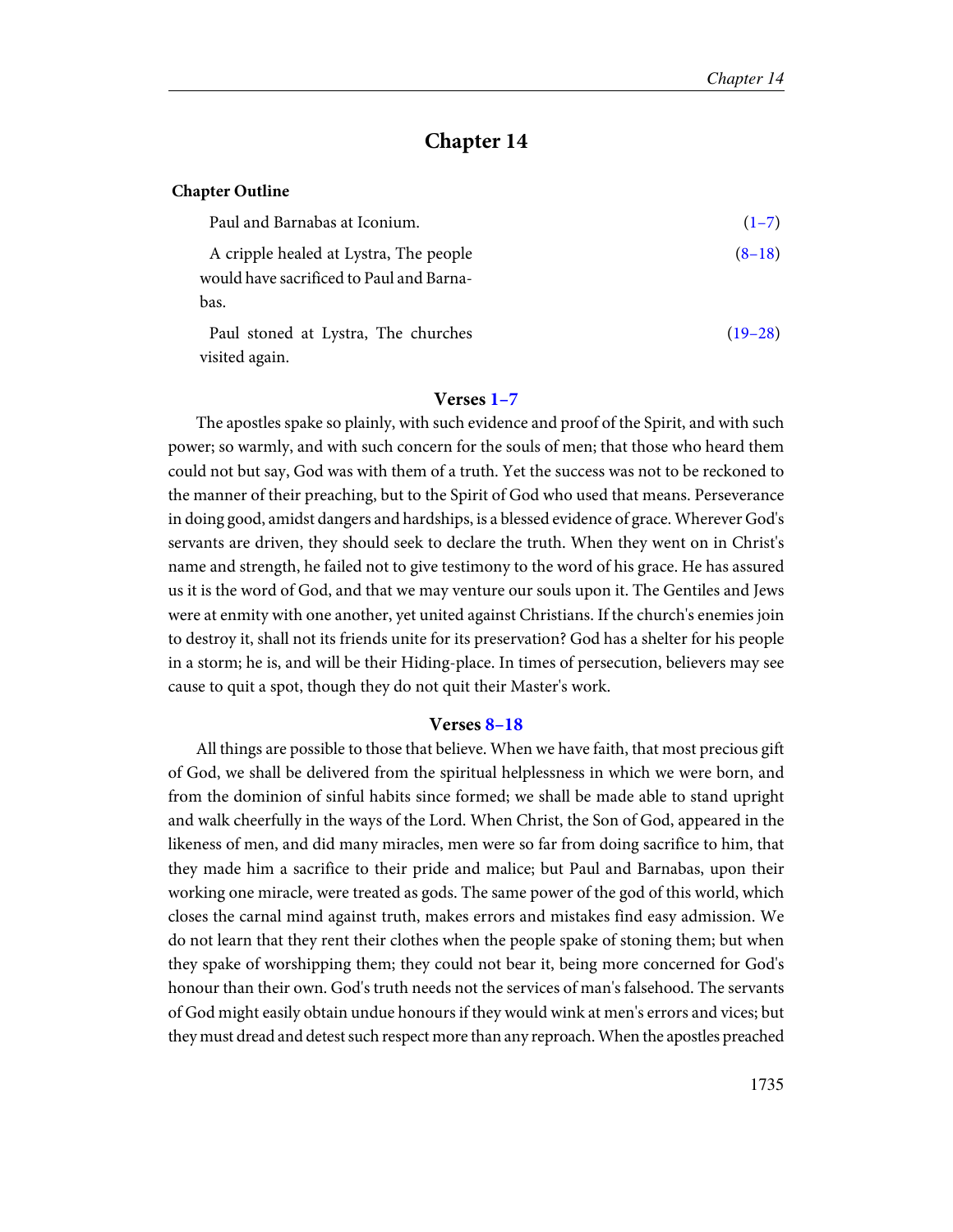to the Jews, who hated idolatry, they had only to preach the grace of God in Christ; but when they had to do with the Gentiles, they must set right their mistakes in natural religion. Compare their conduct and declaration with the false opinions of those who think the worship of a God, under any name, or in any manner, is equally acceptable to the Lord Almighty. The most powerful arguments, the most earnest and affectionate addresses, even with miracles, are scarcely enough to keep men from absurdities and abominations; much less can they, without special grace, turn the hearts of sinners to God and to holiness.

### **Verses [19–28](http://www.ccel.org/study/Bible:Acts.14.19-Acts.14.28)**

See how restless the rage of the Jews was against the gospel of Christ. The people stoned Paul, in a popular tumult. So strong is the bent of the corrupt and carnal heart, that as it is with great difficulty that men are kept back from evil on one side, so it is with great ease they are persuaded to evil on the other side. If Paul would have been Mercury, he might have been worshipped; but if he will be a faithful minister of Christ, he shall be stoned, and thrown out of the city. Thus men who easily submit to strong delusions, hate to receive the truth in the love of it. All who are converted need to be confirmed in the faith; all who are planted need to be rooted. Ministers' work is to establish saints as well as to awaken sinners. The grace of God, and nothing less, effectually establishes the souls of the disciples. It is true, we must count upon much tribulation, but it is encouragement that we shall not be lost and perish in it. The Person to whose power and grace the converts and the newly-established churches are commended, clearly was the Lord Jesus, "on whom they had believed." It was an act of worship. The praise of all the little good we do at any time, must be ascribed to God; for it is He who not only worketh in us both to will and to do, but also worketh with us to make what we do successful. All who love the Lord Jesus, will rejoice to hear that he has opened the door of faith wide, to those who were strangers to him and to his salvation. And let us, like the apostles, abide with those who know and love the Lord.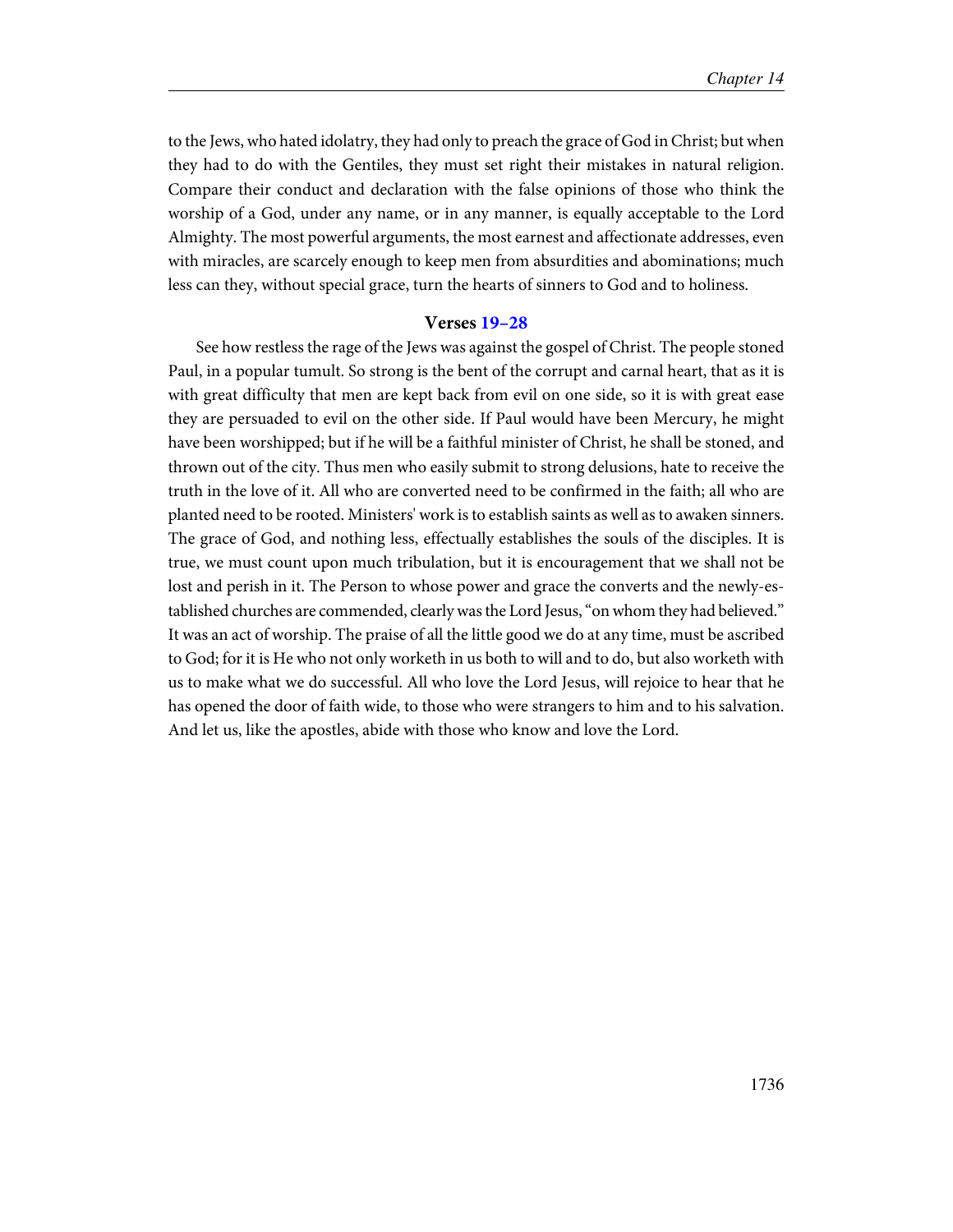#### **Chapter Outline**

| The dispute raised by Judaizing teach- | $(1-6)$     |
|----------------------------------------|-------------|
| ers.                                   |             |
| The council at Jerusalem.              | $(7-21)$    |
| The letter from the council.           | $(22 - 35)$ |
| Paul and Barnabas separate.            | $(36-41)$   |

### **Verses [1–6](http://www.ccel.org/study/Bible:Acts.15.1-Acts.15.6)**

Some from Judea taught the Gentile converts at Antioch, that they could not be saved, unless they observed the whole ceremonial law as given by Moses; and thus they sought to destroy Christian liberty. There is a strange proneness in us to think that all do wrong who do not just as we do. Their doctrine was very discouraging. Wise and good men desire to avoid contests and disputes as far as they can; yet when false teachers oppose the main truths of the gospel, or bring in hurtful doctrines, we must not decline to oppose them.

## **Verses [7–21](http://www.ccel.org/study/Bible:Acts.15.7-Acts.15.21)**

We see from the words "purifying their hearts by faith," and the address of St. Peter, that justification by faith, and sanctification by the Holy Ghost, cannot be separated; and that both are the gift of God. We have great cause to bless God that we have heard the gospel. May we have that faith which the great Searcher of hearts approves, and attests by the seal of the Holy Spirit. Then our hearts and consciences will be purified from the guilt of sin, and we shall be freed from the burdens some try to lay upon the disciples of Christ. Paul and Barnabas showed by plain matters of fact, that God owned the preaching of the pure gospel to the Gentiles without the law of Moses; therefore to press that law upon them, was to undo what God had done. The opinion of James was, that the Gentile converts ought not to be troubled about Jewish rites, but that they should abstain from meats offered to idols, so that they might show their hatred of idolatry. Also, that they should be cautioned against fornication, which was not abhorred by the Gentiles as it should be, and even formed a part of some of their rites. They were counselled to abstain from things strangled, and from eating blood; this was forbidden by the law of Moses, and also here, from reverence to the blood of the sacrifices, which being then still offered, it would needlessly grieve the Jewish converts, and further prejudice the unconverted Jews. But as the reason has long ceased, we are left free in this, as in the like matters. Let converts be warned to avoid all appearances of the evils which they formerly practised, or are likely to be tempted to; and caution them to use Christian liberty with moderation and prudence.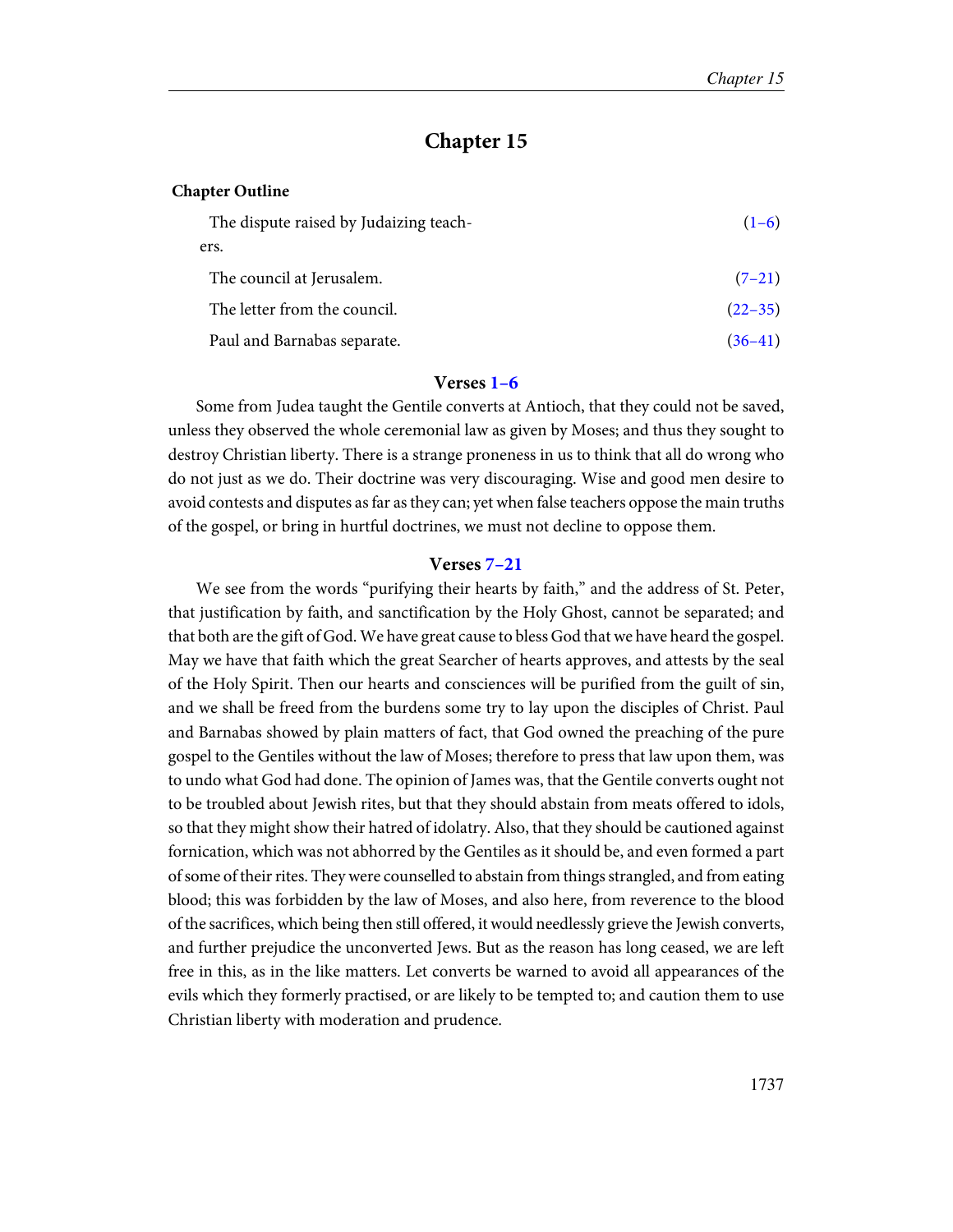## **Verses [22–35](http://www.ccel.org/study/Bible:Acts.15.22-Acts.15.35)**

Being warranted to declare themselves directed by the immediate influence of the Holy Ghost, the apostles and disciples were assured that it seemed good unto God the Holy Spirit, as well as to them, to lay upon the converts no other burden than the things before mentioned, which were necessary, either on their own account, or from present circumstances. It was a comfort to hear that carnal ordinances were no longer imposed on them, which perplexed the conscience, but could not purify or pacify it; and that those who troubled their minds were silenced, so that the peace of the church was restored, and that which threatened division was removed. All this was consolation for which they blessed God. Many others were at Antioch. Where many labour in the word and doctrine, yet there may be opportunity for us: the zeal and usefulness of others should stir us up, not lay us asleep.

## **Verses [36–41](http://www.ccel.org/study/Bible:Acts.15.36-Acts.15.41)**

Here we have a private quarrel between two ministers, no less than Paul and Barnabas, yet made to end well. Barnabas wished his nephew John Mark to go with them. We should suspect ourselves of being partial, and guard against this in putting our relations forward. Paul did not think him worthy of the honour, nor fit for the service, who had departed from them without their knowledge, or without their consent: see ch. [13:13.](http://www.ccel.org/study/Bible:Acts.13.13) Neither would yield, therefore there was no remedy but they must part. We see that the best of men are but men, subject to like passions as we are. Perhaps there were faults on both sides, as usual in such contentions. Christ's example alone, is a copy without a blot. Yet we are not to think it strange, if there are differences among wise and good men. It will be so while we are in this imperfect state; we shall never be all of one mind till we come to heaven. But what mischief the remainders of pride and passion which are found even in good men, do in the world, and do in the church! Many who dwelt at Antioch, who had heard but little of the devotedness and piety of Paul and Barnabas, heard of their dispute and separation; and thus it will be with ourselves, if we give way to contention. Believers must be constant in prayer, that they may never be led by the allowance of unholy tempers, to hurt the cause they really desire to serve. Paul speaks with esteem and affection both of Barnabas and Mark, in his epistles, written after this event. May all who profess thy name, O loving Saviour, be thoroughly reconciled by that love derived from thee which is not easily provoked, and which soon forgets and buries injuries.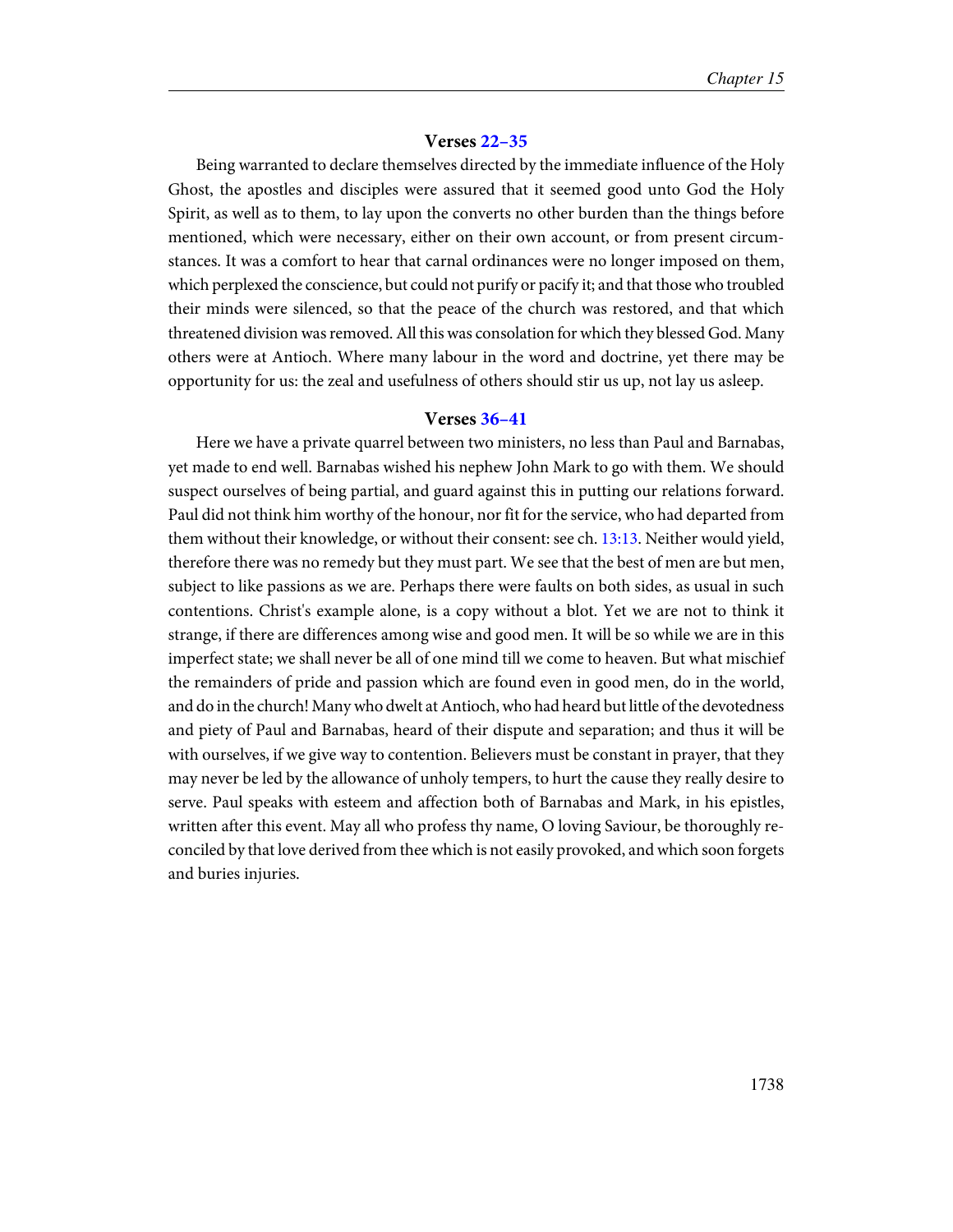### **Chapter Outline**

| Paul takes Timothy to be his assistant.                             | $(1-5)$     |
|---------------------------------------------------------------------|-------------|
| Paul proceeds to Macedonia, The con-<br>version of Lydia.           | $(6-15)$    |
| An evil spirit cast out, Paul and Silas<br>scourged and imprisoned. | $(16-24)$   |
| The conversion of the jailer at Philippi.                           | $(25 - 34)$ |
| Paul and Silas released.                                            | $(35 - 40)$ |

# **Verses [1–5](http://www.ccel.org/study/Bible:Acts.16.1-Acts.16.5)**

Well may the church look for much service from youthful ministers who set out in the same spirit as Timothy. But when men will submit in nothing, and oblige in nothing, the first elements of the Christian temper seem to be wanting; and there is great reason to believe that the doctrines and precepts of the gospel will not be successfully taught. The design of the decree being to set aside the ceremonial law, and its carnal ordinances, believers were confirmed in the Christian faith, because it set up a spiritual way of serving God, as suited to the nature both of God and man. Thus the church increased in numbers daily.

# **Verses [6–15](http://www.ccel.org/study/Bible:Acts.16.6-Acts.16.15)**

The removals of ministers, and the dispensing the means of grace by them, are in particular under Divine conduct and direction. We must follow Providence: and whatever we seek to do, if that suffer us not, we ought to submit and believe to be for the best. People greatly need help for their souls, it is their duty to look out for it, and to invite those among them who can help them. And God's calls must be complied with readily. A solemn assembly the worshippers of God must have, if possible, upon the sabbath day. If we have not synagogues, we must be thankful for more private places, and resort to them; not forsaking the assembling together, as our opportunities are. Among the hearers of Paul was a woman, named Lydia. She had an honest calling, which the historian notices to her praise. Yet though she had a calling to mind, she found time to improve advantages for her soul. It will not excuse us from religious duties, to say, We have a trade to mind; for have not we also a God to serve, and souls to look after? Religion does not call us from our business in the world, but directs us in it. Pride, prejudice, and sin shut out the truths of God, till his grace makes way for them into the understanding and affections; and the Lord alone can open the heart to receive and believe his word. We must believe in Jesus Christ; there is no coming to God as a Father, but by the Son as Mediator.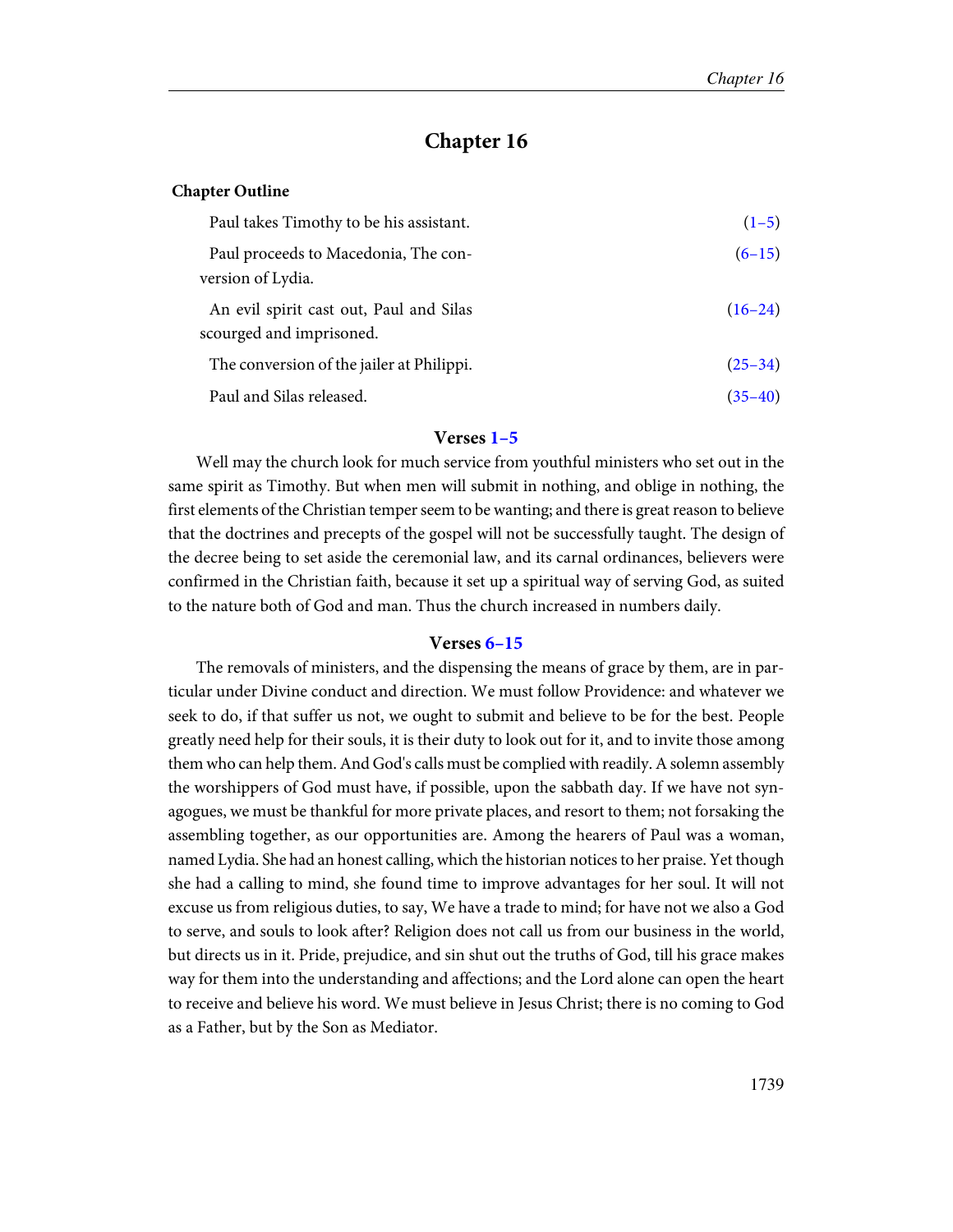## **Verses [16–24](http://www.ccel.org/study/Bible:Acts.16.16-Acts.16.24)**

Satan, though the father of lies, will declare the most important truths, when he can thereby serve his purposes. But much mischief is done to the real servants of Christ, by unholy and false preachers of the gospel, who are confounded with them by careless observers. Those who do good by drawing men from sin, may expect to be reviled as troublers of the city. While they teach men to fear God, to believe in Christ, to forsake sin, and to live godly lives, they will be accused of teaching bad customs.

### **Verses [25–34](http://www.ccel.org/study/Bible:Acts.16.25-Acts.16.34)**

The consolations of God to his suffering servants are neither few nor small. How much more happy are true Christians than their prosperous enemies! As in the dark, so out of the depths, we may cry unto God. No place, no time is amiss for prayer, if the heart be lifted up to God. No trouble, however grievous, should hinder us from praise. Christianity proves itself to be of God, in that it obliges us to be just to our own lives. Paul cried aloud to make the jailer hear, and to make him heed, saying, Do thyself no harm. All the cautions of the word of God against sin, and all appearances of it, and approaches to it, have this tendency. Man, woman, do not ruin thyself; hurt not thyself, and then none else can hurt thee; do not sin, for nothing but that can hurt thee. Even as to the body, we are cautioned against the sins which do harm to that. Converting grace changes people's language of and to good people and good ministers. How serious the jailer's inquiry! His salvation becomes his great concern; that lies nearest his heart, which before was furthest from his thoughts. It is his own precious soul that he is concerned about. Those who are thoroughly convinced of sin, and truly concerned about their salvation, will give themselves up to Christ. Here is the sum of the whole gospel, the covenant of grace in a few words; Believe in the Lord Jesus Christ, and thou shalt be saved, and thy house. The Lord so blessed the word, that the jailer was at once softened and humbled. He treated them with kindness and compassion, and, professing faith in Christ, was baptized in that name, with his family. The Spirit of grace worked such a strong faith in them, as did away further doubt; and Paul and Silas knew by the Spirit, that a work of God was wrought in them. When sinners are thus converted, they will love and honour those whom they before despised and hated, and will seek to lessen the suffering they before desired to increase. When the fruits of faith begin to appear, terrors will be followed by confidence and joy in God.

## **Verses [35–40](http://www.ccel.org/study/Bible:Acts.16.35-Acts.16.40)**

Paul, though willing to suffer for the cause of Christ, and without any desire to avenge himself, did not choose to depart under the charge of having deserved wrongful punishment, and therefore required to be dismissed in an honourable manner. It was not a mere point of honour that the apostle stood upon, but justice, and not to himself so much as to his cause. And when proper apology is made, Christians should never express personal anger,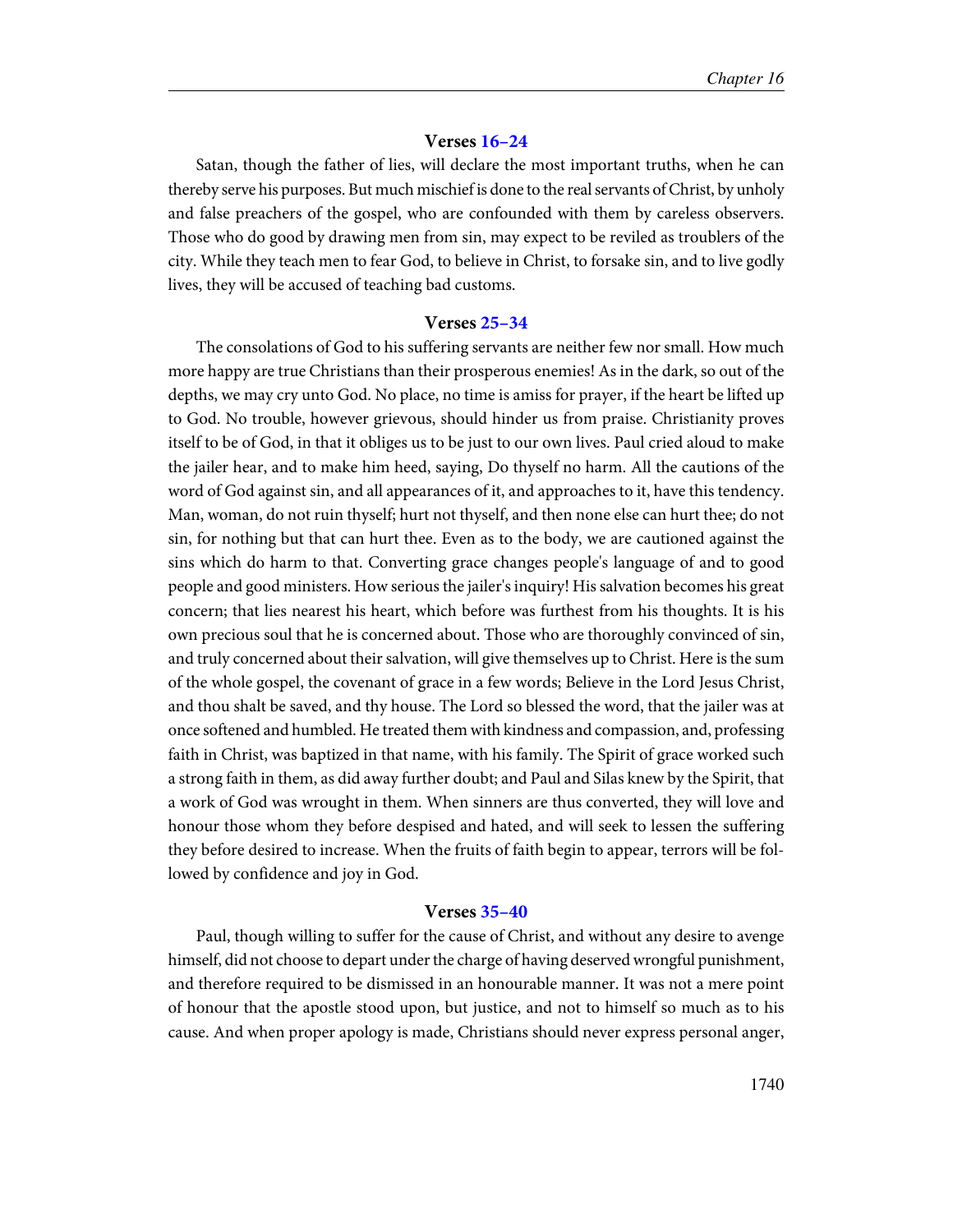nor insist too strictly upon personal amends. The Lord will make them more than conquerors in every conflict; instead of being cast down by their sufferings, they will become comforters of their brethren.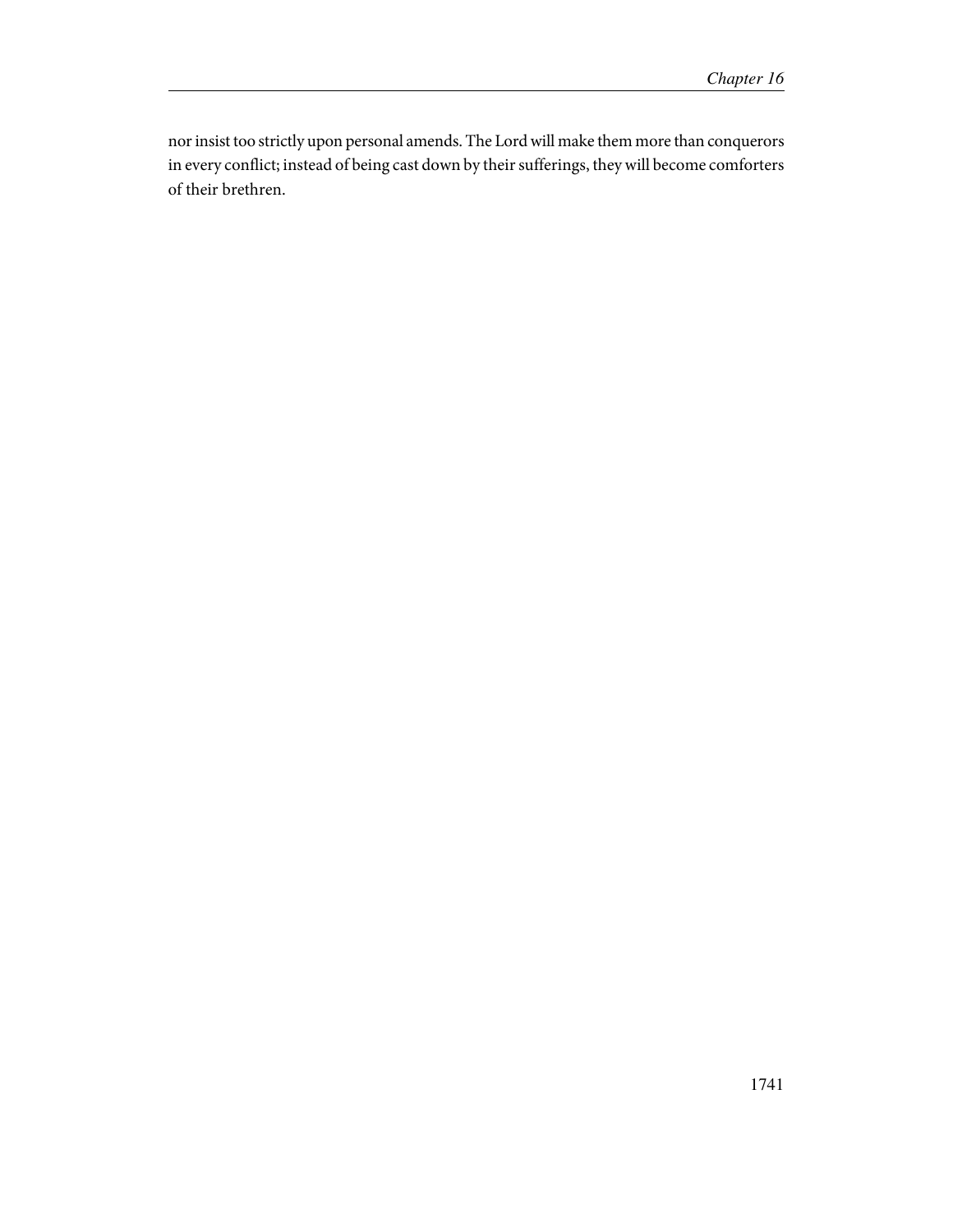#### **Chapter Outline**

| Paul at Thessalonica.                  | $(1-9)$     |
|----------------------------------------|-------------|
| The noble conduct of the Bereans.      | $(10-15)$   |
| Paul at Athens.                        | $(16-21)$   |
| He preaches there.                     | $(22 - 31)$ |
| The scornful conduct of the Athenians. | $(32 - 34)$ |

## **Verses [1–9](http://www.ccel.org/study/Bible:Acts.17.1-Acts.17.9)**

The drift and scope of Paul's preaching and arguing, was to prove that Jesus is the Christ. He must needs suffer for us, because he could not otherwise purchase our redemption for us; and he must needs have risen again, because he could not otherwise apply the redemption to us. We are to preach concerning Jesus that he is Christ; therefore we may hope to be saved by him, and are bound to be ruled by him. The unbelieving Jews were angry, because the apostles preached to the Gentiles, that they might be saved. How strange it is, that men should grudge others the privileges they will not themselves accept! Neither rulers nor people need be troubled at the increase of real Christians, even though turbulent spirits should make religion the pretext for evil designs. Of such let us beware, from such let us withdraw, that we may show a desire to act aright in society, while we claim our right to worship God according to our consciences.

# **Verses [10–15](http://www.ccel.org/study/Bible:Acts.17.10-Acts.17.15)**

The Jews in Berea applied seriously to the study of the word preached unto them. They not only heard Paul preach on the sabbath, but daily searched the Scriptures, and compared what they read with the facts related to them. The doctrine of Christ does not fear inquiry; advocates for his cause desire no more than that people will fully and fairly examine whether things are so or not. Those are truly noble, and likely to be more and more so, who make the Scriptures their rule, and consult them accordingly. May all the hearers of the gospel become like those of Berea, receiving the word with readiness of mind, and searching the Scriptures daily, whether the things preached to them are so.

### **Verses [16–21](http://www.ccel.org/study/Bible:Acts.17.16-Acts.17.21)**

Athens was then famed for polite learning, philosophy, and the fine arts; but none are more childish and superstitious, more impious, or more credulous, than some persons, deemed eminent for learning and ability. It was wholly given to idolatry. The zealous advocate for the cause of Christ will be ready to plead for it in all companies, as occasion offers. Most of these learned men took no notice of Paul; but some, whose principles were the most dir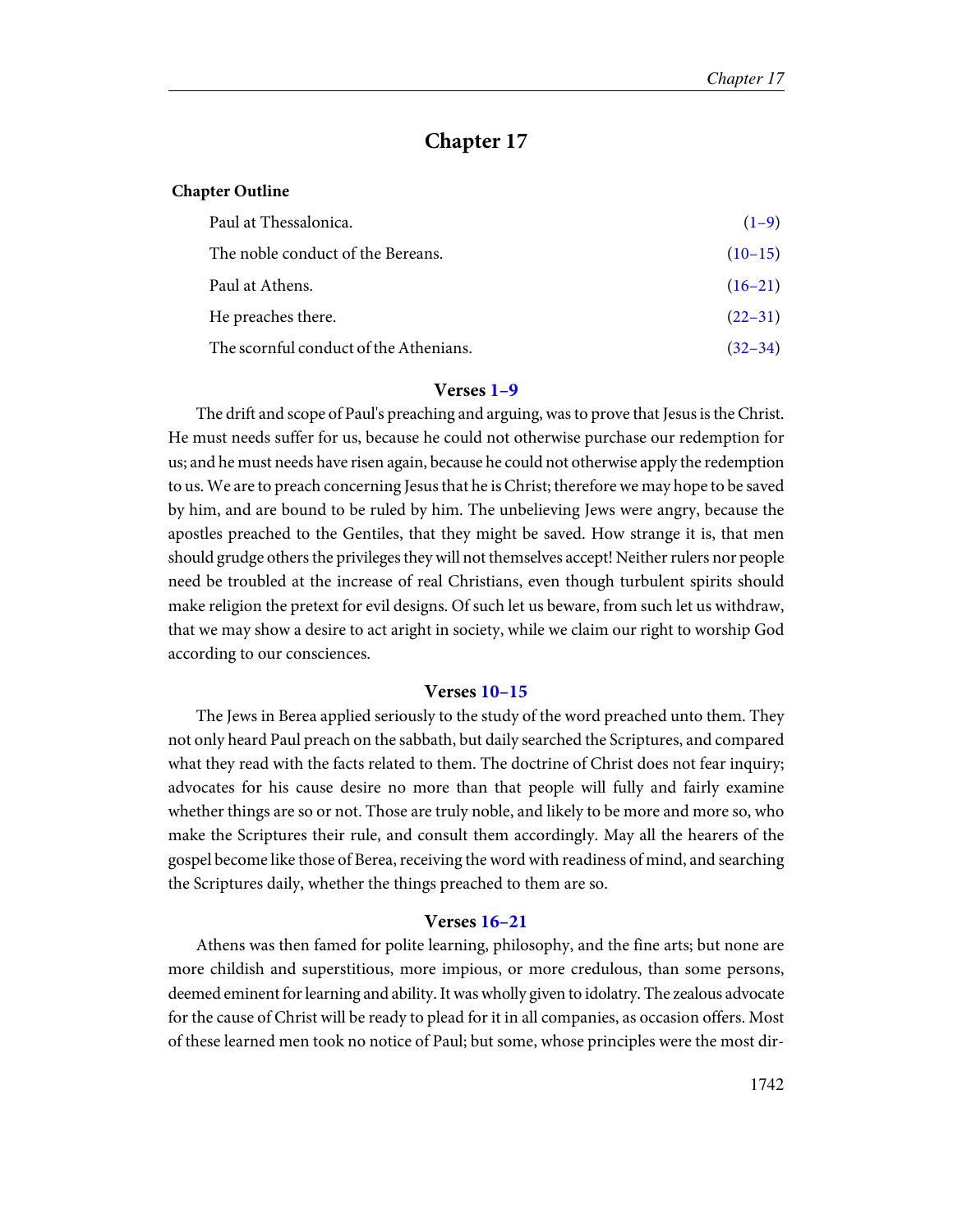ectly contrary to Christianity, made remarks upon him. The apostle ever dwelt upon two points, which are indeed the principal doctrines of Christianity, Christ and a future state; Christ our way, and heaven our end. They looked on this as very different from the knowledge for many ages taught and professed at Athens; they desire to know more of it, but only because it was new and strange. They led him to the place where judges sat who inquired into such matters. They asked about Paul's doctrine, not because it was good, but because it was new. Great talkers are always busy-bodies. They spend their time in nothing else, and a very uncomfortable account they have to give of their time who thus spend it. Time is precious, and we are concerned to employ it well, because eternity depends upon it, but much is wasted in unprofitable conversation.

## **Verses [22–31](http://www.ccel.org/study/Bible:Acts.17.22-Acts.17.31)**

Here we have a sermon to heathens, who worshipped false gods, and were without the true God in the world; and to them the scope of the discourse was different from what the apostle preached to the Jews. In the latter case, his business was to lead his hearers by prophecies and miracles to the knowledge of the Redeemer, and faith in him; in the former, it was to lead them, by the common works of providence, to know the Creator, and worship Him. The apostle spoke of an altar he had seen, with the inscription, "TO THE UNKNOWN GOD." This fact is stated by many writers. After multiplying their idols to the utmost, some at Athens thought there was another god of whom they had no knowledge. And are there not many now called Christians, who are zealous in their devotions, yet the great object of their worship is to them an unknown God? Observe what glorious things Paul here says of that God whom he served, and would have them to serve. The Lord had long borne with idolatry, but the times of this ignorance were now ending, and by his servants he now commanded all men every where to repent of their idolatry. Each sect of the learned men would feel themselves powerfully affected by the apostle's discourse, which tended to show the emptiness or falsity of their doctrines.

## **Verses [32–34](http://www.ccel.org/study/Bible:Acts.17.32-Acts.17.34)**

The apostle was treated with more outward civility at Athens than in some other places; but none more despised his doctrine, or treated it with more indifference. Of all subjects, that which deserves the most attention gains the least. But those who scorn, will have to bear the consequences, and the word will never be useless. Some will be found, who cleave to the Lord, and listen to his faithful servants. Considering the judgement to come, and Christ as our Judge, should urge all to repent of sin, and turn to Him. Whatever matter is used, all discourses must lead to Him, and show his authority; our salvation, and resurrection, come from and by Him.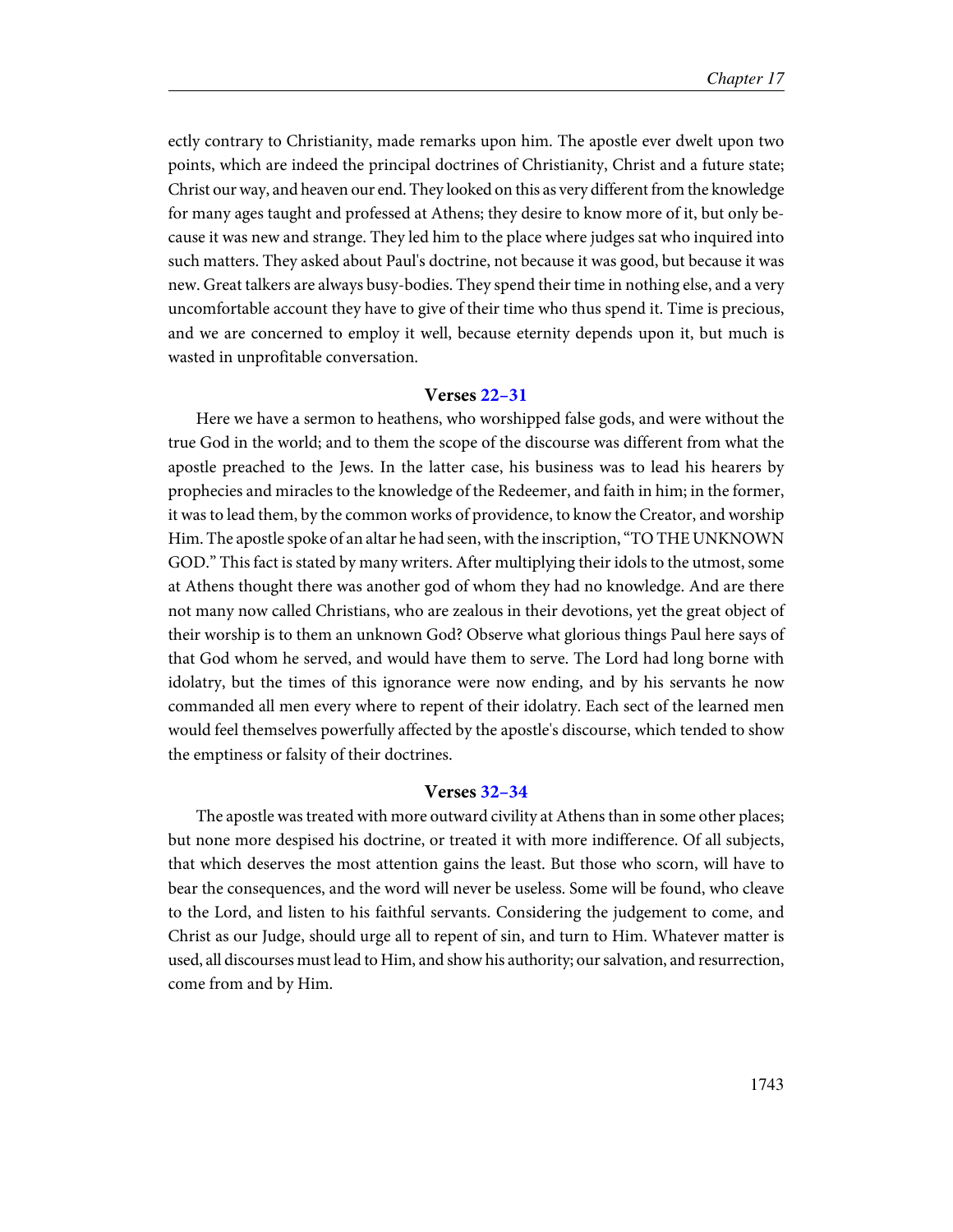### **Chapter Outline**

| Paul at Corinth, with Aquila and   | $(1-6)$   |
|------------------------------------|-----------|
| Priscilla.                         |           |
| He continues to preach at Corinth. | $(7-11)$  |
| Paul before Gallio.                | $(12-17)$ |
| He visits Jerusalem.               | $(18-23)$ |
| Apollos teaches at Ephesus and in  | $(24-28)$ |
| Achaia.                            |           |

# **Verses [1–6](http://www.ccel.org/study/Bible:Acts.18.1-Acts.18.6)**

Though Paul was entitled to support from the churches he planted, and from the people to whom he preached, yet he worked at his calling. An honest trade, by which a man may get his bread, is not to be looked upon with contempt by any. It was the custom of the Jews to bring up their children to some trade, though they gave them learning or estates. Paul was careful to prevent prejudices, even the most unreasonable. The love of Christ is the best bond of the saints; and the communings of the saints with each other, sweeten labour, contempt, and even persecution. Most of the Jews persisted in contradicting the gospel of Christ, and blasphemed. They would not believe themselves, and did all they could to keep others from believing. Paul hereupon left them. He did not give over his work; for though Israel be not gathered, Christ and his gospel shall be glorious. The Jews could not complain, for they had the first offer. When some oppose the gospel, we must turn to others. Grief that many persist in unbelief should not prevent gratitude for the conversion of some to Christ.

## **Verses [7–11](http://www.ccel.org/study/Bible:Acts.18.7-Acts.18.11)**

The Lord knows those that are his, yea, and those that shall be his; for it is by his work upon them that they become his. Let us not despair concerning any place, when even in wicked Corinth Christ had much people. He will gather in his chosen flock from the places where they are scattered Thus encouraged, the apostle continued at Corinth, and a numerous and flourishing church grew up.

### **Verses [12–17](http://www.ccel.org/study/Bible:Acts.18.12-Acts.18.17)**

Paul was about to show that he did not teach men to worship God contrary to law; but the judge would not allow the Jews to complain to him of what was not within his office. It was right in Gallio that he left the Jews to themselves in matters relating to their religion, but yet would not let them, under pretence of that, persecute another. But it was wrong to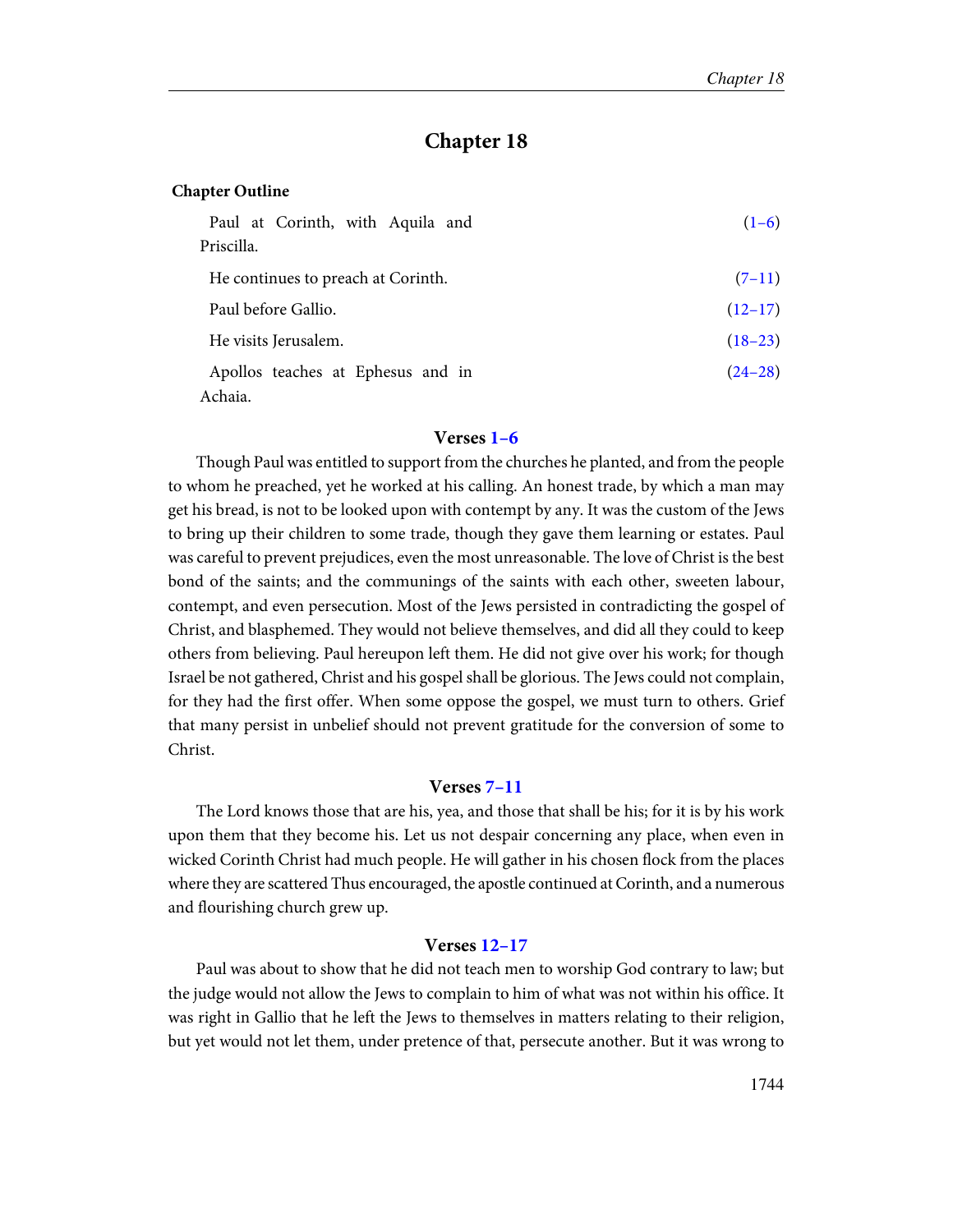speak slightly of a law and religion which he might have known to be of God, and which he ought to have acquainted himself with. In what way God is to be worshipped, whether Jesus be the Messiah, and whether the gospel be a Divine revelation, are not questions of words and names, they are questions of vast importance. Gallio spoke as if he boasted of his ignorance of the Scriptures, as if the law of God was beneath his notice. Gallio cared for none of these things. If he cared not for the affronts of bad men, it was commendable; but if he concerned not himself for the abuses done to good men, his indifference was carried too far. And those who see and hear of the sufferings of God's people, and have no feeling with them, or care for them, who do not pity and pray for them, are of the same spirit as Gallio, who cared for none of these things.

## **Verses [18–23](http://www.ccel.org/study/Bible:Acts.18.18-Acts.18.23)**

While Paul found he laboured not in vain, he continued labouring. Our times are in God's hand; we purpose, but he disposes; therefore we must make all promises with submission to the will of God; not only if providence permits, but if God does not otherwise direct our motions. A very good refreshment it is to a faithful minister, to have for awhile the society of his brethren. Disciples are compassed about with infirmity; ministers must do what they can to strengthen them, by directing them to Christ, who is their Strength. Let us earnestly seek, in our several places, to promote the cause of Christ, forming plans that appear to us most proper, but relying on the Lord to bring them to pass if he sees good.

## **Verses [24–28](http://www.ccel.org/study/Bible:Acts.18.24-Acts.18.28)**

Apollos taught in the gospel of Christ, as far as John's ministry would carry him, and no further. We cannot but think he had heard of Christ's death and resurrection, but he was not informed as to the mystery of them. Though he had not the miraculous gifts of the Spirit, as the apostles, he made use of the gifts he had. The dispensation of the Spirit, whatever the measure of it may be, is given to every man to profit withal. He was a lively, affectionate preacher; fervent in spirit. He was full of zeal for the glory of God and the salvation of precious souls. Here was a complete man of God, thoroughly furnished for his work. Aquila and Priscilla encouraged his ministry, by attendance upon it. They did not despise Apollos themselves, or undervalue him to others; but considered the disadvantages he had laboured under. And having themselves got knowledge in the truths of the gospel by their long intercourse with Paul, they told what they knew to him. Young scholars may gain a great deal by converse with old Christians. Those who do believe through grace, yet still need help. As long as they are in this world, there are remainders of unbelief, and something lacking in their faith to be perfected, and the work of faith to be fulfilled. If the Jews were convinced that Jesus is Christ, even their own law would teach them to hear him. The business of ministers is to preach Christ. Not only to preach the truth, but to prove and defend it, with meekness, yet with power.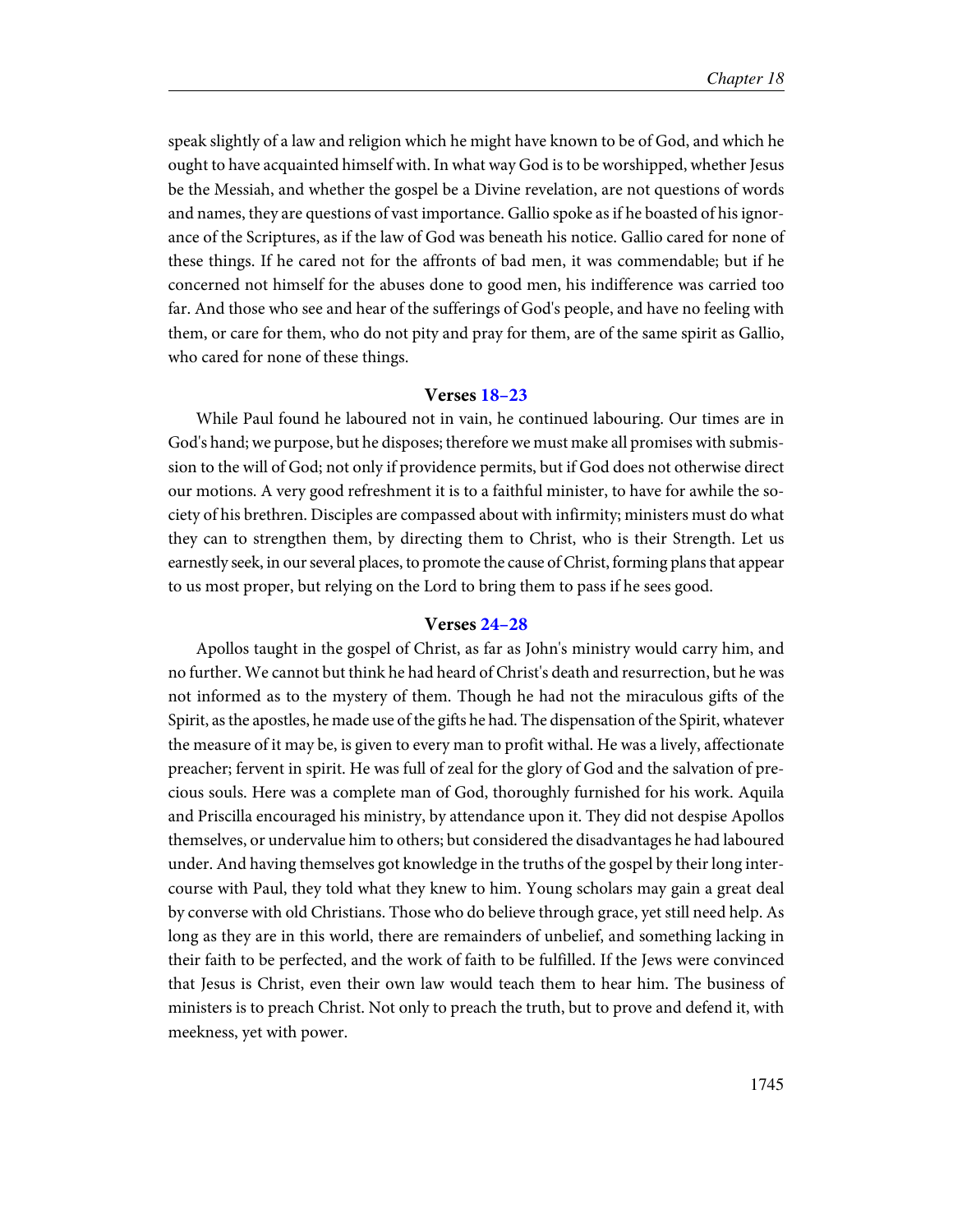### **Chapter Outline**

| Paul instructs the disciples of John at                                  | $(1-7)$   |
|--------------------------------------------------------------------------|-----------|
| Ephesus.                                                                 |           |
| He teaches there.                                                        | $(8-12)$  |
| The Jewish exorcists disgraced. Some<br>Ephesians burn their evil books. | $(13-20)$ |
| The tumult at Ephesus.                                                   | $(21-31)$ |
| The tumult appeased.                                                     | $(32-41)$ |

# **Verses [1–7](http://www.ccel.org/study/Bible:Acts.19.1-Acts.19.7)**

Paul, at Ephesus, found some religious persons, who looked to Jesus as the Messiah. They had not been led to expect the miraculous powers of the Holy Ghost, nor were they informed that the gospel was especially the ministration of the Spirit. But they spake as ready to welcome the notice of it. Paul shows them that John never design that those he baptized should rest there, but told them that they should believe on Him who should come after him, that is, on Christ Jesus. They thankfully accepted the discovery, and were baptized in the name of the Lord Jesus. The Holy Ghost came upon them in a surprising, overpowering manner; they spake with tongues, and prophesied, as the apostles and the first Gentile coverts did. Though we do not now expect miraculous powers, yet all who profess to be disciples of Christ, should be called on to examine whether they have received the seal of the Holy Ghost, in his sanctifying influences, to the sincerity of their faith. Many seem not to have heard that there is a Holy Ghost, and many deem all that is spoken concerning his graces and comforts, to be delusion. Of such it may properly be inquired, "Unto what, then, were ye baptized?" for they evidently know not the meaning of that outward sign on which they place great dependence.

## **Verses [8–12](http://www.ccel.org/study/Bible:Acts.19.8-Acts.19.12)**

When arguments and persuasions only harden men in unbelief and blasphemy, we must separate ourselves and others from such unholy company. God was pleased to confirm the teaching of these holy men of old, that if their hearers believed them not, they might believe the works.

## **Verses [13–20](http://www.ccel.org/study/Bible:Acts.19.13-Acts.19.20)**

It was common, especially among the Jews, for persons to profess or to try to cast out evil spirits. If we resist the devil by faith in Christ, he will flee from us; but if we think to resist him by the using of Christ's name, or his works, as a spell or charm, Satan will prevail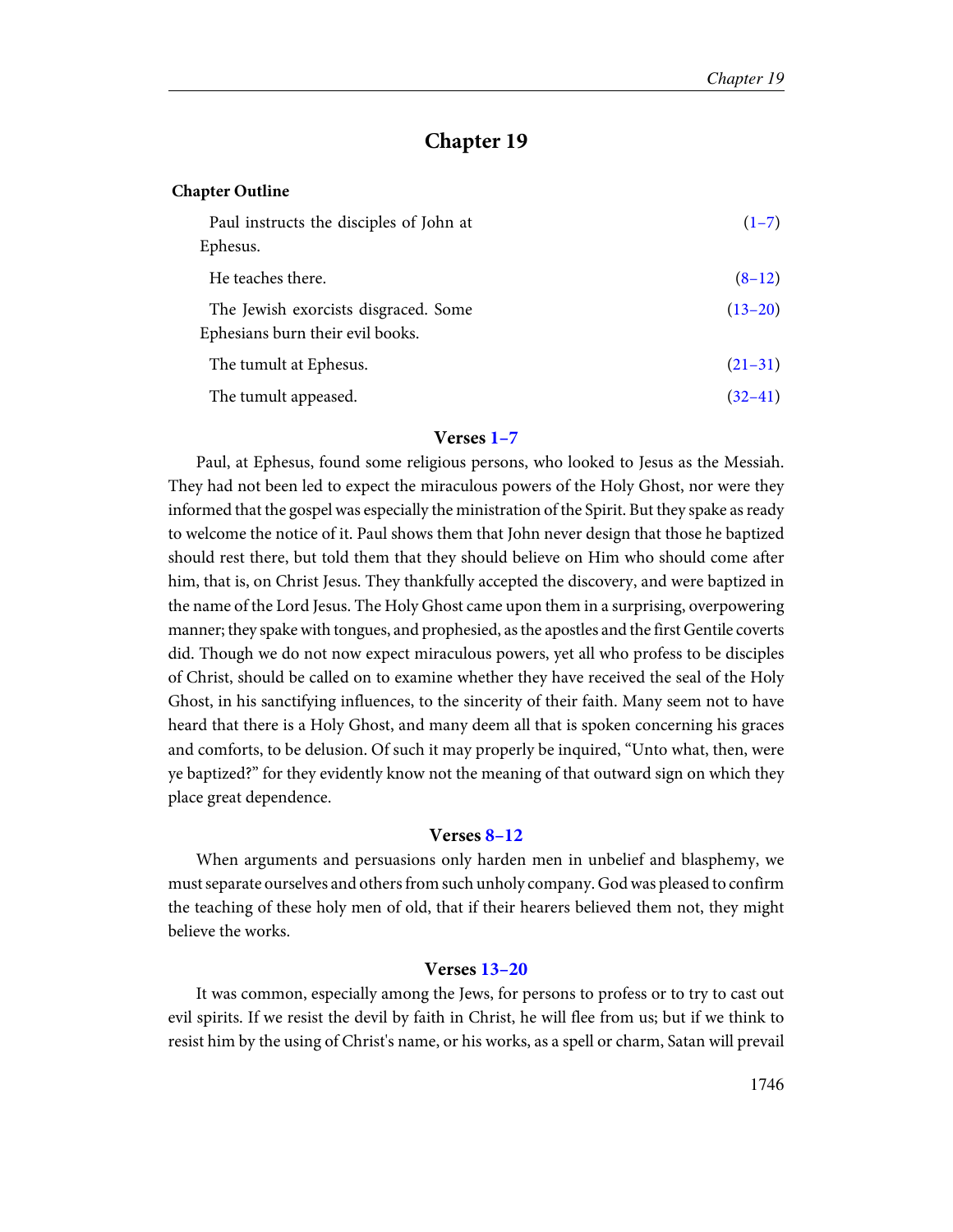against us. Where there is true sorrow for sin, there will be free confession of sin to God in every prayer and to man whom we have offended, when the case requires it. Surely if the word of God prevailed among us, many lewd, infidel, and wicked books would be burned by their possessors. Will not these Ephesian converts rise up in judgement against professors, who traffic in such works for the sake of gain, or allow themselves to possess them? If we desire to be in earnest in the great work of salvation, every pursuit and enjoyment must be given up which hinders the effect of the gospel upon the mind, or loosens its hold upon the heart.

# **Verses [21–31](http://www.ccel.org/study/Bible:Acts.19.21-Acts.19.31)**

Persons who came from afar to pay their devotions at the temple of Ephesus, bought little silver shrines, or models of the temple, to carry home with them. See how craftsmen make advantage to themselves of people's superstition, and serve their worldly ends by it. Men are jealous for that by which they get their wealth; and many set themselves against the gospel of Christ, because it calls men from all unlawful crafts, however much wealth is to be gotten by them. There are persons who will stickle for what is most grossly absurd, unreasonable, and false; as this, that those are gods which are made with hands, if it has but worldly interest on its side. The whole city was full of confusion, the common and natural effect of zeal for false religion. Zeal for the honour of Christ, and love to the brethren, encourage zealous believers to venture into danger. Friends will often be raised up among those who are strangers to true religion, but have observed the honest and consistent behaviour of Christians.

## **Verses [32–41](http://www.ccel.org/study/Bible:Acts.19.32-Acts.19.41)**

The Jews came forward in this tumult. Those who are thus careful to distinguish themselves from the servants of Christ now, and are afraid of being taken for them, shall have their doom accordingly in the great day. One, having authority, at length stilled the noise. It is a very good rule at all times, both in private and public affairs, not to be hasty and rash in our motions, but to take time to consider; and always to keep our passions under check. We ought to be quiet, and to do nothing rashly; to do nothing in haste, of which we may repent at leisure. The regular methods of the law ought always to stop popular tumults, and in well-governed nations will do so. Most people stand in awe of men's judgments more than of the judgement of God. How well it were if we would thus quiet our disorderly appetites and passions, by considering the account we must shortly give to the Judge of heaven and earth! And see how the overruling providence of God keeps the public peace, by an unaccountable power over the spirits of men. Thus the world is kept in some order, and men are held back from devouring each other. We can scarcely look around but we see men act like Demetrius and the workmen. It is as safe to contend with wild beasts as with men enraged by party zeal and disappointed covetousness, who think that all arguments are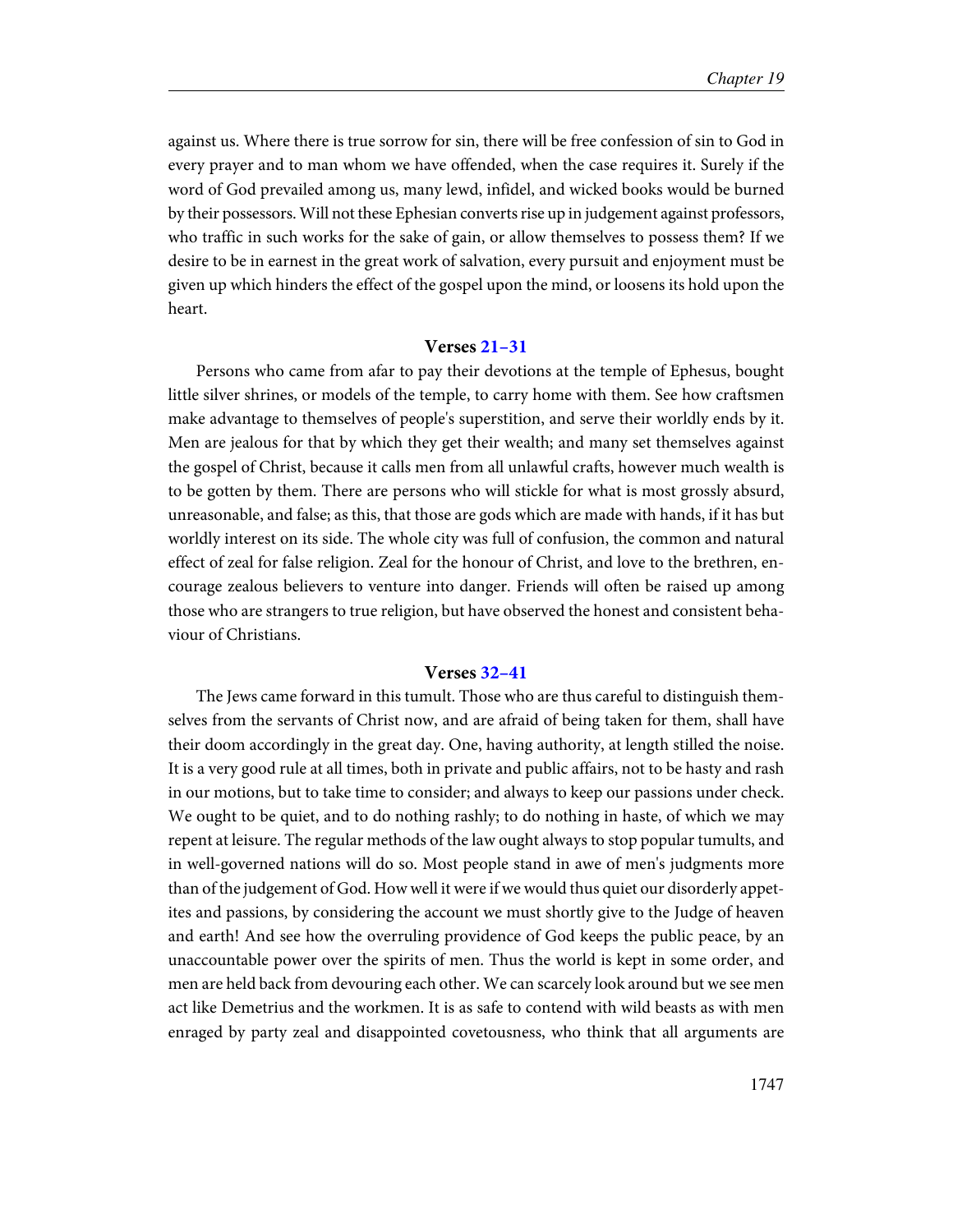answered, when they have shown that they grow rich by the practices which are opposed. Whatever side in religious disputes, or whatever name this spirit assumes, it is worldly, and should be discountenanced by all who regard truth and piety. And let us not be dismayed; the Lord on high is mightier than the noise of many waters; he can still the rage of the people.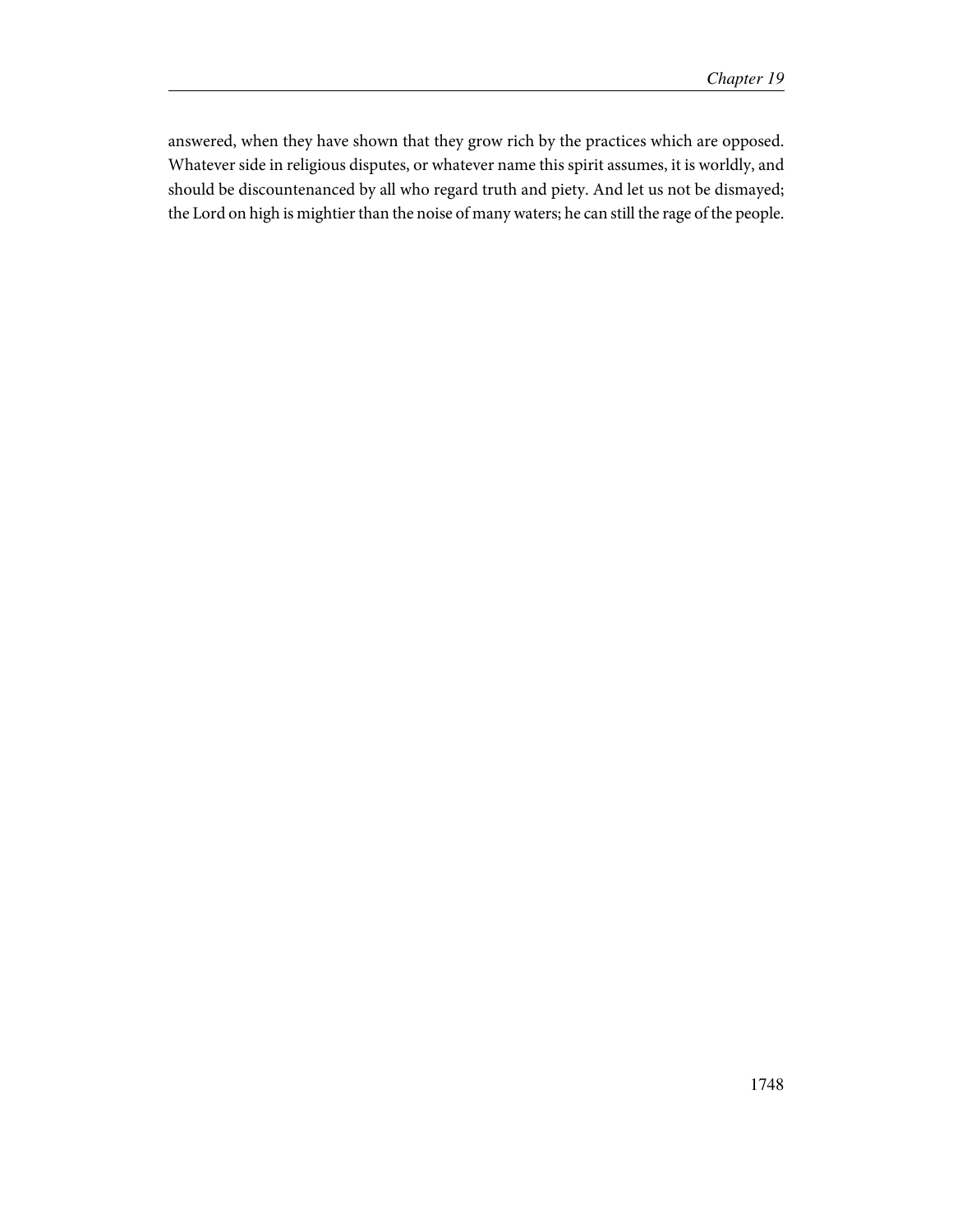#### **Chapter Outline**

| Paul's journeys.                       | $(1-6)$   |
|----------------------------------------|-----------|
| Eutychus restored to life.             | $(7-12)$  |
| Paul travels towards Jerusalem.        | $(13-16)$ |
| Paul's discourse to the elders of Eph- | $(17-27)$ |
| esus.                                  |           |
| Their farewell.                        | $(28-38)$ |

# **Verses [1–6](http://www.ccel.org/study/Bible:Acts.20.1-Acts.20.6)**

Tumults or opposition may constrain a Christian to remove from his station or alter his purpose, but his work and his pleasure will be the same, wherever he goes. Paul thought it worth while to bestow five days in going to Troas, though it was but for seven days' stay there; but he knew, and so should we, how to redeem even journeying time, and to make it turn to some good account.

#### **Verses [7–12](http://www.ccel.org/study/Bible:Acts.20.7-Acts.20.12)**

Though the disciples read, and meditated, and prayed, and sung apart, and thereby kept up communion with God, yet they came together to worship God, and so kept up their communion with one another. They came together on the first day of the week, the Lord's day. It is to be religiously observed by all disciples of Christ. In the breaking of the bread, not only the breaking of Christ's body for us, to be a sacrifice for our sins, is remembered, but the breaking of Christ's body to us, to be food and a feast for our souls, is signified. In the early times it was the custom to receive the Lord's supper every Lord's day, thus celebrating the memorial of Christ's death. In this assembly Paul preached. The preaching of the gospel ought to go with the sacraments. They were willing to hear, he saw they were so, and continued his speech till midnight. Sleeping when hearing the word, is an evil thing, a sign of low esteem of the word of God. We must do what we can to prevent being sleepy; not put ourselves to sleep, but get our hearts affected with the word we hear, so as to drive sleep far away. Infirmity requires tenderness; but contempt requires severity. It interrupted the apostle's preaching; but was made to confirm his preaching. Eutychus was brought to life again. And as they knew not when they should have Paul's company again, they made the best use of it they could, and reckoned a night's sleep well lost for that purpose. How seldom are hours of repose broken for the purposes of devotion! but how often for mere amusement or sinful revelry! So hard is it for spiritual life to thrive in the heart of man! so naturally do carnal practices flourish there!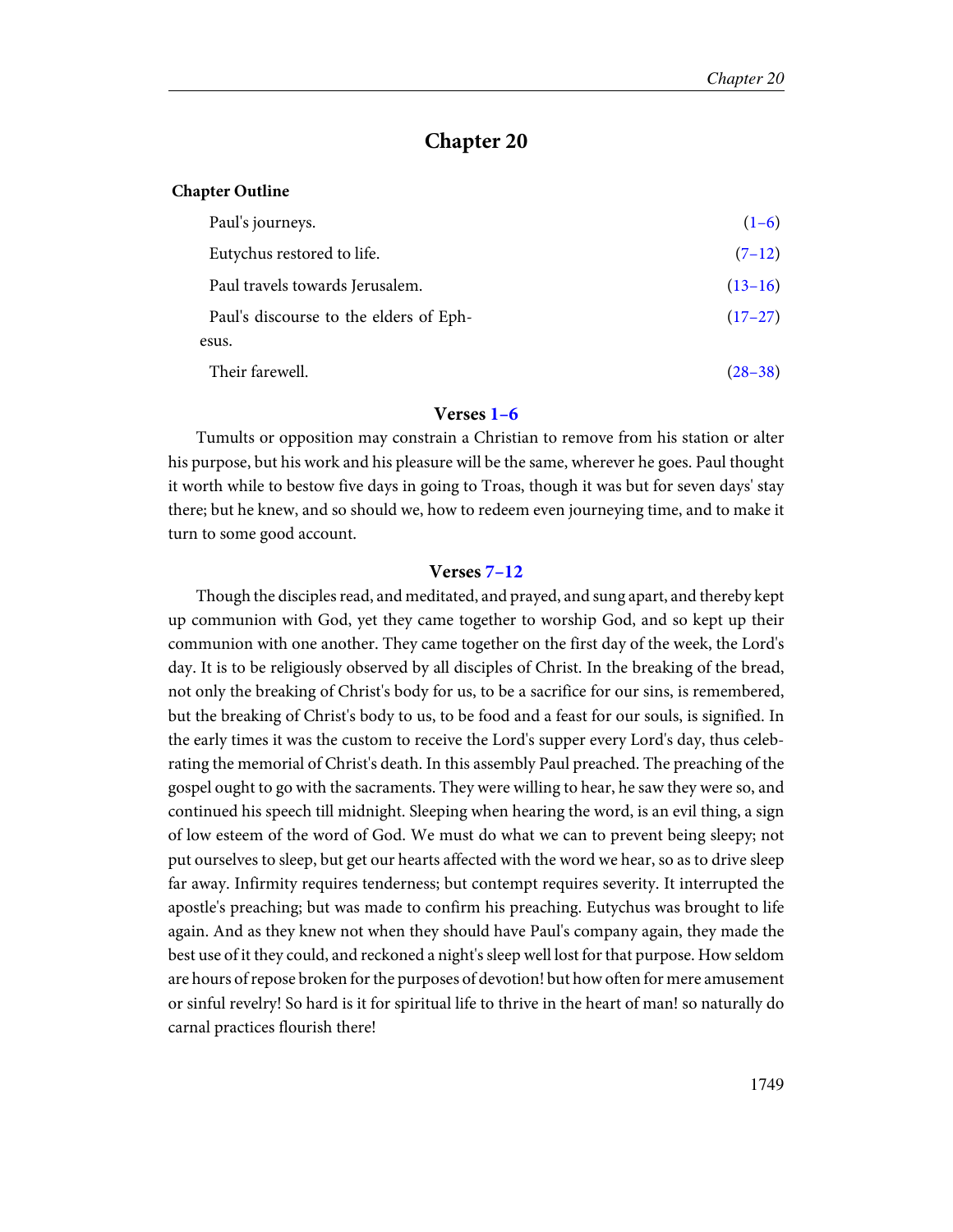## **Verses [13–16](http://www.ccel.org/study/Bible:Acts.20.13-Acts.20.16)**

Paul hastened to Jerusalem, but tried to do good by the way, when going from place to place, as every good man should do. In doing God's work, our own wills and those of our friends must often be crossed; we must not spend time with them when duty calls us another way.

# **Verses [17–27](http://www.ccel.org/study/Bible:Acts.20.17-Acts.20.27)**

The elders knew that Paul was no designing, self-seeking man. Those who would in any office serve the Lord acceptably, and profitably to others, must do it with humility. He was a plain preacher, one that spoke his message so as to be understood. He was a powerful preacher; he preached the gospel as a testimony to them if they received it; but as a testimony against them if they rejected it. He was a profitable preacher; one that aimed to inform their judgments, and reform their hearts and lives. He was a painful preacher, very industrious in his work. He was a faithful preacher; he did not keep back reproofs when necessary, nor keep back the preaching of the cross. He was a truly Christian, evangelical preacher; he did not preach notions or doubtful matters; nor affairs of state or the civil government; but he preached faith and repentance. A better summary of these things, without which there is no salvation, cannot be given: even repentance towards God, and faith towards our Lord Jesus Christ, with their fruits and effects. Without these no sinner can escape, and with these none will come short of eternal life. Let them not think that Paul left Asia for fear of persecution; he was in full expectation of trouble, yet resolved to go on, well assured that it was by Divine direction. Thanks be to God that we know not the things which shall befall us during the year, the week, the day which has begun. It is enough for the child of God to know that his strength shall be equal to his day. He knows not, he would not know, what the day before him shall bring forth. The powerful influences of the Holy Spirit bind the true Christian to his duty. Even when he expects persecution and affliction, the love of Christ constrains him to proceed. None of these things moved Paul from his work; they did not deprive him of his comfort. It is the business of our life to provide for a joyful death. Believing that this was the last time they should see him, he appeals concerning his integrity. He had preached to them the whole counsel of God. As he had preached to them the gospel purely, so he had preached it to them entire; he faithfully did his work, whether men would bear or forbear.

#### **Verses [28–38](http://www.ccel.org/study/Bible:Acts.20.28-Acts.20.38)**

If the Holy Ghost has made ministers overseers of the flock, that is, shepherds, they must be true to their trust. Let them consider their Master's concern for the flock committed to their charge. It is the church He has purchased with his own blood. The blood was his as Man; yet so close is the union between the Divine and human nature, that it is there called the blood of God, for it was the blood of Him who is God. This put such dignity and worth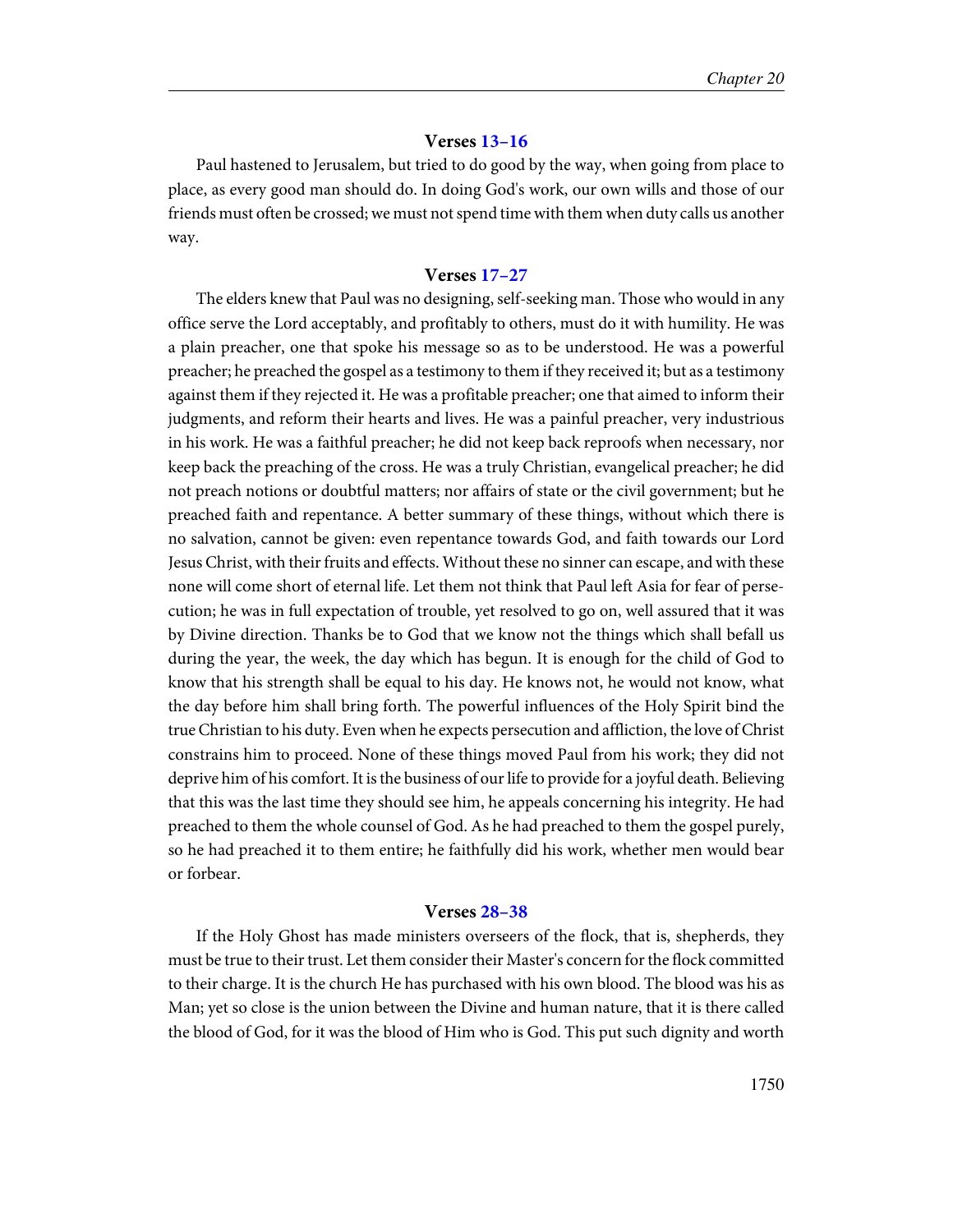into it, as to ransom believers from all evil, and purchase all good. Paul spake about their souls with affection and concern. They were full of care what would become of them. Paul directs them to look up to God with faith, and commends them to the word of God's grace, not only as the foundation of their hope and the fountain of their joy, but as the rule of their walking. The most advanced Christians are capable of growing, and will find the word of grace help their growth. As those cannot be welcome guests to the holy God who are unsanctified; so heaven would be no heaven to them; but to all who are born again, and on whom the image of God is renewed, it is sure, as almighty power and eternal truth make it so. He recommends himself to them as an example of not caring as to things of the present world; this they would find help forward their comfortable passage through it. It might seem a hard saying, therefore Paul adds to it a saying of their Master's, which he would have them always remember; "It is more blessed to give than to receive:" it seems they were words often used to his disciples. The opinion of the children of this world, is contrary to this; they are afraid of giving, unless in hope of getting. Clear gain, is with them the most blessed thing that can be; but Christ tell us what is more blessed, more excellent. It makes us more like to God, who gives to all, and receives from none; and to the Lord Jesus, who went about doing good. This mind was in Christ Jesus, may it be in us also. It is good for friends, when they part, to part with prayer. Those who exhort and pray for one another, may have many weeping seasons and painful separations, but they will meet before the throne of God, to part no more. It was a comfort to all, that the presence of Christ both went with him and stayed with them.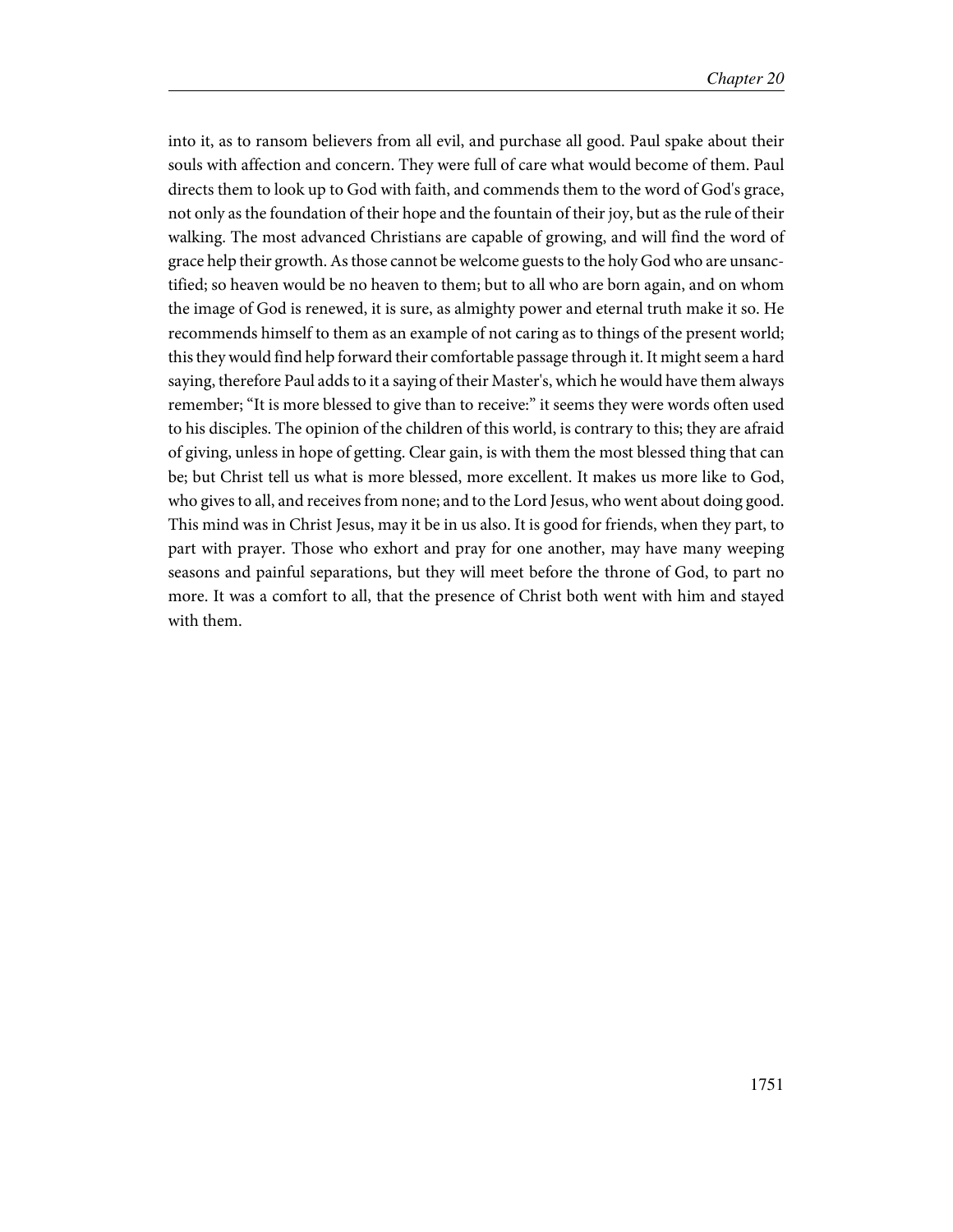#### **Chapter Outline**

| Paul's voyage towards Jerusalem.                               | $(1-7)$   |
|----------------------------------------------------------------|-----------|
| Paul at Cesarea. The prophecy of<br>Agabus, Paul at Jerusalem. | $(8-18)$  |
| He is persuaded to join in ceremonial<br>observances.          | $(19-26)$ |
| Being in danger from the Jews, he is<br>rescued by the Romans. | $(27-40)$ |

## **Verses [1–7](http://www.ccel.org/study/Bible:Acts.21.1-Acts.21.7)**

Providence must be acknowledged when our affairs go on well. Wherever Paul came, he inquired what disciples were there, and found them out. Foreseeing his troubles, from love to him, and concern for the church, they wrongly thought it would be most for the glory of God that he should continue at liberty; but their earnestness to dissuade him from it, renders his pious resolution the more illustrious. He has taught us by example, as well as by rule, to pray always, to pray without ceasing. Their last farewell was sweetened with prayer.

## **Verses [8–18](http://www.ccel.org/study/Bible:Acts.21.8-Acts.21.18)**

Paul had express warning of his troubles, that when they came, they might be no surprise or terror to him. The general notice given us, that through much tribulation we must enter into the kingdom of God, should be of the same use to us. Their weeping began to weaken and slacken his resolution Has not our Master told us to take up our cross? It was a trouble to him, that they should so earnestly press him to do that in which he could not gratify them without wronging his conscience. When we see trouble coming, it becomes us to say, not only, The will of the Lord must be done, and there is no remedy; but, Let the will of the Lord be done; for his will is his wisdom, and he doeth all according to the counsel of it. When a trouble is come, this must allay our griefs, that the will of the Lord is done; when we see it coming, this must silence our fears, that the will of the Lord shall be done; and we ought to say, Amen, let it be done. It is honourable to be an old disciple of Jesus Christ, to have been enabled by the grace of God to continue long in a course of duty, stedfast in the faith, growing more and more experienced, to a good old age. And with these old disciples one would choose to lodge; for the multitude of their years shall teach wisdom. Many brethren at Jerusalem received Paul gladly. We think, perhaps, that if we had him among us, we should gladly receive him; but we should not, if, having his doctrine, we do not gladly receive that.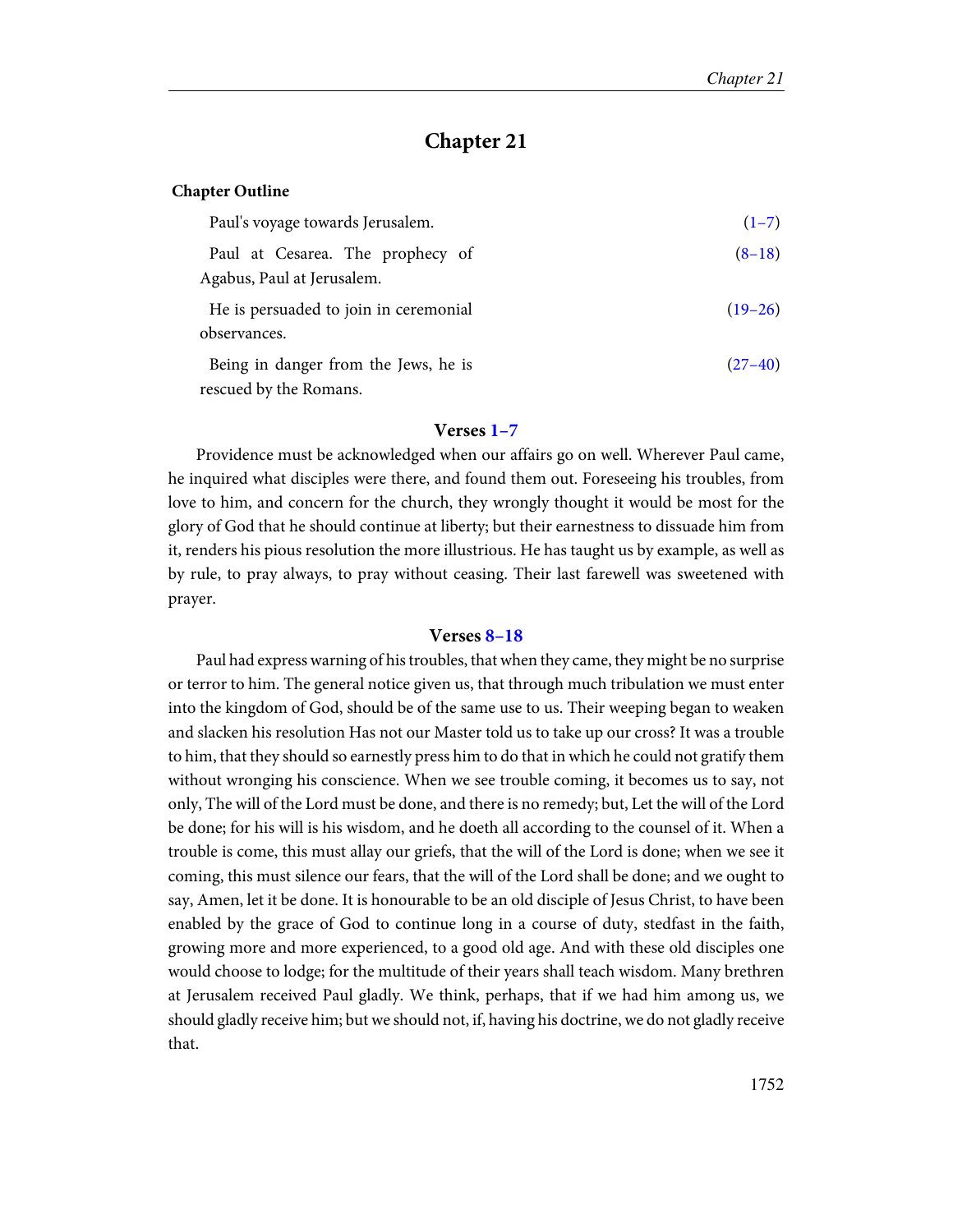# **Verses [19–26](http://www.ccel.org/study/Bible:Acts.21.19-Acts.21.26)**

Paul ascribed all his success to God, and to God they gave the praise. God had honoured him more than any of the apostles, yet they did not envy him; but on the contrary, glorified the Lord. They could not do more to encourage Paul to go on cheerfully in his work. James and the elders of the church at Jerusalem, asked Paul to gratify the believing Jews, by some compliance with the ceremonial law. They thought it was prudent in him to conform thus far. It was great weakness to be so fond of the shadows, when the substance was come. The religion Paul preached, tended not to destroy the law, but to fulfil it. He preached Christ, the end of the law for righteousness, and repentance and faith, in which we are to make great use of the law. The weakness and evil of the human heart strongly appear, when we consider how many, even of the disciples of Christ, had not due regard to the most eminent minister that even lived. Not the excellence of his character, nor the success with which God blessed his labours, could gain their esteem and affection, seeing that he did not render the same respect as themselves to mere ceremonial observances. How watchful should we be against prejudices! The apostles were not free from blame in all they did; and it would be hard to defend Paul from the charge of giving way too much in this matter. It is vain to attempt to court the favour of zealots, or bigots to a party. This compliance of Paul did not answer, for the very thing by which he hoped to pacify the Jews, provoked them, and brought him into trouble. But the all-wise God overruled both their advice and Paul's compliance with it, to serve a better purpose than was intended. It was in vain to think of pleasing men who would be pleased with nothing but the rooting out of Christianity. Integrity and uprightness will be more likely to preserve us than insincere compliances. And it should warn us not to press men to doing what is contrary to their own judgment to oblige us.

## **Verses [27–40](http://www.ccel.org/study/Bible:Acts.21.27-Acts.21.40)**

In the temple, where Paul should have been protected as in a place of safety, he was violently set upon. They falsely charged him with ill doctrine and ill practice against the Mosaic ceremonies. It is no new thing for those who mean honestly and act regularly, to have things laid to their charge which they know not and never thought of. It is common for the wise and good to have that charged against them by malicious people, with which they thought to have obliged them. God often makes those a protection to his people, who have no affection to them, but only have compassion for sufferers, and regard to the public peace. And here see what false, mistaken notions of good people and good ministers, many run away with. But God seasonably interposes for the safety of his servants, from wicked and unreasonable men; and gives them opportunities to speak for themselves, to plead for the Redeemer, and to spread abroad his glorious gospel.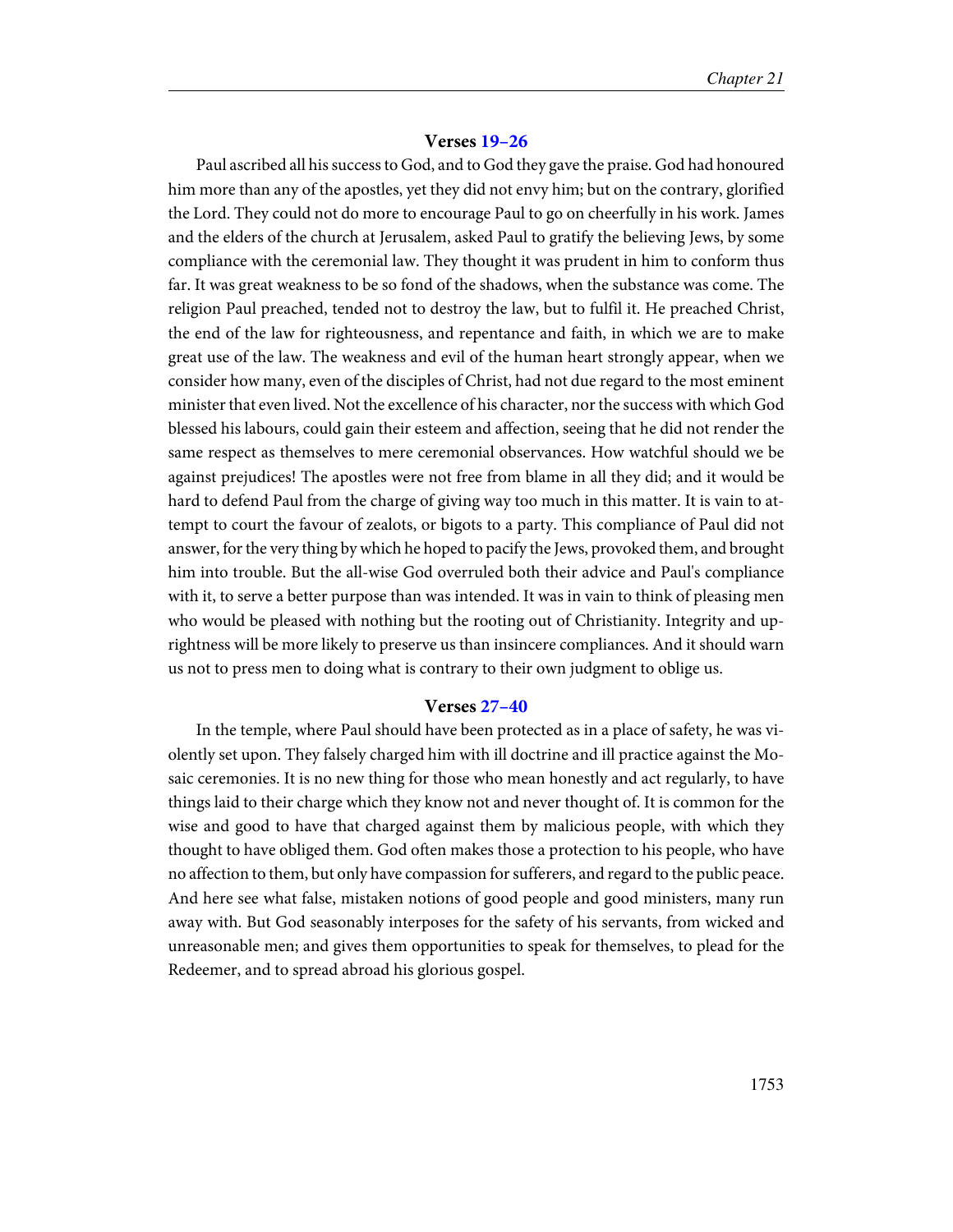#### **Chapter Outline**

| Paul's account of his conversion.        | $(1-11)$    |
|------------------------------------------|-------------|
| Paul directed to preach to the Gentiles. | $(12-21)$   |
| The rage of the Jews Paul pleads that he | $(22 - 30)$ |
| is a Roman citizen.                      |             |

# **Verses [1–11](http://www.ccel.org/study/Bible:Acts.22.1-Acts.22.11)**

The apostle addressed the enraged multitude, in the customary style of respect and good-will. Paul relates the history of his early life very particularly; he notices that his conversion was wholly the act of God. Condemned sinners are struck blind by the power of darkness, and it is a lasting blindness, like that of the unbelieving Jews. Convinced sinners are struck blind as Paul was, not by darkness, but by light. They are for a time brought to be at a loss within themselves, but it is in order to their being enlightened. A simple relation of the Lord's dealings with us, in bringing us, from opposing, to profess and promote his gospel, when delivered in a right spirit and manner, will sometimes make more impression that laboured speeches, even though it amounts not to the full proof of the truth, such as was shown in the change wrought in the apostle.

### **Verses [12–21](http://www.ccel.org/study/Bible:Acts.22.12-Acts.22.21)**

The apostle goes on to relate how he was confirmed in the change he had made. The Lord having chosen the sinner, that he should know his will, he is humbled, enlightened, and brought to the knowledge of Christ and his blessed gospel. Christ is here called that Just One; for he is Jesus Christ the righteous. Those whom God has chosen to know his will, must look to Jesus, for by him God has made known his good-will to us. The great gospel privilege, sealed to us by baptism, is the pardon of sins. Be baptized, and wash away thy sins; that is, receive the comfort of the pardon of thy sins in and through Jesus Christ, and lay hold on his righteousness for that purpose; and receive power against sin, for the mortifying of thy corruptions. Be baptized, and rest not in the sign, but make sure of the thing signified, the putting away of the filth of sin. The great gospel duty, to which by our baptism we are bound, is, to seek for the pardon of our sins in Christ's name, and in dependence on him and his righteousness. God appoints his labourers their day and their place, and it is fit they should follow his appointment, though it may cross their own will. Providence contrives better for us than we do for ourselves; we must refer ourselves to God's guidance. If Christ send any one, his Spirit shall go along with him, and give him to see the fruit of his labours. But nothing can reconcile man's heart to the gospel, except the special grace of God.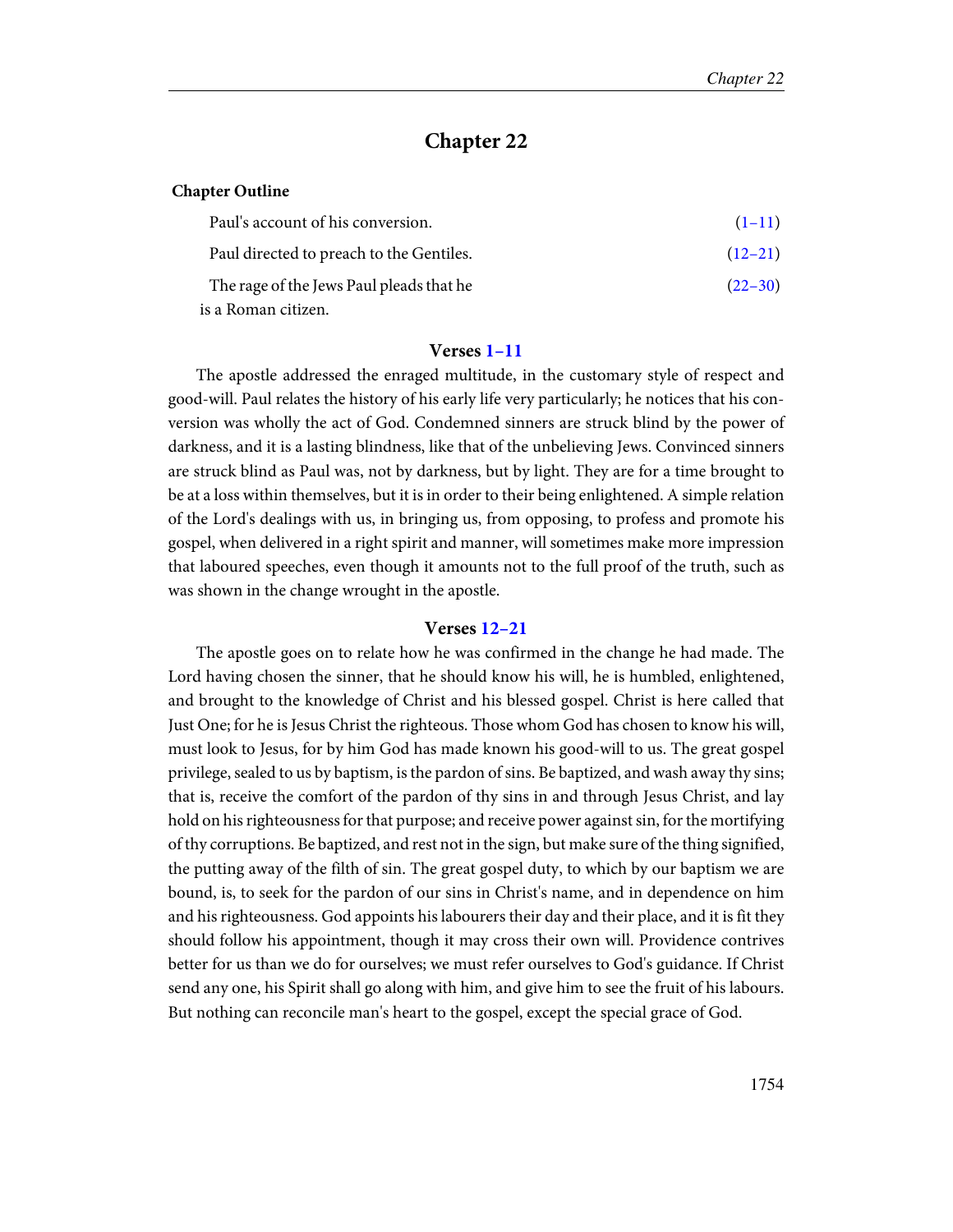# **Verses [22–30](http://www.ccel.org/study/Bible:Acts.22.22-Acts.22.30)**

The Jews listened to Paul's account of his conversion, but the mention of his being sent to the Gentiles, was so contrary to all their national prejudices, that they would hear no more. Their frantic conduct astonished the Roman officer, who supposed that Paul must have committed some great crime. Paul pleaded his privilege as a Roman citizen, by which he was exempted from all trials and punishments which might force him to confess himself guilty. The manner of his speaking plainly shows what holy security and serenity of mind he enjoyed. As Paul was a Jew, in low circumstances, the Roman officer questioned how he obtained so valuable a distinction; but the apostle told him he was free born. Let us value that freedom to which all the children of God are born; which no sum of money, however large, can purchase for those who remain unregenerate. This at once put a stop to his trouble. Thus many are kept from evil practices by the fear of man, who would not be held back from them by the fear of God. The apostle asks, simply, Is it lawful? He knew that the God whom he served would support him under all sufferings for his name's sake. But if it were not lawful, the apostle's religion directed him, if possible, to avoid it. He never shrunk from a cross which his Divine Master laid upon his onward road; and he never stept aside out of that road to take one up.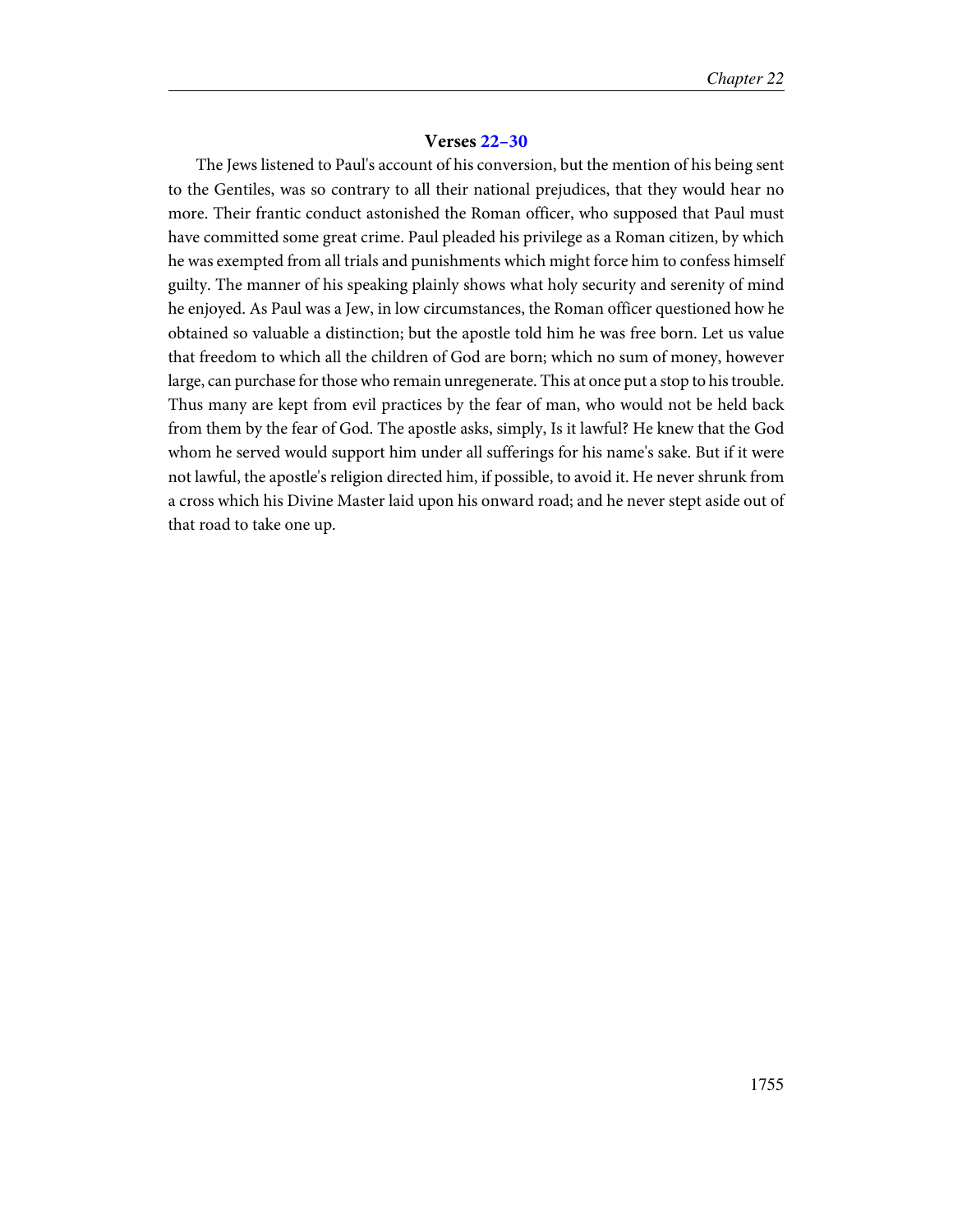#### **Chapter Outline**

| Paul's defence before the council of the                                      | $(1-5)$     |
|-------------------------------------------------------------------------------|-------------|
| Jews.                                                                         |             |
| Paul's defence. He receives a Divine as-<br>surance that he shall go to Rome. | $(6-11)$    |
| The Jews conspire to kill Paul, Lysias<br>sends him to Cesarea.               | $(12-24)$   |
| Lysias's letter to Felix.                                                     | $(25 - 35)$ |

# **Verses [1–5](http://www.ccel.org/study/Bible:Acts.23.1-Acts.23.5)**

See here the character of an honest man. He sets God before him, and lives as in his sight. He makes conscience of what he says and does, and, according to the best of his knowledge, he keeps from whatever is evil, and cleaves to what is good. He is conscientious in all his words and conduct. Those who thus live before God, may, like Paul, have confidence both toward God and man. Though the answer of Paul contained a just rebuke and prediction, he seems to have been too angry at the treatment he received in uttering them. Great men may be told of their faults, and public complaints may be made in a proper manner; but the law of God requires respect for those in authority.

## **Verses [6–11](http://www.ccel.org/study/Bible:Acts.23.6-Acts.23.11)**

The Pharisees were correct in the faith of the Jewish church. The Sadducees were no friends to the Scripture or Divine revelation; they denied a future state; they had neither hope of eternal happiness, nor dread of eternal misery. When called in question for his being a Christian, Paul might truly say he was called in question for the hope of the resurrection of the dead. It was justifiable in him, by this profession of his opinion on that disputed point, to draw off the Pharisees from persecuting him, and to lead them to protect him from this unlawful violence. How easily can God defend his own cause! Though the Jews seemed to be perfectly agreed in their conspiracy against religion, yet they were influenced by very different motives. There is no true friendship among the wicked, and in a moment, and with the utmost ease, God can turn their union into open enmity. Divine consolations stood Paul in the most stead; the chief captain rescued him out of the hands of cruel men, but the event he could not tell. Whoever is against us, we need not fear, if the Lord stand by us. It is the will of Christ, that his servants who are faithful, should be always cheerful. He might think he should never see Rome; but God tells him, even in that he should be gratified, since he desired to go there only for the honour of Christ, and to do good.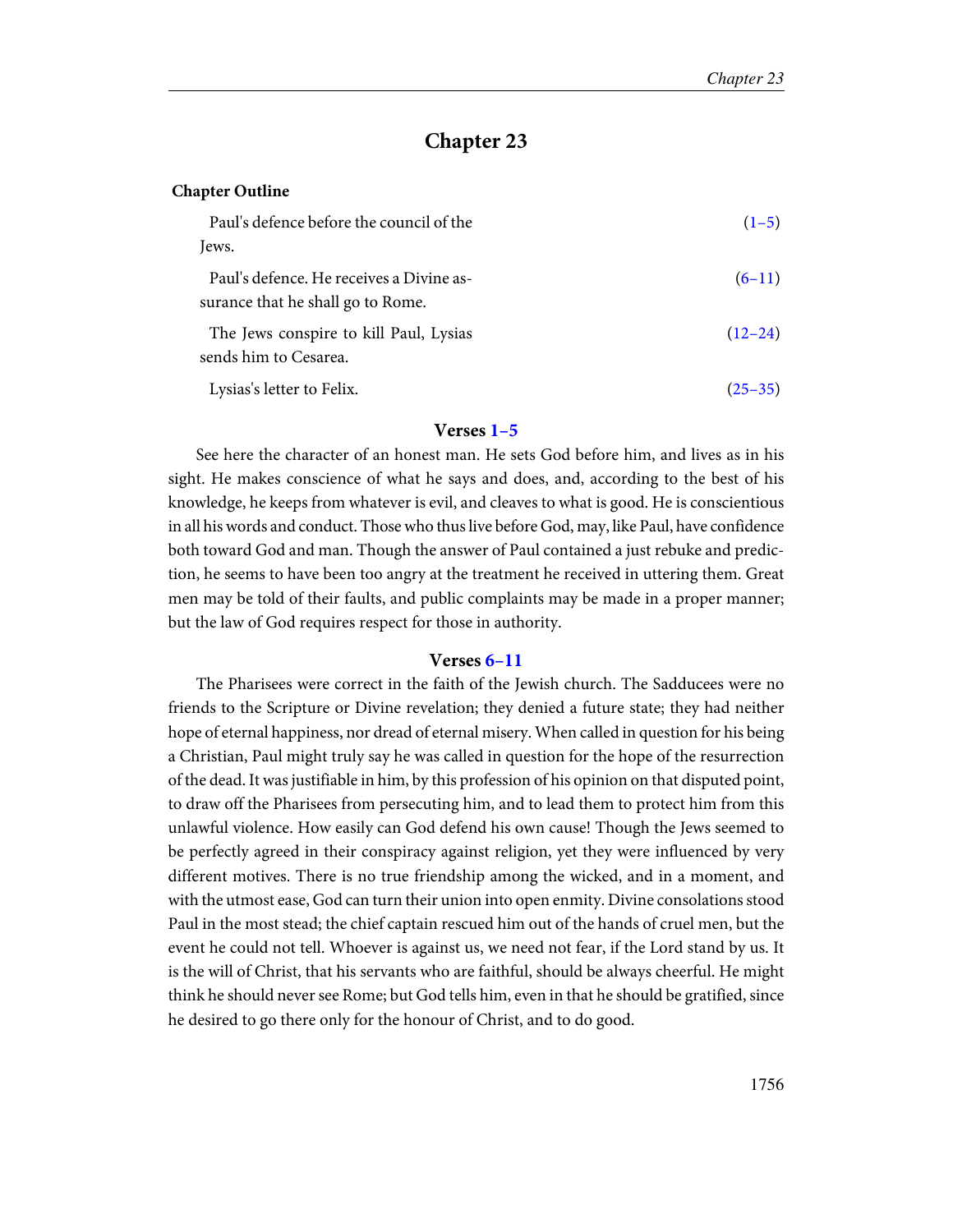# **Verses [12–24](http://www.ccel.org/study/Bible:Acts.23.12-Acts.23.24)**

False religious principles, adopted by carnal men, urge on to such wickedness, as human nature would hardly be supposed capable of. Yet the Lord readily disappoints the best concerted schemes of iniquity. Paul knew that the Divine providence acts by reasonable and prudent means; and that, if he neglected to use the means in his power, he could not expect God's providence to work on his behalf. He who will not help himself according to his means and power, has neither reason nor revelation to assure him that he shall receive help from God. Believing in the Lord, we and ours shall be kept from every evil work, and kept to his kingdom. Heavenly Father, give us by thy Holy Spirit, for Christ's sake, this precious faith.

# **Verses [25–35](http://www.ccel.org/study/Bible:Acts.23.25-Acts.23.35)**

God has instruments for every work. The natural abilities and moral virtues of the heathens often have been employed to protect his persecuted servants. Even the men of the world can discern between the conscientious conduct of upright believers, and the zeal of false professors, though they disregard or understand not their doctrinal principles. All hearts are in God's hand, and those are blessed who put their trust in him, and commit their ways unto him.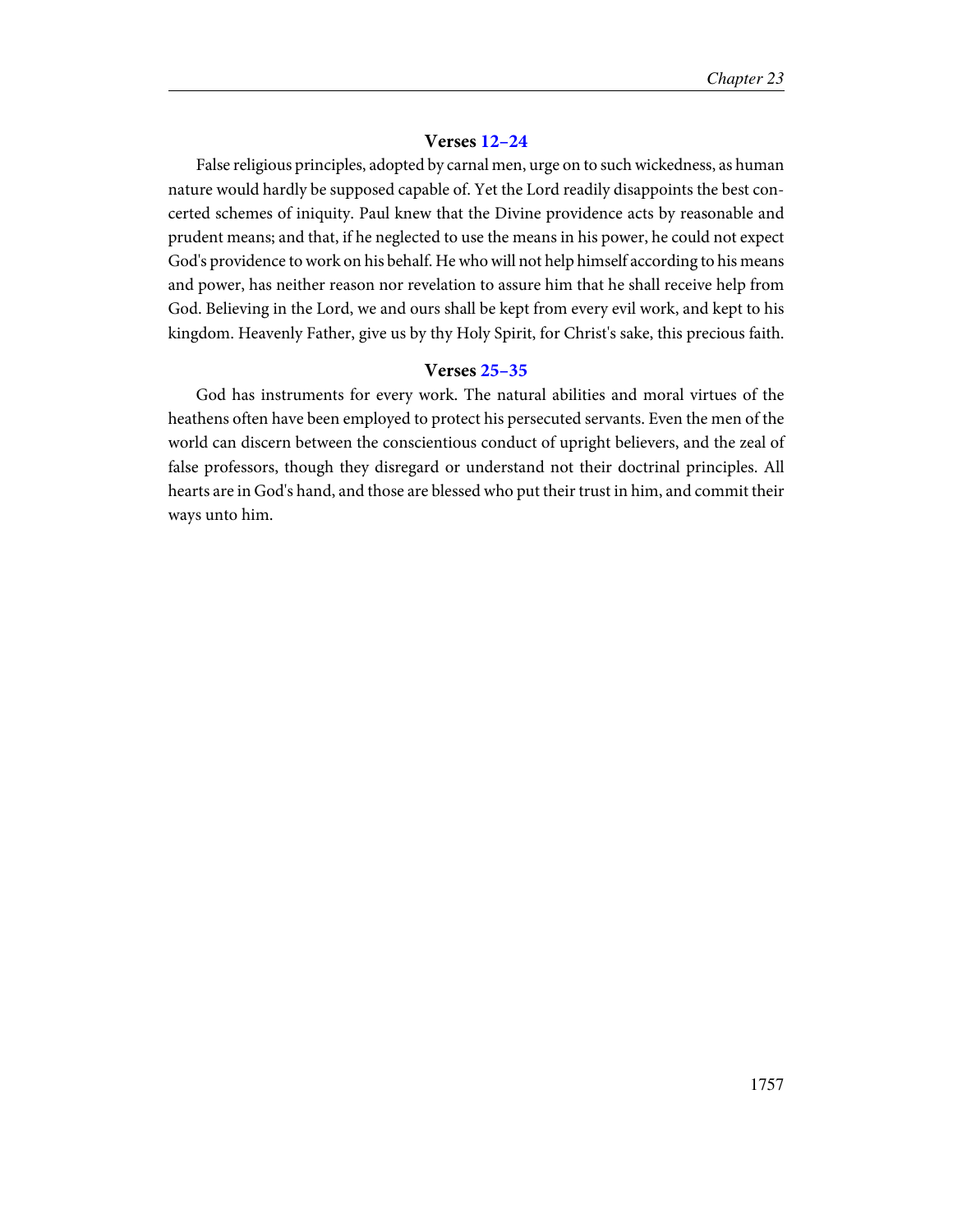### **Chapter Outline**

| The speech of Tertullus against Paul.    | $(1-9)$     |
|------------------------------------------|-------------|
| Paul's defence before Felix.             | $(10-21)$   |
| Felix trembles at the reasoning of Paul. | $(22 - 27)$ |

## **Verses [1–9](http://www.ccel.org/study/Bible:Acts.24.1-Acts.24.9)**

See here the unhappiness of great men, and a great unhappiness it is, to have their services praised beyond measure, and never to be faithfully told of their faults; hereby they are hardened and encouraged in evil, like Felix. God's prophets were charged with being troublers of the land, and our Lord Jesus Christ, that he perverted the nation; the very same charges were brought against Paul. The selfish and evil passions of men urge them forward, and the graces and power of speech, too often have been used to mislead and prejudice men against the truth. How different will the characters of Paul and Felix appear at the day of judgement, from what they are represented in the speech of Tertullus! Let not Christians value the applause, or be troubled at the revilings of ungodly men, who represent the vilest of the human race almost as gods, and the excellent of the earth as pestilences and movers of sedition.

## **Verses [10–21](http://www.ccel.org/study/Bible:Acts.24.10-Acts.24.21)**

Paul gives a just account of himself, which clears him from crime, and likewise shows the true reason of the violence against him. Let us never be driven from any good way by its having an ill name. It is very comfortable, in worshipping God, to look to him as the God of our fathers, and to set up no other rule of faith or practice but the Scriptures. This shows there will be a resurrection to a final judgment. Prophets and their doctrines were to be tried by their fruits. Paul's aim was to have a conscience void of offence. His care and endeavour was to abstain from many things, and to abound in the exercises of religion at all times; both towards God. and towards man. If blamed for being more earnest in the things of God than our neighbours, what is our reply? Do we shrink from the accusation? How many in the world would rather be accused of any weakness, nay, even of wickedness, than of an earnest, fervent feeling of love to the Lord Jesus Christ, and of devotedness to his service! Can such think that He will confess them when he comes in his glory, and before the angels of God? If there is any sight pleasing to the God of our salvation, and a sight at which the angels rejoice, it is, to behold a devoted follower of the Lord, here upon earth, acknowledging that he is guilty, if it be a crime, of loving the Lord who died for him, with all his heart, and soul, and mind, and strength. And that he will not in silence see God's word despised, or hear his name profaned; he will rather risk the ridicule and the hatred of the world, than one frown from that gracious Being whose love is better than life.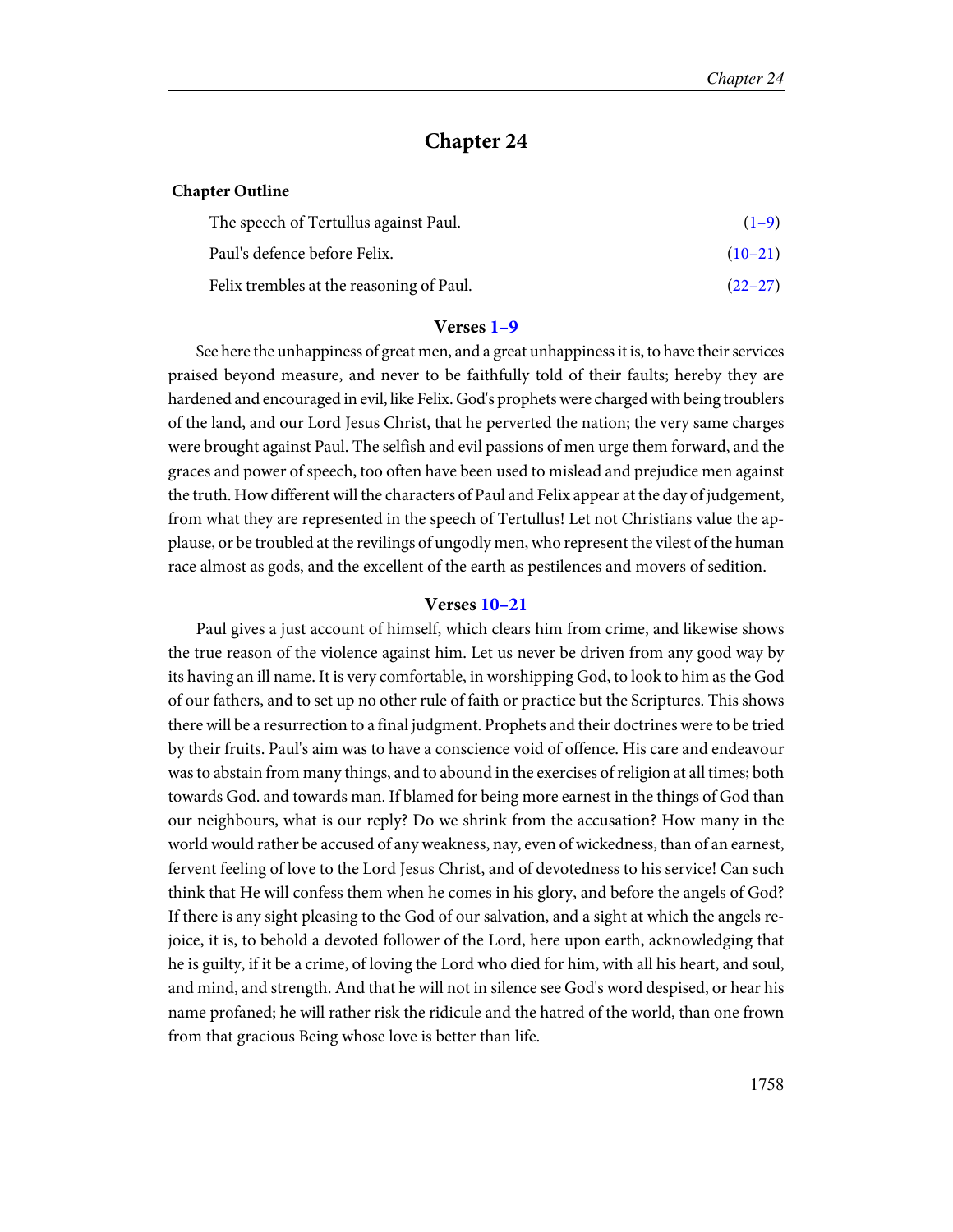# **Verses [22–27](http://www.ccel.org/study/Bible:Acts.24.22-Acts.24.27)**

The apostle reasoned concerning the nature and obligations of righteousness, temperance, and of a judgment to come; thus showing the oppressive judge and his profligate mistress, their need of repentance, forgiveness, and of the grace of the gospel. Justice respects our conduct in life, particularly in reference to others; temperance, the state and government of our souls, in reference to God. He who does not exercise himself in these, has neither the form nor the power of godliness, and must be overwhelmed with the Divine wrath in the day of God's appearing. A prospect of the judgment to come, is enough to make the stoutest heart to tremble. Felix trembled, but that was all. Many are startled by the word of God, who are not changed by it. Many fear the consequences of sin, yet continue in the love and practice of sin. In the affairs of our souls, delays are dangerous. Felix put off this matter to a more convenient season, but we do not find that the more convenient season ever came. Behold now is the accepted time; hear the voice of the Lord to-day. He was in haste to turn from hearing the truth. Was any business more urgent than for him to reform his conduct, or more important than the salvation of his soul! Sinners often start up like a man roused from his sleep by a loud noise, but soon sink again into their usual drowsiness. Be not deceived by occasional appearances of religion in ourselves or in others. Above all, let us not trifle with the word of God. Do we expect that as we advance in life our hearts will grow softer, or that the influence of the world will decline? Are we not at this moment in danger of being lost for ever? Now is the day of salvation; tomorrow may be too late.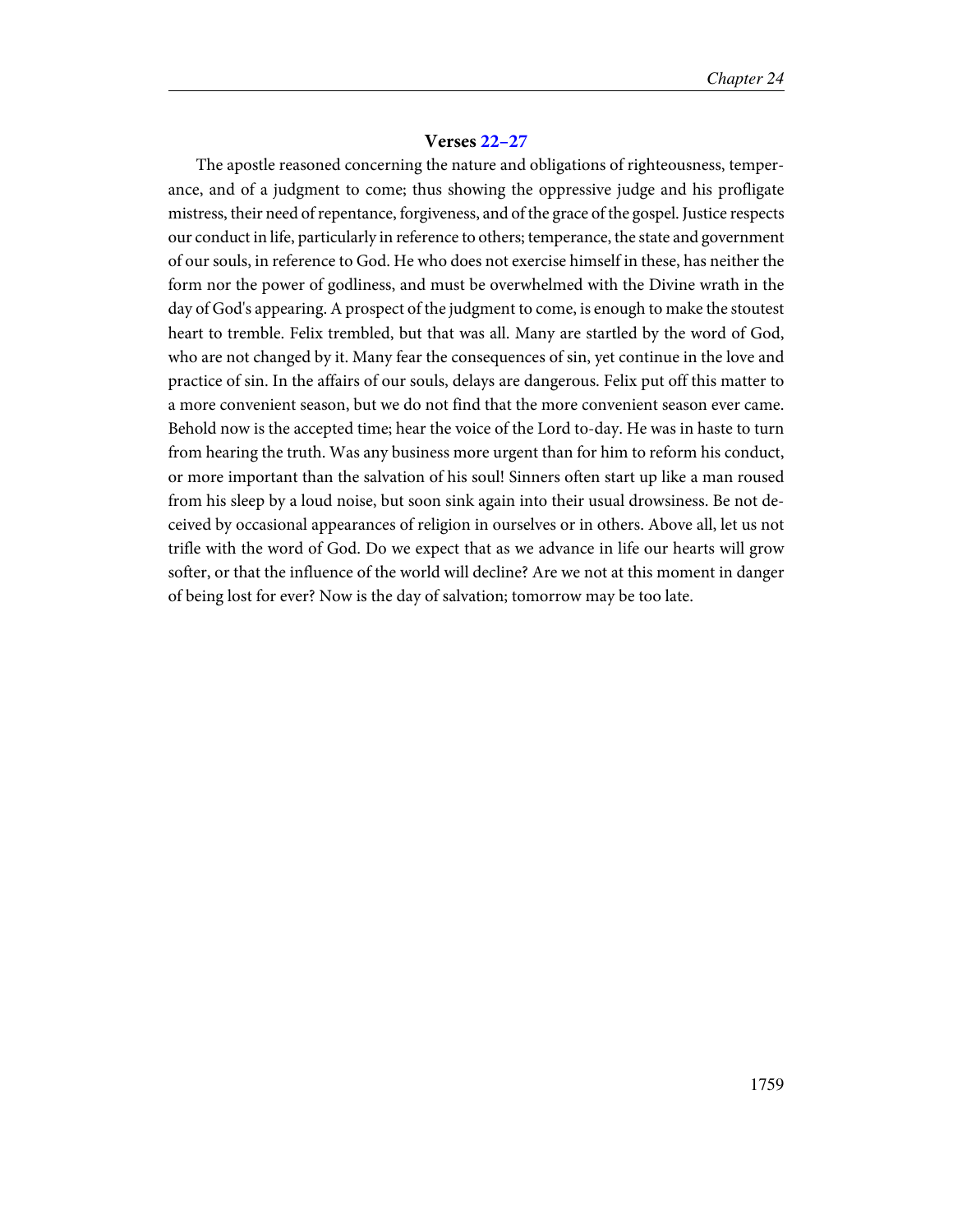#### **Chapter Outline**

| Paul before Festus, he appeals to Caesar. | $(1-12)$  |
|-------------------------------------------|-----------|
| Festus confers with Agrippa respecting    | $(13-27)$ |
| Paul.                                     |           |

## **Verses [1–12](http://www.ccel.org/study/Bible:Acts.25.1-Acts.25.12)**

See how restless malice is. Persecutors deem it a peculiar favour to have their malice gratified. Preaching Christ, the end of the law, was no offence against the law. In suffering times the prudence of the Lord's people is tried, as well as their patience; they need wisdom. It becomes those who are innocent, to insist upon their innocence. Paul was willing to abide by the rules of the law, and to let that take its course. If he deserved death, he would accept the punishment. But if none of the things whereof they accused him were true, no man could deliver him unto them, with justice. Paul is neither released nor condemned. It is an instance of the slow steps which Providence takes; by which we are often made ashamed, both of our hopes and of our fears, and are kept waiting on God.

# **Verses [13–27](http://www.ccel.org/study/Bible:Acts.25.13-Acts.25.27)**

Agrippa had the government of Galilee. How many unjust and hasty judgments the Roman maxim, ver.  $\#(16)$  $\#(16)$  $\#(16)$ , condemn! This heathen, guided only by the light of nature, followed law and custom exactly, yet how many Christians will not follow the rules of truth, justice, and charity, in judging their brethren! The questions about God's worship, the way of salvation, and the truths of the gospel, may appear doubtful and without interest, to worldly men and mere politicians. See how slightly this Roman speaks of Christ, and of the great controversy between the Jews and the Christians. But the day is at hand when Festus and the whole world will see, that all the concerns of the Roman empire were but trifles and of no consequence, compared with this question of Christ's resurrection. Those who have had means of instruction, and have despised them, will be awfully convinced of their sin and folly. Here was a noble assembly brought together to hear the truths of the gospel, though they only meant to gratify their curiosity by attending to the defence of a prisoner. Many, even now, attend at the places of hearing the word of God with "great pomp," and too often with no better motive than curiosity. And though ministers do not now stand as prisoners to make a defence for their lives, yet numbers affect to sit in judgment upon them, desirous to make them offenders for a word, rather than to learn from them the truth and will of God, for the salvation of their souls But the pomp of this appearance was outshone by the real glory of the poor prisoner at the bar. What was the honour of their fine appearance, compared with that of Paul's wisdom, and grace, and holiness; his courage and con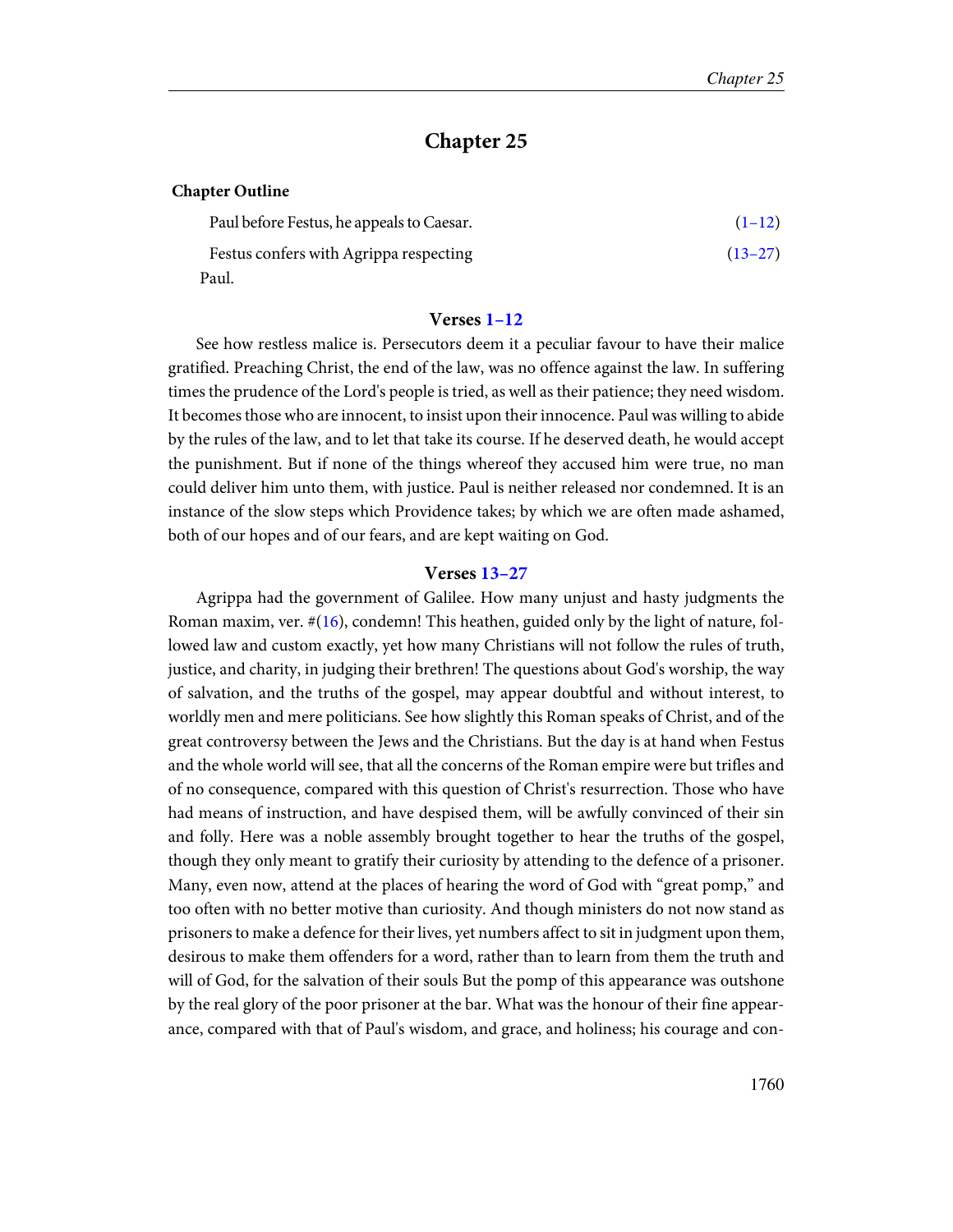stancy in suffering for Christ! It is no small mercy to have God clear up our righteousness as the light, and our just dealing as the noon-day; to have nothing certain laid to our charge. And God makes even the enemies of his people to do them right.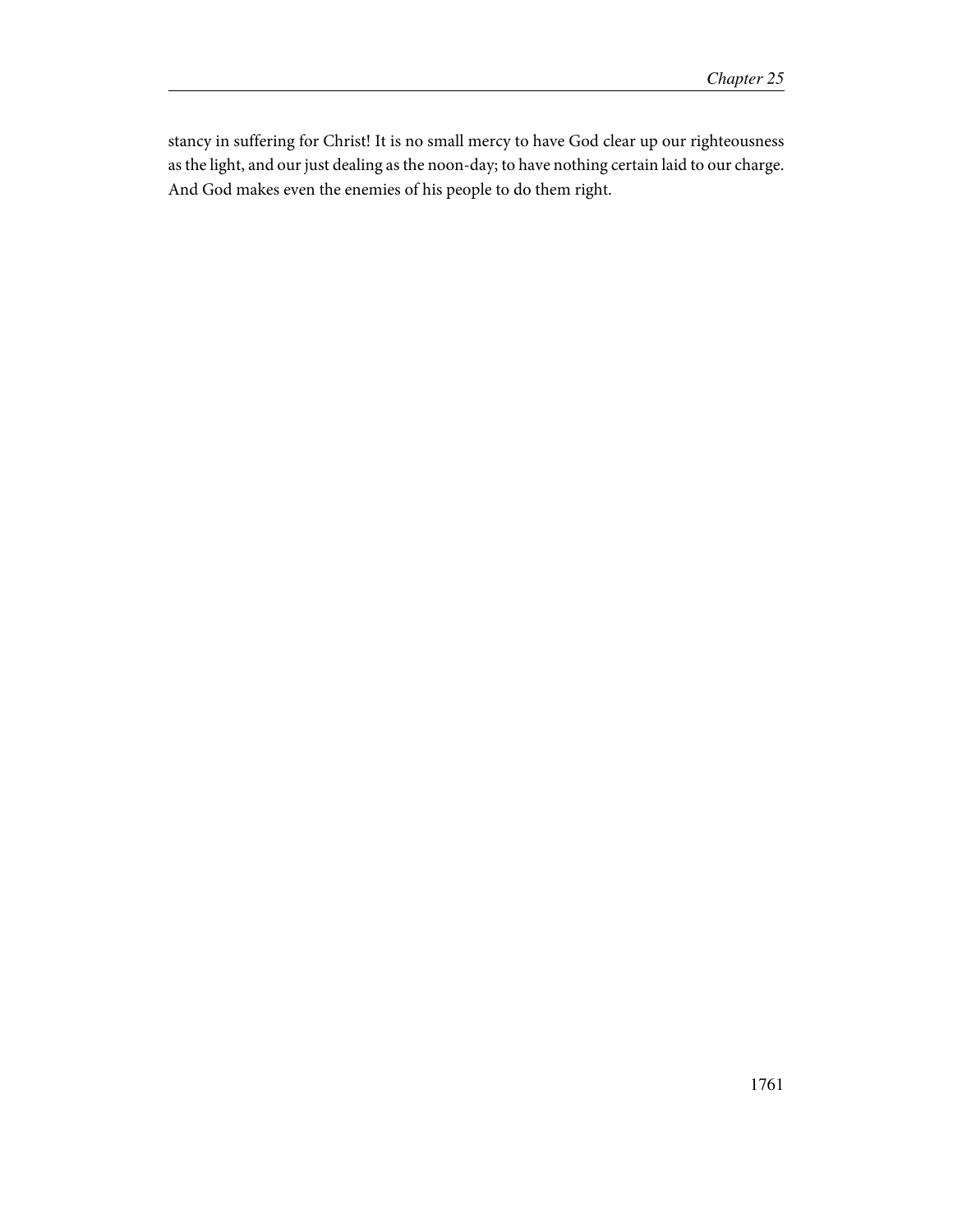## **Chapter Outline**

| Paul's defence before Agrippa.         | $(1-11)$  |
|----------------------------------------|-----------|
| His conversion and preaching to the    | $(12-23)$ |
| Gentiles.                              |           |
| Festus and Agrippa convinced of Paul's | $(24-32)$ |
| innocence.                             |           |

# **Verses [1–11](http://www.ccel.org/study/Bible:Acts.26.1-Acts.26.11)**

Christianity teaches us to give a reason of the hope that is in us, and also to give honour to whom honour is due, without flattery or fear of man. Agrippa was well versed in the Scriptures of the Old Testament, therefore could the better judge as to the controversy about Jesus being the Messiah. Surely ministers may expect, when they preach the faith of Christ, to be heard patiently. Paul professes that he still kept to all the good in which he was first educated and trained up. See here what his religion was. He was a moralist, a man of virtue, and had not learned the arts of the crafty, covetous Pharisees; he was not chargeable with any open vice and profaneness. He was sound in the faith. He always had a holy regard for the ancient promise made of God unto the fathers, and built his hope upon it. The apostle knew very well that all this would not justify him before God, yet he knew it was for his reputation among the Jews, and an argument that he was not such a man as they represented him to be. Though he counted this but loss, that he might win Christ, yet he mentioned it when it might serve to honour Christ. See here what Paul's religion is; he has not such zeal for the ceremonial law as he had in his youth; the sacrifices and offerings appointed by that, are done away by the great Sacrifice which they typified. Of the ceremonial cleansings he makes no conscience, and thinks the Levitical priesthood is done away in the priesthood of Christ; but, as to the main principles of his religion, he is as zealous as ever. Christ and heaven, are the two great doctrines of the gospel; that God has given to us eternal life, and this life is in his Son. These are the matter of the promise made unto the fathers. The temple service, or continual course of religious duties, day and night, was kept up as the profession of faith in the promise of eternal life, and in expectation of it. The prospect of eternal life should engage us to be diligent and stedfast in all religious exercises. Yet the Sadducees hated Paul for preaching the resurrection; and the other Jews joined them, because he testified that Jesus was risen, and was the promised Redeemer of Israel. Many things are thought to be beyond belief, only because the infinite nature and perfections of Him that has revealed, performed, or promised them, are overlooked. Paul acknowledged, that while he continued a Pharisee, he was a bitter enemy to Christianity. This was his character and manner of life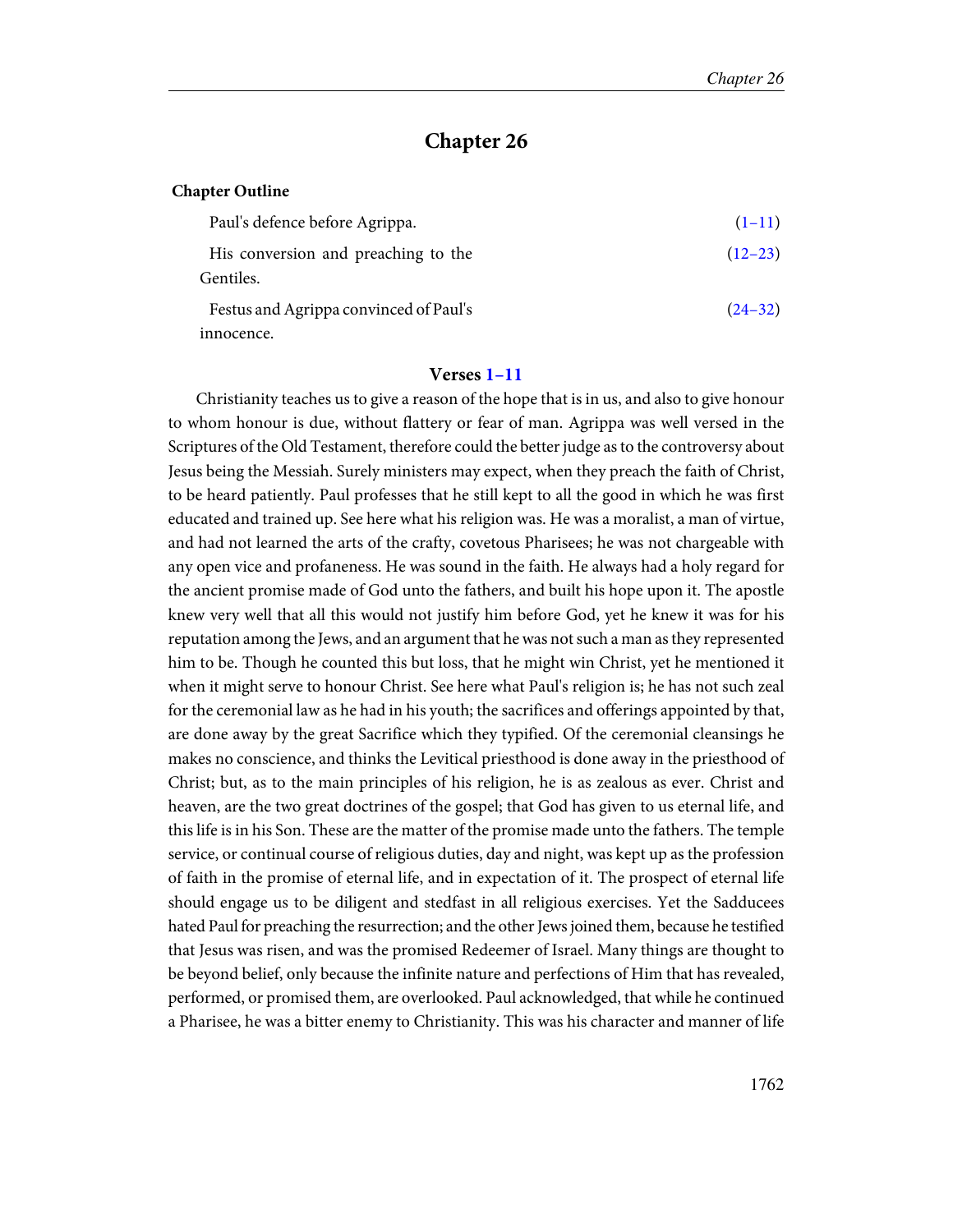in the beginning of his time; and there was every thing to hinder his being a Christian. Those who have been most strict in their conduct before conversion, will afterwards see abundant reason for humbling themselves, even on account of things which they then thought ought to have been done.

## **Verses [12–23](http://www.ccel.org/study/Bible:Acts.26.12-Acts.26.23)**

Paul was made a Christian by Divine power; by a revelation of Christ both to him and in him; when in the full career of his sin. He was made a minister by Divine authority: the same Jesus who appeared to him in that glorious light, ordered him to preach the gospel to the Gentiles. A world that sits in darkness must be enlightened; those must be brought to know the things that belong to their everlasting peace, who are yet ignorant of them. A world that lies in wickedness must be sanctified and reformed; it is not enough for them to have their eyes opened, they must have their hearts renewed; not enough to be turned from darkness to light, but they must be turned from the power of Satan unto God. All who are turned from sin to God, are not only pardoned, but have a grant of a rich inheritance. The forgiveness of sins makes way for this. None can be happy who are not holy; and to be saints in heaven we must be first saints on earth. We are made holy, and saved by faith in Christ; by which we rely upon Christ as the Lord our Righteousness, and give up ourselves to him as the Lord our Ruler; by this we receive the remission of sins, the gift of the Holy Ghost, and eternal life. The cross of Christ was a stumbling-block to the Jews, and they were in a rage at Paul's preaching the fulfilling of the Old Testament predictions. Christ should be the first that should rise from the dead; the Head or principal One. Also, it was foretold by the prophets, that the Gentiles should be brought to the knowledge of God by the Messiah; and what in this could the Jews justly be displeased at? Thus the true convert can give a reason of his hope, and a good account of the change manifest in him. Yet for going about and calling on men thus to repent and to be converted, vast numbers have been blamed and persecuted.

## **Verses [24–32](http://www.ccel.org/study/Bible:Acts.26.24-Acts.26.32)**

It becomes us, on all occasions, to speak the words of truth and soberness, and then we need not be troubled at the unjust censures of men. Active and laborious followers of the gospel often have been despised as dreamers or madmen, for believing such doctrines and such wonderful facts; and for attesting that the same faith and diligence, and an experience like their own, are necessary to all men, whatever their rank, in order to their salvation. But apostles and prophets, and the Son of God himself, were exposed to this charge; and none need be moved thereby, when Divine grace has made them wise unto salvation. Agrippa saw a great deal of reason for Christianity. His understanding and judgment were for the time convinced, but his heart was not changed. And his conduct and temper were widely different from the humility and spirituality of the gospel. Many are almost persuaded to be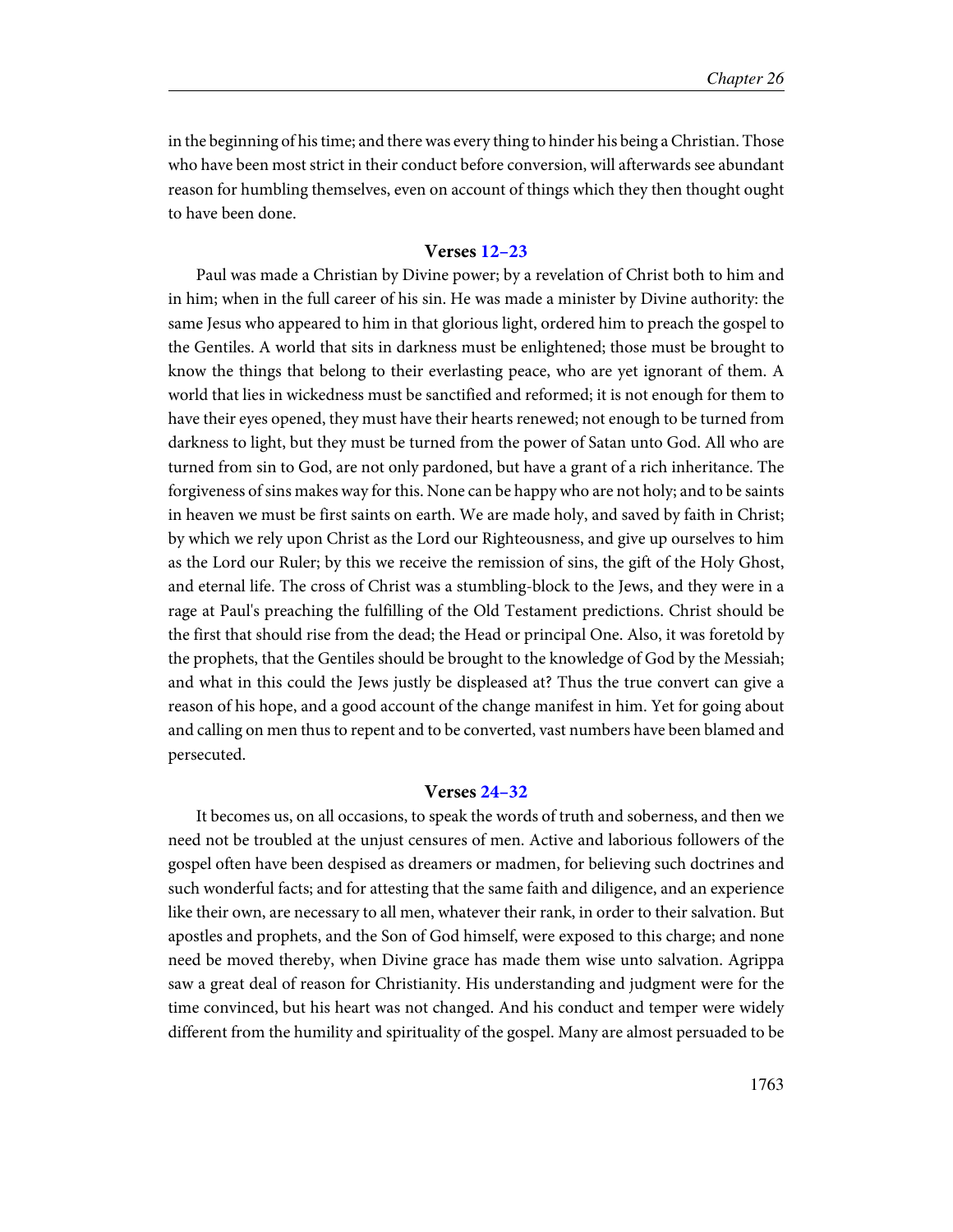religious, who are not quite persuaded; they are under strong convictions of their duty, and of the excellence of the ways of God, yet do not pursue their convictions. Paul urged that it was the concern of every one to become a true Christian; that there is grace enough in Christ for all. He expressed his full conviction of the truth of the gospel, the absolute necessity of faith in Christ in order to salvation. Such salvation from such bondage, the gospel of Christ offers to the Gentiles; to a lost world. Yet it is with much difficulty that any person can be persuaded he needs a work of grace on his heart, like that which was needful for the conversion of the Gentiles. Let us beware of fatal hesitation in our own conduct; and recollect how far the being almost persuaded to be a Christian, is from being altogether such a one as every true believer is.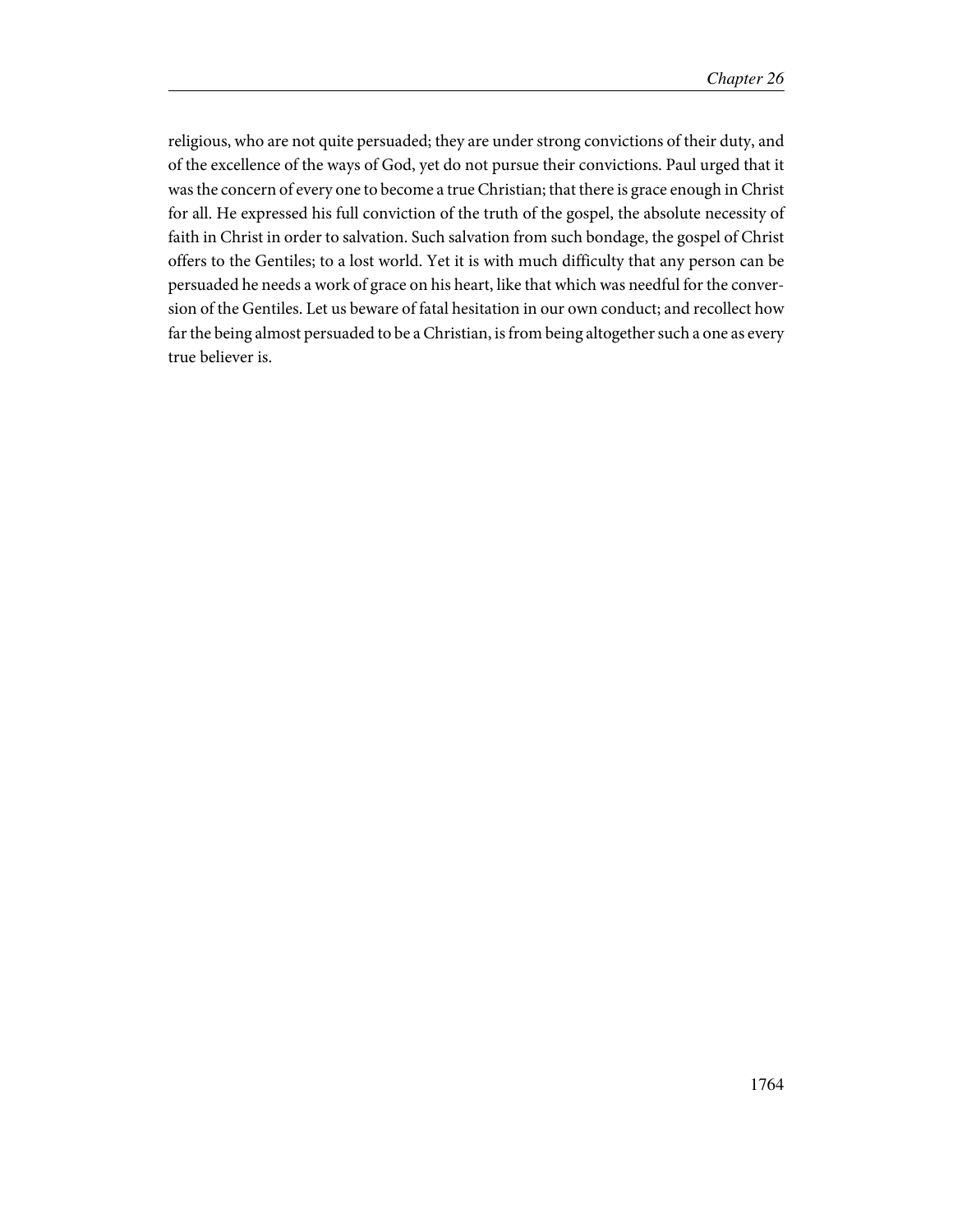## **Chapter Outline**

| Paul's voyage towards Rome.               | $(1-11)$  |
|-------------------------------------------|-----------|
| Paul and his companions endangered        | $(12-20)$ |
| by a tempest.                             |           |
| He receives a Divine assurance of safety. | $(21-29)$ |
| Paul encourages those with him.           | $(30-38)$ |
| They are shipwrecked.                     | $(39-44)$ |

# **Verses [1–11](http://www.ccel.org/study/Bible:Acts.27.1-Acts.27.11)**

It was determined by the counsel of God, before it was determined by the counsel of Festus, that Paul should go to Rome; for God had work for him to do there. The course they steered, and the places they touched at, are here set down. And God here encourages those who suffer for him, to trust in him; for he can put it into the hearts of those to befriend them, from whom they least expect it. Sailors must make the best of the wind: and so must we all in our passage over the ocean of this world. When the winds are contrary, yet we must be getting forward as well as we can. Many who are not driven backward by cross providences, do not get forward by favourable providences. And many real Christians complain as to the concerns of their souls, that they have much ado to keep their ground. Every fair haven is not a safe haven. Many show respect to good ministers, who will not take their advice. But the event will convince sinners of the vanity of their hopes, and the folly of their conduct.

## **Verses [12–20](http://www.ccel.org/study/Bible:Acts.27.12-Acts.27.20)**

Those who launch forth on the ocean of this world, with a fair gale, know not what storms they may meet with; and therefore must not easily take it for granted that they have obtained their purpose. Let us never expect to be quite safe till we enter heaven. They saw neither sun nor stars for many days. Thus melancholy sometimes is the condition of the people of God as to their spiritual matters; they walk in darkness, and have no light. See what the wealth of this world is: though coveted as a blessing, the time may come when it will be a burden; not only too heavy to be carried safely, but heavy enough to sink him that has it. The children of this world can be prodigal of their goods for the saving their lives, yet are sparing of them in works of piety and charity, and in suffering for Christ. Any man will rather make shipwreck of his goods than of his life; but many rather make shipwreck of faith and a good conscience, than of their goods. The means the sailors used did not succeed; but when sinners give up all hope of saving themselves, they are prepared to understand God's word, and to trust in his mercy through Jesus Christ.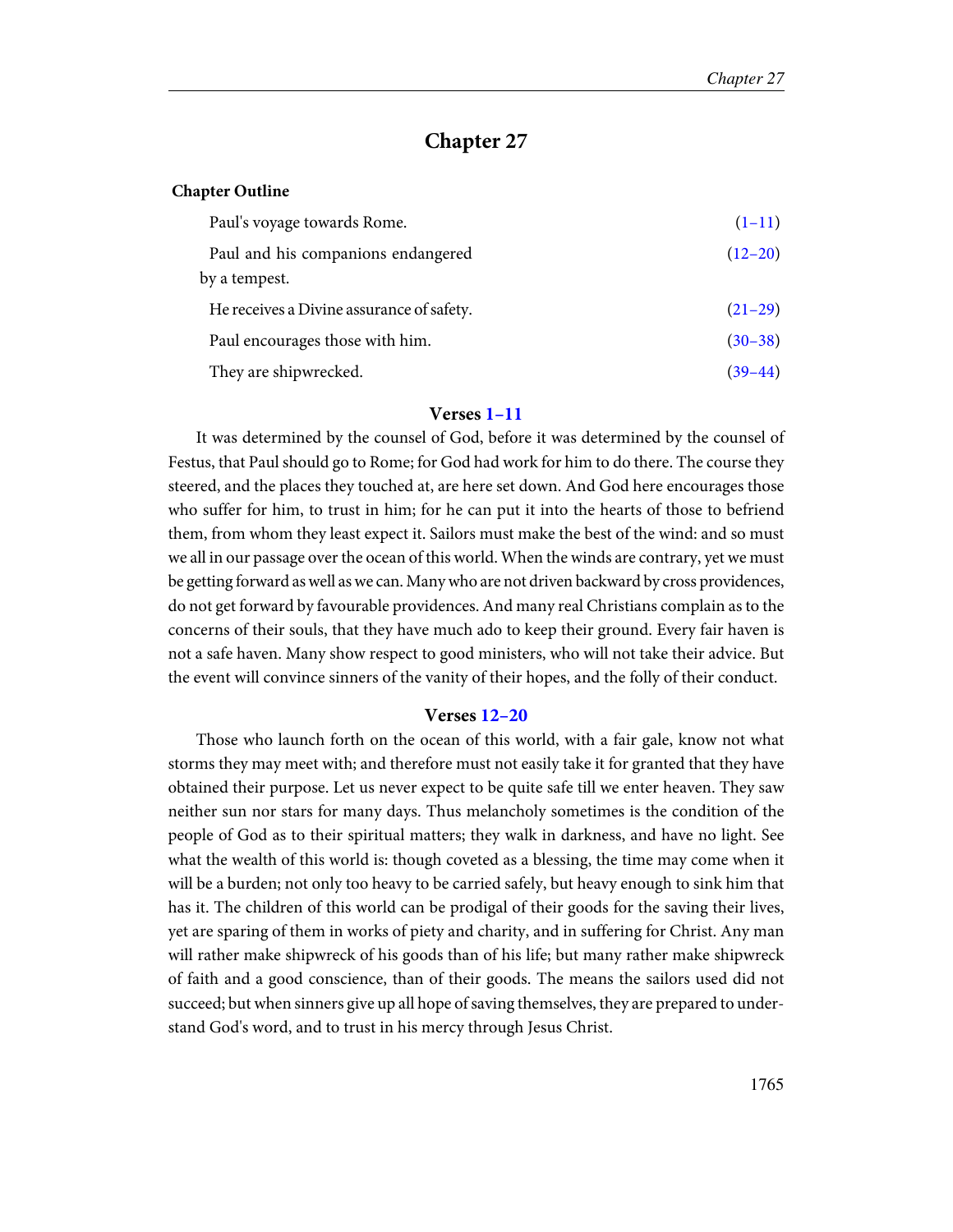# **Verses [21–29](http://www.ccel.org/study/Bible:Acts.27.21-Acts.27.29)**

They did not hearken to the apostle when he warned them of their danger; yet if they acknowledge their folly, and repent of it, he will speak comfort and relief to them when in danger. Most people bring themselves into trouble, because they do not know when they are well off; they come to harm and loss by aiming to mend their condition, often against advice. Observe the solemn profession Paul made of relation to God. No storms or tempests can hinder God's favour to his people, for he is a Help always at hand. It is a comfort to the faithful servants of God when in difficulties, that as long as the Lord has any work for them to do, their lives shall be prolonged. If Paul had thrust himself needlessly into bad company, he might justly have been cast away with them; but God calling him into it, they are preserved with him. They are given thee; there is no greater satisfaction to a good man than to know he is a public blessing. He comforts them with the same comforts wherewith he himself was comforted. God is ever faithful, therefore let all who have an interest in his promises be ever cheerful. As, with God, saying and doing are not two things, believing and enjoying should not be so with us. Hope is an anchor of the soul, sure and stedfast, entering into that within the veil. Let those who are in spiritual darkness hold fast by that, and think not of putting to sea again, but abide by Christ, and wait till the day break, and the shadows flee away.

## **Verses [30–38](http://www.ccel.org/study/Bible:Acts.27.30-Acts.27.38)**

God, who appointed the end, that they should be saved, appointed the means, that they should be saved by the help of these shipmen. Duty is ours, events are God's; we do not trust God, but tempt him, when we say we put ourselves under his protection, if we do not use proper means, such as are within our power, for our safety. But how selfish are men in general, often even ready to seek their own safety by the destruction of others! Happy those who have such a one as Paul in their company, who not only had intercourse with Heaven, but was of an enlivening spirit to those about him. The sorrow of the world works death, while joy in God is life and peace in the greatest distresses and dangers. The comfort of God's promises can only be ours by believing dependence on him, to fulfil his word to us; and the salvation he reveals must be waited for in use of the means he appoints. If God has chosen us to salvation, he has also appointed that we shall obtain it by repentance, faith, prayer, and persevering obedience; it is fatal presumption to expect it in any other way. It is an encouragement to people to commit themselves to Christ as their Saviour, when those who invite them, clearly show that they do so themselves.

## **Verses [39–44](http://www.ccel.org/study/Bible:Acts.27.39-Acts.27.44)**

The ship that had weathered the storm in the open sea, where it had room, is dashed to pieces when it sticks fast. Thus, if the heart fixes in the world in affection, and cleaving to it, it is lost. Satan's temptations beat against it, and it is gone; but as long as it keeps above the world, though tossed with cares and tumults, there is hope for it. They had the shore in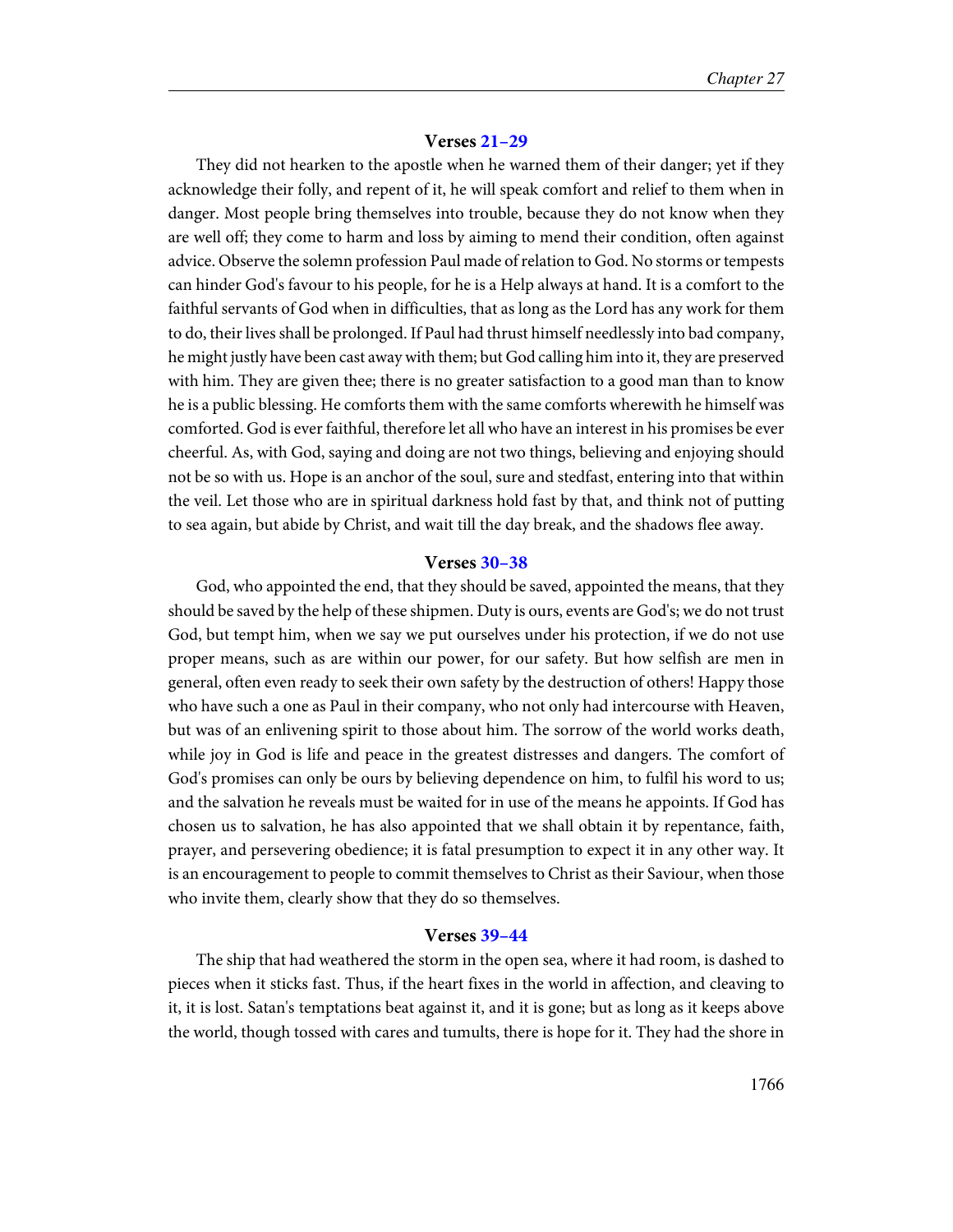view, yet suffered shipwreck in the harbour; thus we are taught never to be secure. Though there is great difficulty in the way of the promised salvation, it shall, without fail, be brought to pass. It will come to pass that whatever the trials and dangers may be, in due time all believers will get safely to heaven. Lord Jesus, thou hast assured us that none of thine shall perish. Thou wilt bring them all safe to the heavenly shore. And what a pleasing landing will that be! Thou wilt present them to thy Father, and give thy Holy Spirit full possession of them for ever.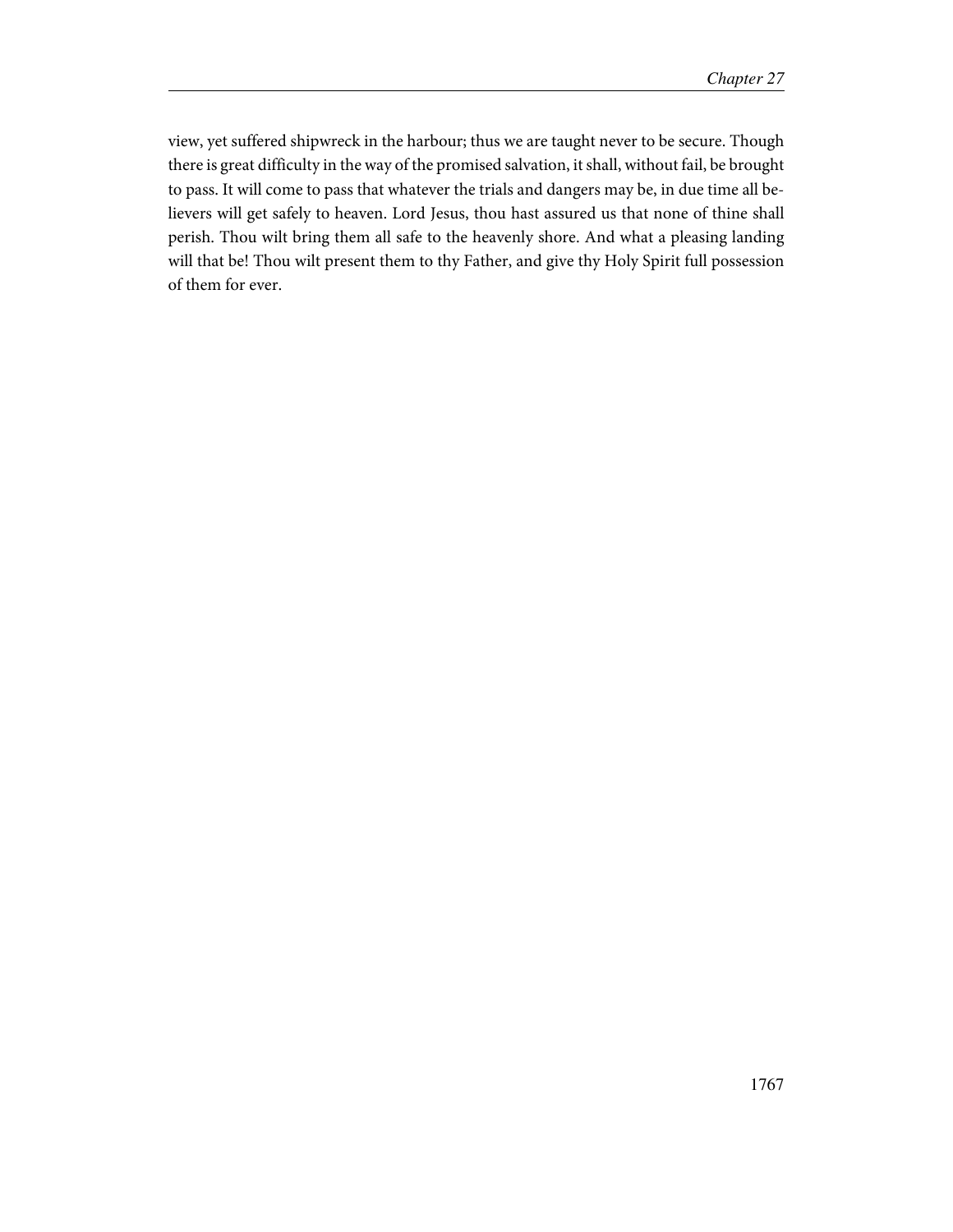### **Chapter Outline**

| Paul kindly received at Melita.       | $(1-10)$  |
|---------------------------------------|-----------|
| He arrives at Rome.                   | $(11-16)$ |
| His conference with the Jews.         | $(17-22)$ |
| Paul preaches to the Jews, and abides | $(23-31)$ |
| at Rome a prisoner.                   |           |

### **Verses [1–10](http://www.ccel.org/study/Bible:Acts.28.1-Acts.28.10)**

God can make strangers to be friends; friends in distress. Those who are despised for homely manners, are often more friendly than the more polished; and the conduct of heathens, or persons called barbarians, condemns many in civilized nations, professing to be Christians. The people thought that Paul was a murderer, and that the viper was sent by Divine justice, to be the avenger of blood. They knew that there is a God who governs the world, so that things do not come to pass by chance, no, not the smallest event, but all by Divine direction; and that evil pursues sinners; that there are good works which God will reward, and wicked works which he will punish. Also, that murder is a dreadful crime, one which shall not long go unpunished. But they thought all wicked people were punished in this life. Though some are made examples in this world, to prove that there is a God and a Providence, yet many are left unpunished, to prove that there is a judgment to come. They also thought all who were remarkably afflicted in this life were wicked people. Divine revelation sets this matter in a true light. Good men often are greatly afflicted in this life, for the trial and increase of their faith and patience. Observe Paul's deliverance from the danger. And thus in the strength of the grace of Christ, believers shake off the temptations of Satan, with holy resolution. When we despise the censures and reproaches of men, and look upon them with holy contempt, having the testimony of our consciences for us, then, like Paul, we shake off the viper into the fire. It does us no harm, except we are kept by it from our duty. God hereby made Paul remarkable among these people, and so made way for the receiving of the gospel. The Lord raises up friends for his people in every place whither he leads them, and makes them blessings to those in affliction.

# **Verses [11–16](http://www.ccel.org/study/Bible:Acts.28.11-Acts.28.16)**

The common events of travelling are seldom worthy of being told; but the comfort of communion with the saints, and kindness shown by friends, deserve particular mention. The Christians at Rome were so far from being ashamed of Paul, or afraid of owning him, because he was a prisoner, that they were the more careful to show him respect. He had great comfort in this. And if our friends are kind to us, God puts it into their hearts, and we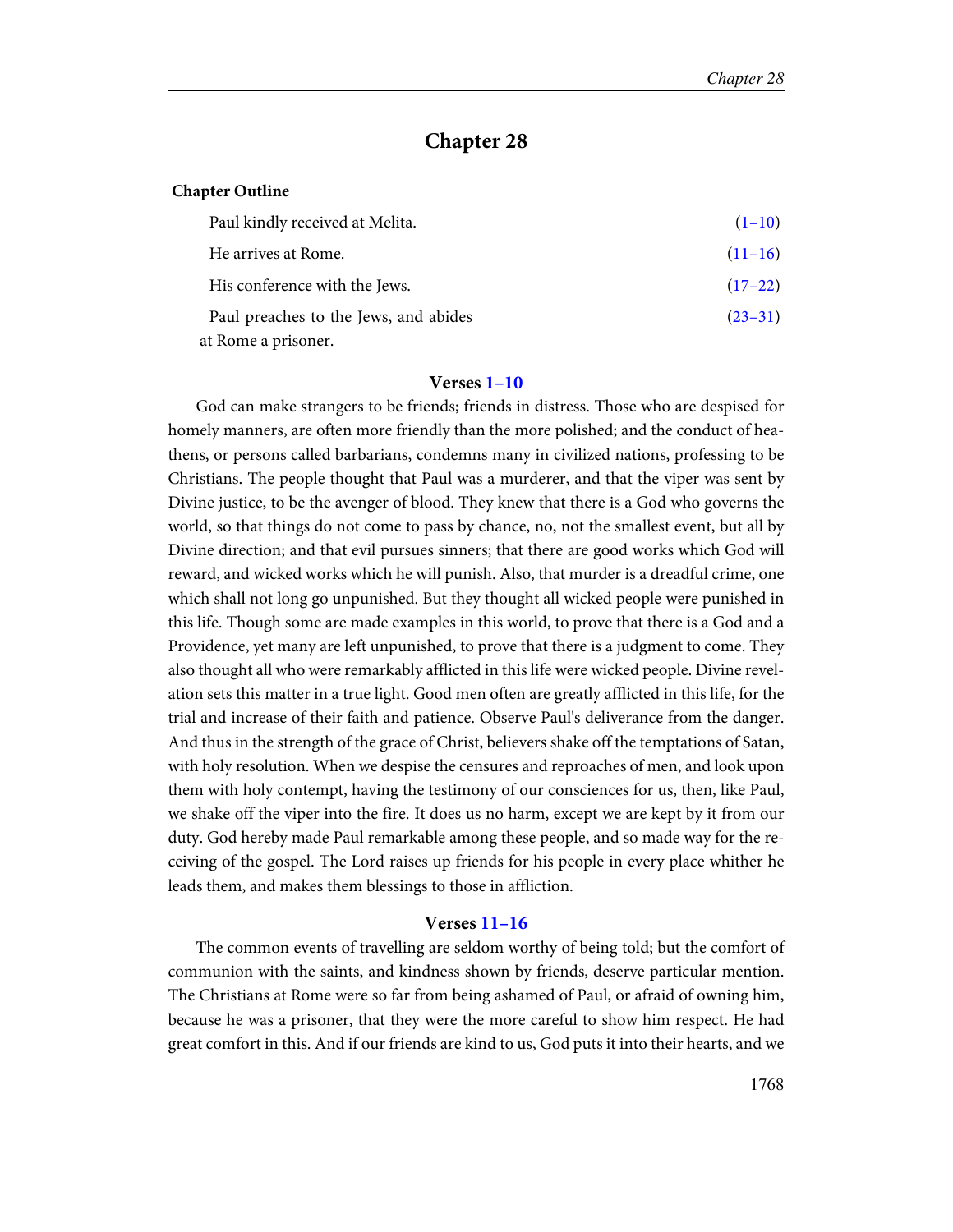must give him the glory. When we see those even in strange places, who bear Christ's name, fear God, and serve him, we should lift up our hearts to heaven in thanksgiving. How many great men have made their entry into Rome, crowned and in triumph, who really were plagues to the world! But here a good man makes his entry into Rome, chained as a poor captive, who was a greater blessing to the world than any other merely a man. Is not this enough to put us for ever out of conceit with worldly favour? This may encourage God's prisoners, that he can give them favour in the eyes of those that carry them captives. When God does not soon deliver his people out of bondage, yet makes it easy to them, or them easy under it, they have reason to be thankful.

# **Verses [17–22](http://www.ccel.org/study/Bible:Acts.28.17-Acts.28.22)**

It was for the honour of Paul that those who examined his case, acquitted him. In his appeal he sought not to accuse his nation, but only to clear himself. True Christianity settles what is of common concern to all mankind, and is not built upon narrow opinions and private interests. It aims at no worldly benefit or advantage, but all its gains are spiritual and eternal. It is, and always has been, the lot of Christ's holy religion, to be every where spoken against. Look through every town and village where Christ is exalted as the only Saviour of mankind, and where the people are called to follow him in newness of life, and we see those who give themselves up to Christ, still called a sect, a party, and reproached. And this is the treatment they are sure to receive, so long as there shall continue an ungodly man upon earth.

#### **Verses [23–31](http://www.ccel.org/study/Bible:Acts.28.23-Acts.28.31)**

Paul persuaded the Jews concerning Jesus. Some were wrought upon by the word, and others hardened; some received the light, and others shut their eyes against it. And the same has always been the effect of the gospel. Paul parted with them, observing that the Holy Ghost had well described their state. Let all that hear the gospel, and do not heed it, tremble at their doom; for who shall heal them, if God does not? The Jews had afterwards much reasoning among themselves. Many have great reasoning, who do not reason aright. They find fault with one another's opinions, yet will not yield to truth. Nor will men's reasoning among themselves convince them, without the grace of God to open their understandings. While we mourn on account of such despisers, we should rejoice that the salvation of God is sent to others, who will receive it; and if we are of that number, we should be thankful to Him who hath made us to differ. The apostle kept to his principle, to know and preach nothing but Christ and him crucified. Christians, when tempted from their main business, should bring themselves back with this question, What does this concern the Lord Jesus? What tendency has it to bring us to him, and to keep us walking in him? The apostle preached not himself, but Christ, and he was not ashamed of the gospel of Christ. Though Paul was placed in a very narrow opportunity for being useful, he was not disturbed in it. Though it